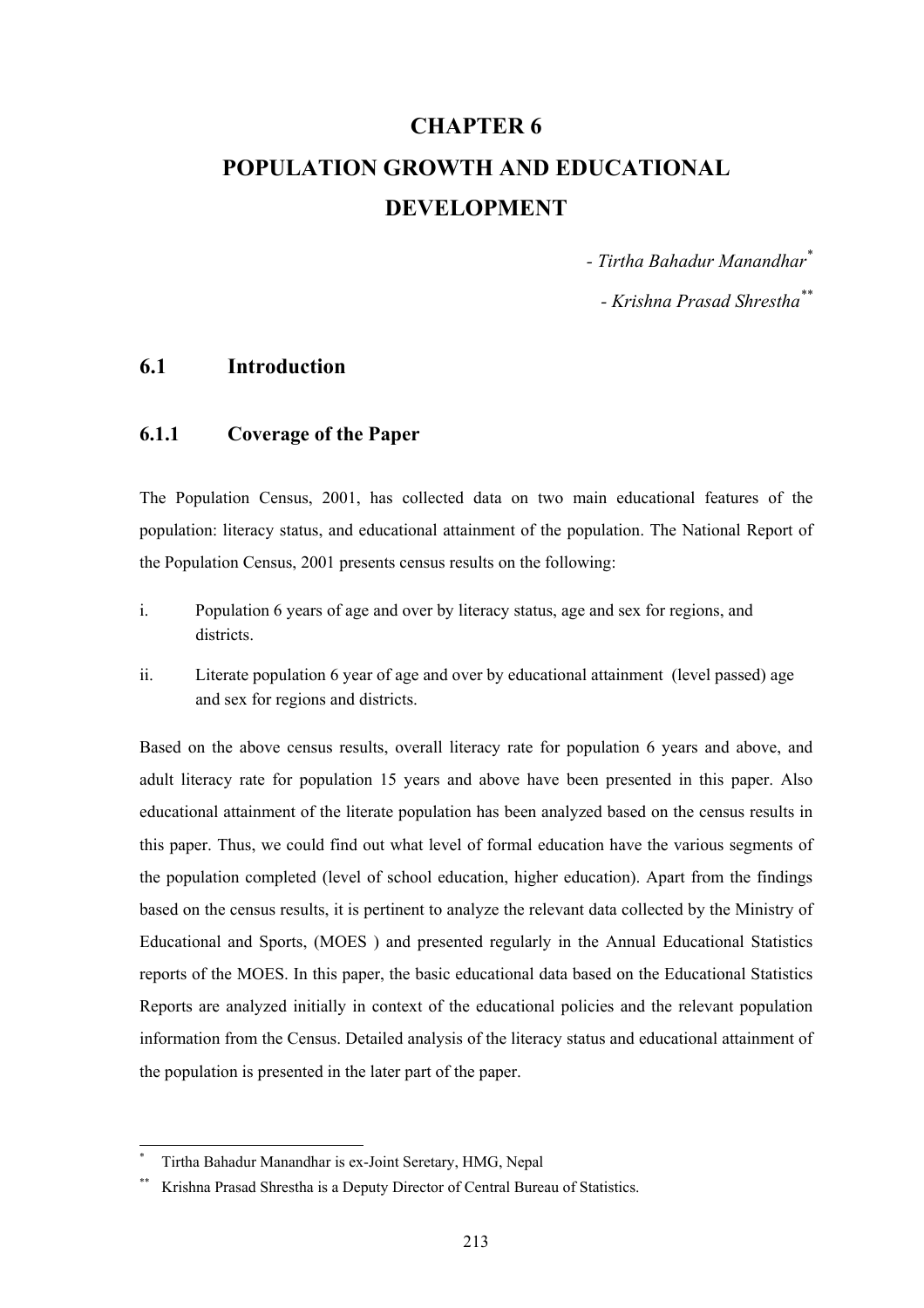### **6.1.2 Population and Educational Development**

Population growth and educational development are closely interrelated. Population growth leads to an increase in number of persons for whom education facilities have to be provided. On the other hand, educational development affects population trends through promotion of increased acceptance of family planning measures by the adults, and delay in age at marriage.

Nepal has made significant progress in education at all levels during the past three decades. Currently, 3.8 million students are attending the primary schools and 1.5 million students are attending the secondary schools (lower secondary and secondary together). Universal primary education, that is enrollment of all 6-10 years old children in primary schools, is the long-term goal of the government. The Education for All - Plan of Action (2003) has set the target of attaining universal primary education by 2015 AD.

Secondary education has also expanded rapidly, as a result of efforts of the government to provide access to secondary education and also due to increased public demand for this level of education. Higher secondary education has emerged as an alternative to Proficiency Certificate Level (PCL) education provided in the campuses of Tribhuvan University. There is now a countrywide network of higher secondary schools, all of which are functioning under private management. The PCL programme is proposed to be phased out with the expansion of the higher secondary schools.

Two new universities, the Purbanchal University and the Pokhara University have been established since 1992. The B.P. Koirala Institute of Health Sciences, having university status has also been set up. Tribhuvan University is still the main provider of higher education in the country. The new universities have granted affiliation to a large number of private colleges.

Literacy rate has gone up steadily reaching 54.1% for population 6 years and over. Expansion of primary education, and execution of various non-formal education programmes have contributed towards this increase.

### **6.2 Features of the Education System**

### **6.2.1 Structure**

The structure of school level education with Primary Education of Grades 1-5, Lower Secondary Education of Grades 6-8, and Secondary Education of Grades 9-10, that was created in early 1990's, still remains in practice. The long term goal of the government as indicated in the Ninth Plan (1997-2002) document is to integrate the higher secondary education (Grades 11, 12) with the school level education.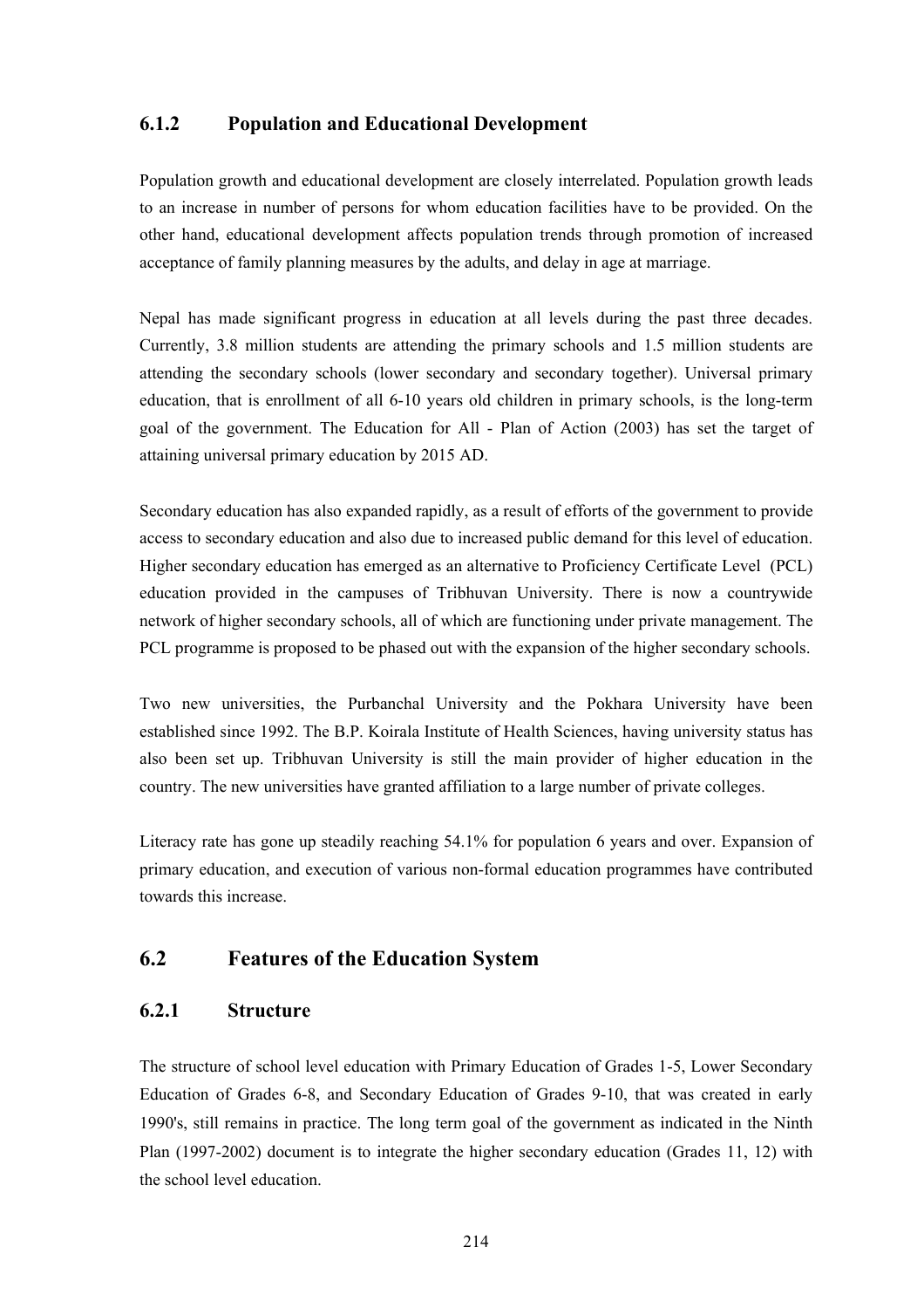### **6.2.2 Types of Schools**

There are three types of schools at each level of school education namely Government aided schools (Public Schools), Community Schools and Private Schools. The Community Schools and Private Schools do not get government grants and rely on their own resources and community contributions. The Community Schools are observed to be attempting to get government paid 'teacher quotas' on receiving which they get recognition as government aided schools. In the year 2001, the government aided schools accounted for 88.8% of enrollment at the primary level, 87.6% of enrollment at the lower secondary level, and 85.8% of enrollment at the secondary level. The rest of the enrollment of various levels was in the Community Schools and Private Schools. (DOE, School Level Educational Statistics of Nepal, 2001)

### **6.2.3 Growth of the Private Sector**

The private schools have emerged as major provider of school level education since past two decades. In the year 2001, private schools constituted 8.7% of all primary schools, 17.8% of all lower secondary schools, and 21.3% of all secondary schools (DOE, School Level Educational Statistics of Nepal, 2001). The private schools are seen to be particularly prominent in the delivery of secondary education. The perceived higher quality of education in these schools is the main factor for the growth of private sector institutions.

Early childhood education has been emphasized for proper development of young children and increased access to primary educations. Promotion of pre-primary education through community based child development centres is being done. In urban areas, private sector is providing preprimary education on extensive scale.

### **6.2.4 Higher Secondary Education**

Higher secondary education is provided by a diverse set of institutions such as the Public schools, Private schools, Colleges and specific Plus Two schools. The Higher Secondary Education Board (HSEB) provides approval to the institutions for conducting Grades 11 and 12 (Plus Two) classes, prescribes curriculum and conducts examinations. A large number of higher secondary schools have been established in recent years. The number of such schools reached 789 in April 2003. The addition in number of such schools has been as indicated by the Ninth Plan (1997-2002). The Plan had expected that the number of higher secondary schools would reach 758 by the end of the plan period. The number has now exceeded the plan expectation due to liberal granting of approval by HSEB.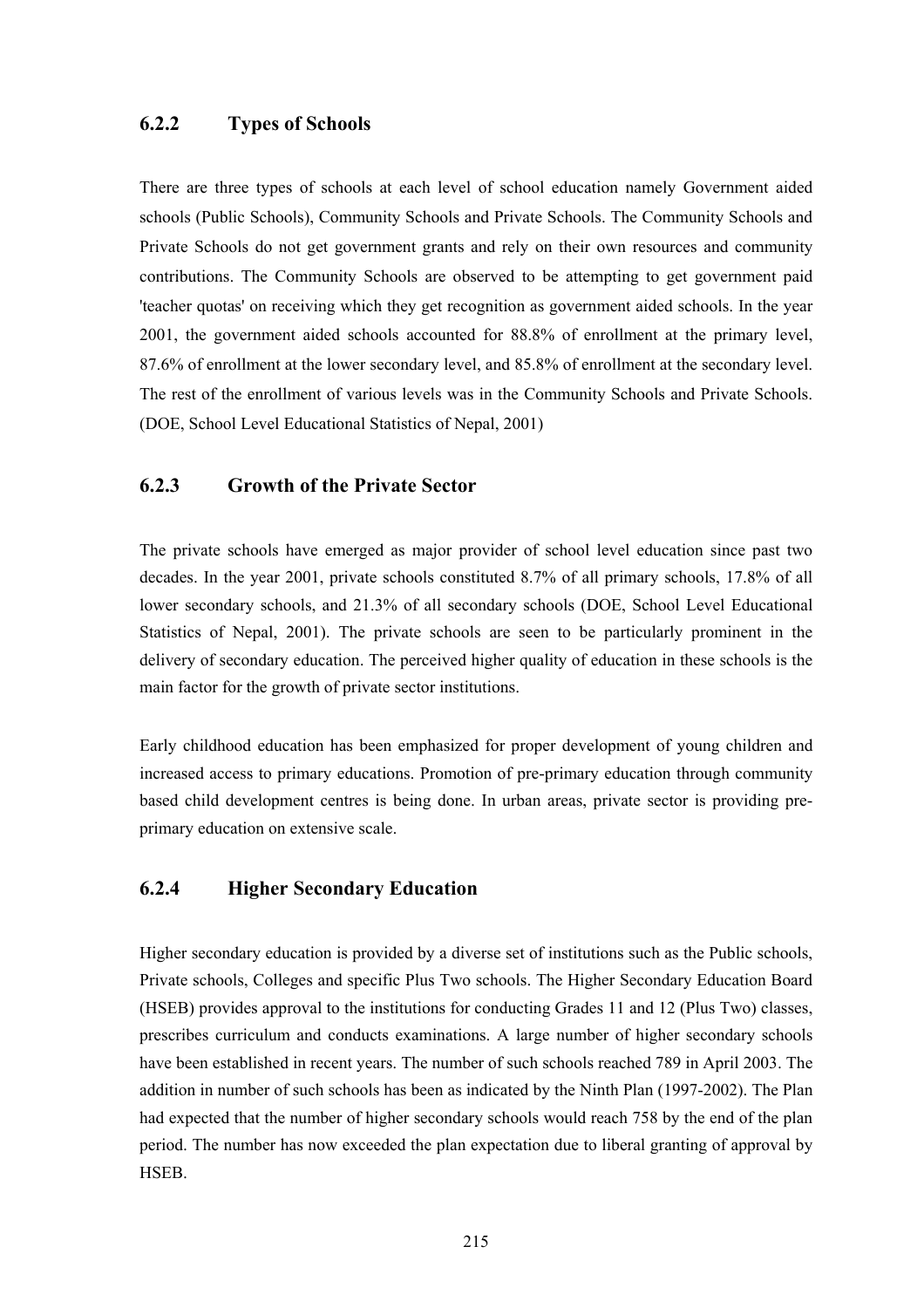### **6.2.5 Expansion of Higher Education**

With the establishment of two new universities - the Purbanchal University and the Pokhara University, the number of universities has reached five. The Kathmandu University and other two new universities have provided affiliation to a large number of private colleges for teaching Science, Management, Engineering, Medicine and other professional courses. The Purbanchal University and Pokhara University have quite small enrollment in their respective constituent campuses. The private colleges attached to these universities charge much higher fees than the private campuses affiliated to Tribhuvan University.

### **6.2.6 Department of Education**

The establishment of Department of Education (DOE) in 1999 marks an important change in the system of educational administration. The DOE was made responsible for the implementation of the Basic and Primary Education Project (BPEP), Phase II (1999–2004). At the same time, the processes of preparation of District Education Plans (DEP) and School Improvement Plans (SIP) were started under the BPEP II programme. The DEP and SIP planning processes are considered to be important steps for promoting decentralized planning in the educational field and for raising quality education..

### **6.2.7 Financing of Education**

The government has been devoting a substantial proportion of budget for the Education Sector. The allocation for the Education Sector was 14% of the government budget for Fiscal Year 2000/2001. The Education Sub-Sector allocations were as follows for FY 2000/2001: 55.4% for Primary Education, 21% for Secondary Education, 12% for Higher Education, and 1% for Nonformal Education. The total allocation for the Education Sector was Rs. 14.0 Billions. (MOES, Education Information of Nepal, 2001)

#### **6.2.8 Education Regulations Revision**

The Education Regulations 2059 (2002 A.D.) based on the Seventh Amendment of the Education Act, 2028 (1971 A.D.), allows the public schools to charge tuition and other fees on the students. The government is committed to free primary education. The tuition fees can now be charged in the Public Secondary Schools. Several new features such as Teacher Licensing System, setting up of Village Education Committees, formation of School Management Committees with major representation of parents, have also been included in the revised Regulations. Further, the new terminologies have been used to describe the types of Schools. The present government aided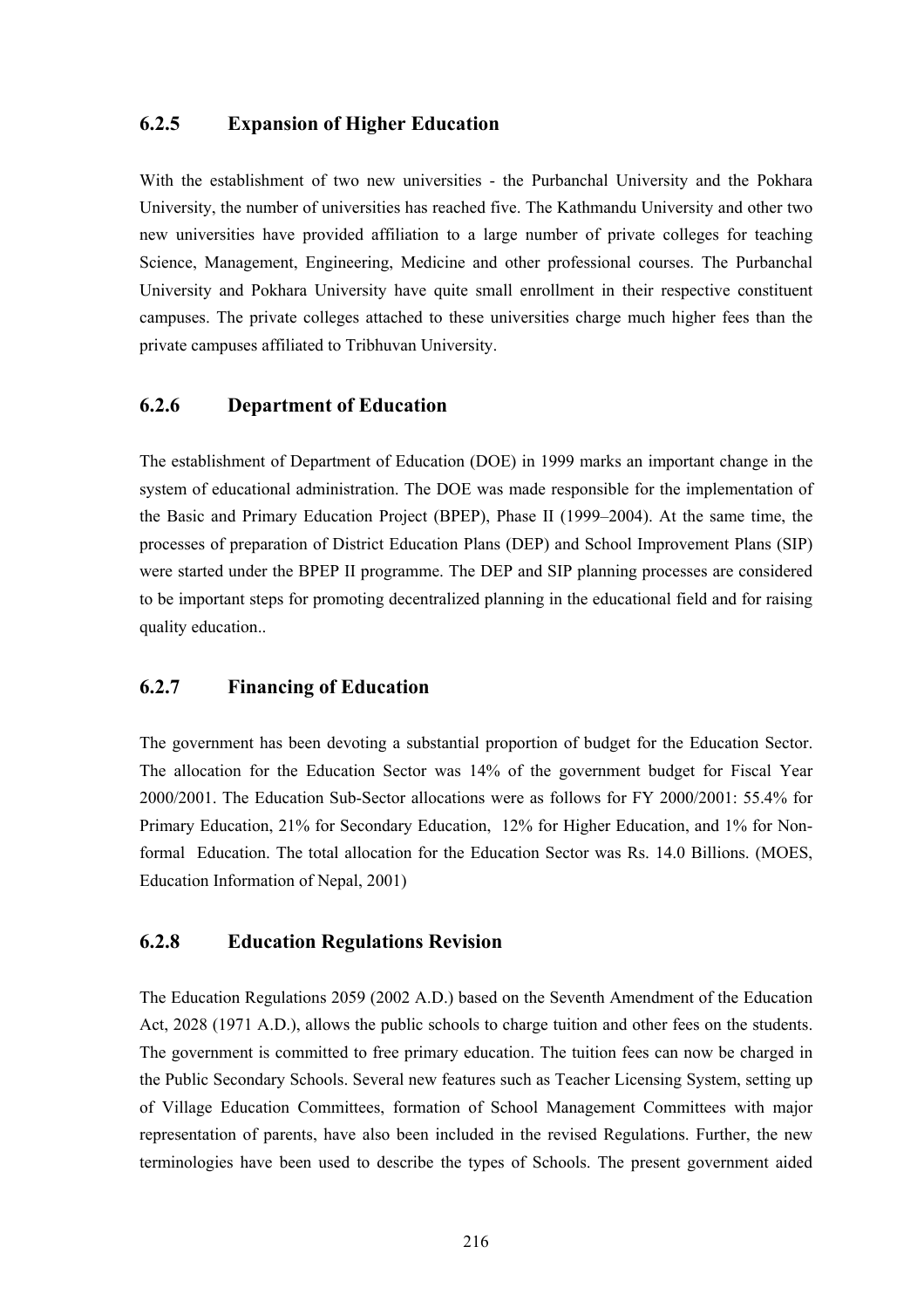schools are called Community Schools and the Private Schools (including private boarding schools) are described as Institutional Schools.

### **6.2.9 Projects**

A number of externally supported projects have been implemented during 1991-2001 to promote educational development.

These are :

- Basic and Primary Education Project (1993-98) Phase I
- Basic and Primary Education Project (1999-2004) Phase II
- Secondary Education Development Project (1993-2000)
- Primary Education Development Project (1992-97)

The Basic and Primary Education Project (Phase I and II) has the objectives of (i) expanding access to basic and primary education (ii) raising quality of teaching/learning and (iii) improving educational management. The Primary Education Development Project (PEDP) concentrated on building infrastructure for primary teacher training and on establishment of National Centre for Educational Development (NCED). Secondary Education Development Project provided support for improving infrastructure for science teaching and for expanding institutional base for secondary teacher training. The PEDP provided support for the establishment and operation of the NCED and Primary Teacher Training Centres.

### **6.2.10 Population Pressure on Education**

The country's rate of growth of population during 1991-2001 was 2.25% per year. This is considered to be relatively high growth rate of population. The population growth exerts continuing pressure on provision of primary education in the short term and on provision of other levels of education in course of time.

### **6.3 Progress in Education**

### **6.3.1 Primary Education**

The growth in number of schools and enrollment continued during the intercensal period 1991- 2001. As reported in the School Level Educational Statistics of Nepal, 2001, the number of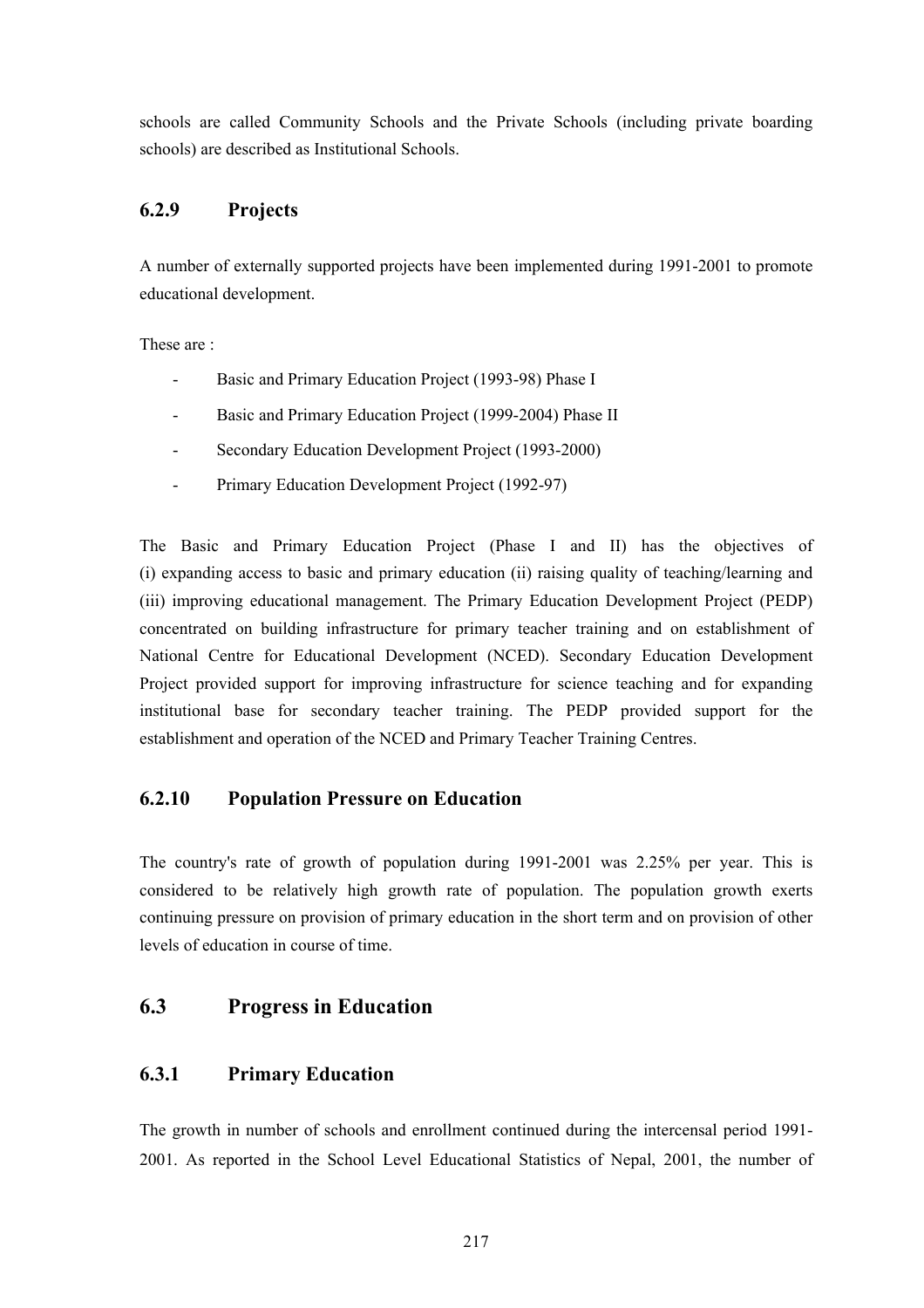primary schools reached 24,943 in the year 2001; and enrollment reached 3.8 millions in that year. (Table 6.1)

Over the period 1993-2001, there was an absolute increase of 4726 primary schools; and the average annual rate of increase in enrollment during the period was 2.8%. This growth rate is lower compared to the annual growth rate  $(11.1\%)$  over the earlier period  $(1987-92)$  (Table 6.2). The Educational Statistics Report for 2001, indicates a decline in number of primary schools in 2001.

Primary education has been a priority area of educational policy and programme. Several measures have been taken to increase the access to primary education and improve its quality. Basic and Primary Education Project with comprehensive coverage (Physical facilities development, Curriculum Development, Teacher Training, Resource Centres, Woman Education) has been implemented. A new phase of the project is currently under implementation since 1999.

There has been a steady increase in the participation of girls in primary education. Girl students as proportion of total primary enrollment increased from 38.7% in 1993 to 44.8% in 2001. Special measures such as provision of scholarships for girl students in specified districts, and appointment of female teachers have contributed towards this increase in girls participation. The Education for All – Plan Action 2003 aims at attaining complete gender parity in school enrollment by 2015. Primary enrollment ratios are used to measure progress in access to and participation in primary education. Gross Enrollment Ratios have exceeded 100% because of presence of "underaged" and "overaged" children in primary classes. Currently, Net Enrollment Ratio is 81.1%. This implies that about 19% of children in 6-10 years age group are still out of school (primary level). It is observed that most of the unschooled children belong to the disadvantaged groups, communities in remote areas and families in extreme poverty.

### **6.3.2 Secondary Education**

There has been a significant increase in number of lower secondary and secondary schools and also in the enrollments of the respective levels. The number of lower secondary schools went up from 4376 in 1993 to 7340 in 2001. Enrollment grew from 637 thousand in 1993 to 1058 thousand in 2001 indicating an annual increase of 5.2% over the period 1993-2001. (Tables 6.1 and 6.2)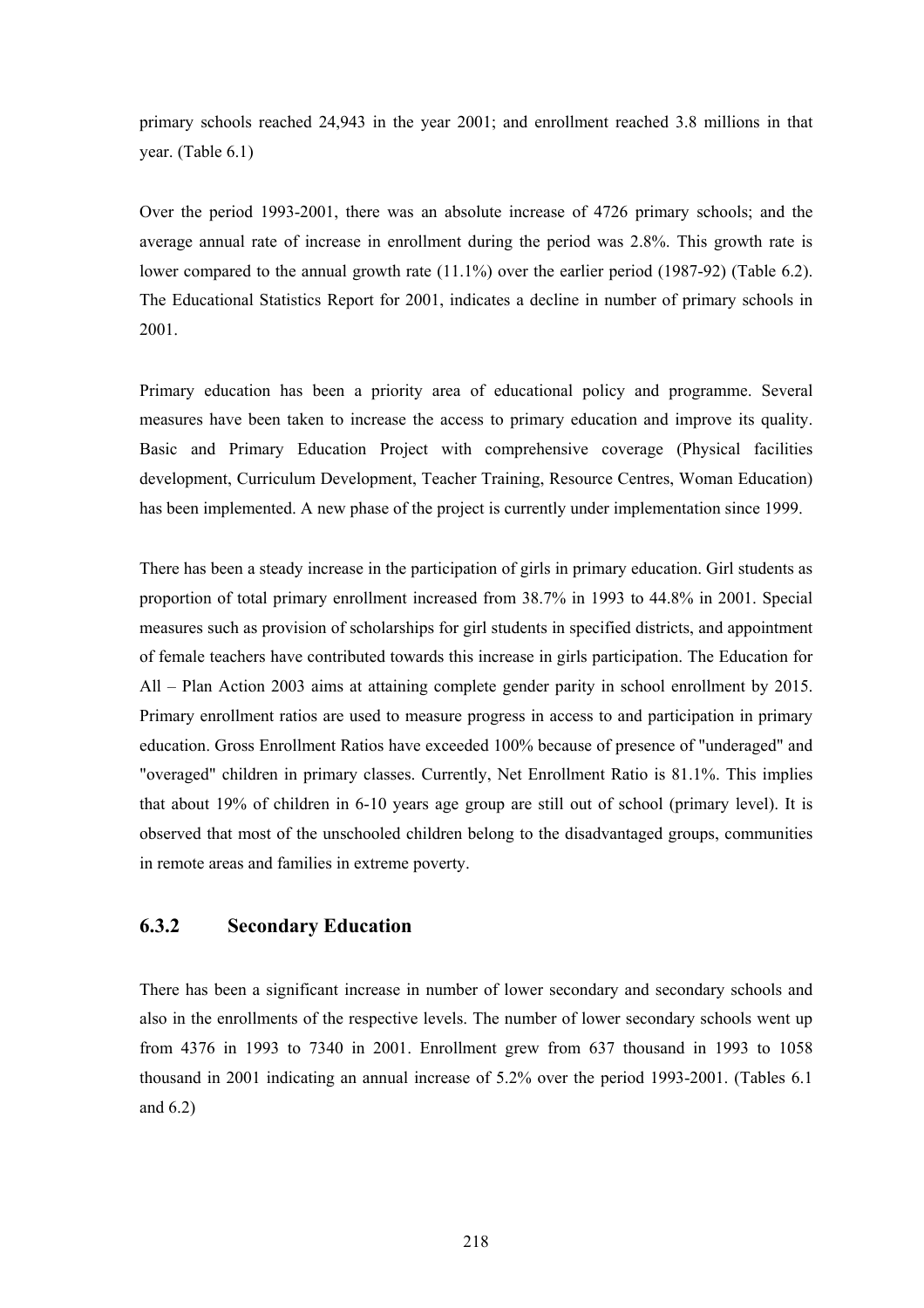The number of secondary schools reached 4113 in 2001, which is nearly double the number in 1993. Enrollment at this level went up from 272 thousand in 1993 to 449 thousand in 2001, indicating an annual growth rate of 4.2% during the period 1993-2001. A decline in number of secondary schools in 2001 is noted: however there was a large increase in secondary level enrollment in this year.

The increase of lower secondary and secondary level enrollment can be explained by factors such as the demand for secondary education created by an expanding primary education system, social pressure for gaining more education at upper levels, and the waiving of tuition fees in the public schools at lower secondary and secondary levels. The "tuition fee" in secondary education was done away in 2059 when a major revision of the Education Regulations, 2059 (2002 A.D.) permitted the charging of tuition and other fees in the public schools.

The percentage of girls at the enrollment of the lower secondary level was 42.2% and at secondary level 41.4% in 2001. Over the years from 1993 to 2001, some increment in the percentage of girl students at the secondary levels has occurred. A large number of lower secondary and secondary schools have been approved with a view to increase, for the boys as well as the girls, the access to secondary education.

|              |                                        | 1993  | 1994  | 1995  | 1996  | 1997  | 1998  | 1999  | 2000  | 2001  |
|--------------|----------------------------------------|-------|-------|-------|-------|-------|-------|-------|-------|-------|
|              | <b>Primary Level</b>                   |       |       |       |       |       |       |       |       |       |
| $\mathbf{1}$ | No of Schools                          | 20217 | 21102 | 21473 | 22218 | 23284 | 23885 | 25527 | 25927 | 24943 |
| 2.           | Total Enrolment (in 1000)              | 3091  | 3191  | 3263  | 3447  | 3460  | 3587  | 3780  | 3623  | 3853  |
| 3.           | Girls Percentage in Total<br>Enrolment | 38.7  | 39.0  | 39.9  | 40.6  | 41.6  | 41.9  | 42.6  | 44.1  | 44.8  |
|              | <b>Lower Secondary Level</b>           |       |       |       |       |       |       |       |       |       |
| $1_{-}$      | No of Schools                          | 4376  | 4739  | 5041  | 5506  | 6062  | 6617  | 7276  | 7287  | 7340  |
| 2.           | Total Enrolment (in 1000)              | 637   | 670   | 726   | 791   | 828   | 842   | 916   | 957   | 1058  |
| 3.           | Girls Percentage in Total<br>Enrolment | 34.0  | 35.0  | 36.0  | 38.0  | 38.6  | 40.9  | 40.9  | 41.0  | 42.2  |
|              | <b>Secondary Level</b>                 |       |       |       |       |       |       |       |       |       |
|              | No of Schools                          | 2242  | 2482  | 2654  | 2903  | 3322  | 3624  | 4082  | 4350  | 4113  |
| 2.           | Total Enrolment (in 1000)              | 272   | 274   | 290   | 329   | 344   | 375   | 385   | 373   | 449   |
| 3.           | Girls Percentage in Total<br>Enrolment | 31.0  | 32.0  | 35.0  | 36.1  | 40.9  | 39.2  | 39.7  | 40.6  | 41.4  |

**Table 6.1 : Trends in number of schools, total enrollment and girls' enrolment 1993 – 2001, Nepal.** 

Source : Ministry of Education, Educational Statistics Reports for Various Years 1993 to 2001.

Note : The statistics mentioned here include Public (G overnment aided), Comminity and Private Schools.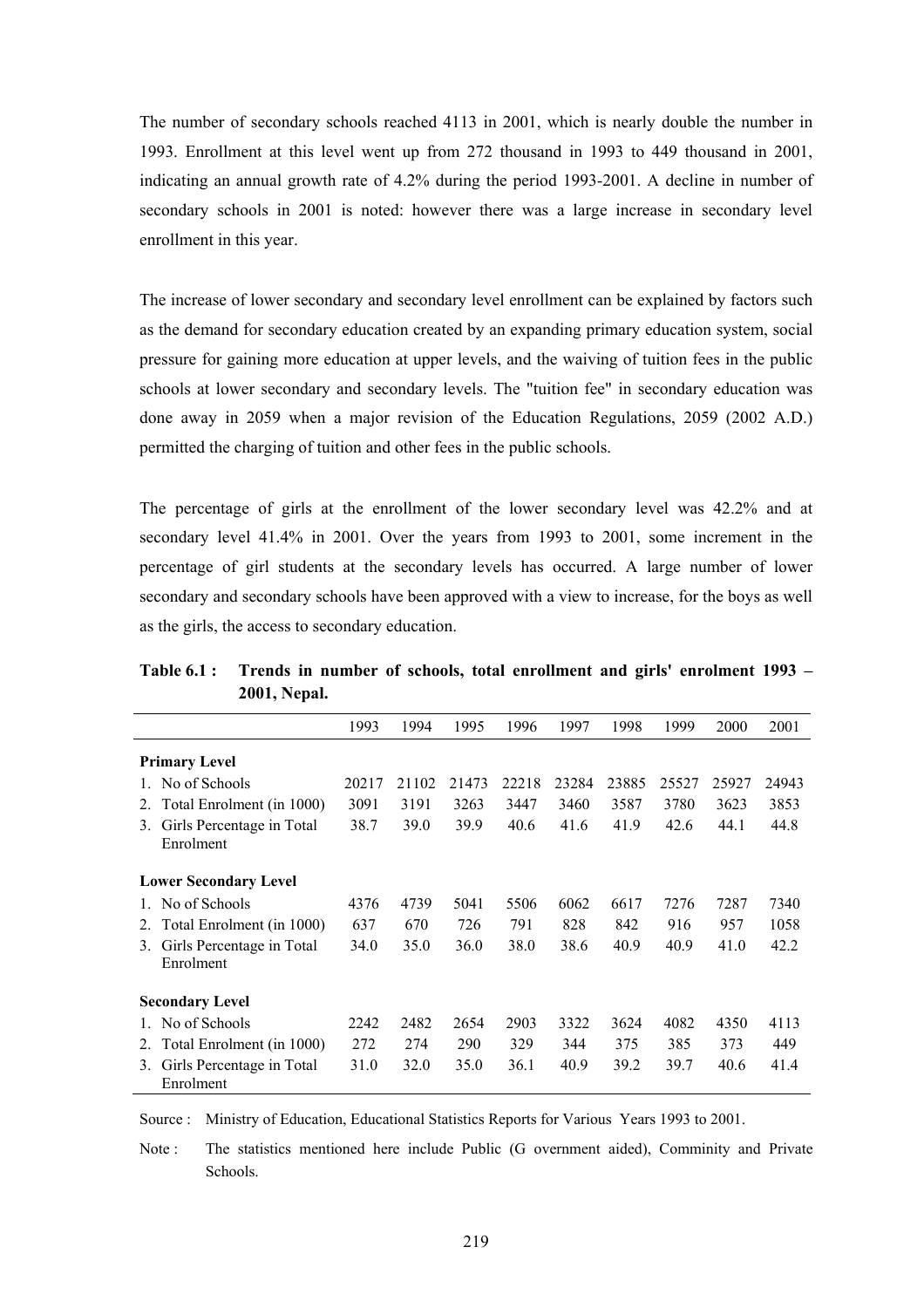| Year      | Primary | Lower Secondary | Secondary |
|-----------|---------|-----------------|-----------|
| 1993-94   | 3.2     | 5.2             | 0.7       |
| 1994-95   | 2.2     | 8.3             | 5.8       |
| 1995-96   | 5.7     | 8.9             | 13.8      |
| 1996-97   | 0.4     | 4.8             | 4.5       |
| 1997-98   | 3.7     | 1.6             | 9         |
| 1998-99   | 5.3     | 7.8             | 2.7       |
| 1999-2000 | $-4.1$  | 4.5             | $-3.2$    |
| 2000-2001 | 6.3     | 0.7             | 20.4      |
| Average   | 2.8     | 5.2             | 6.7       |

**Table 6.2 : Average annual growth rate of enrollment at primary, lower secondary and secondary levels.** 

Source : Based on data presented in Table 6.1.

Note : The Minus (-) notation indicates a decline in related rate.

The Gross Enrollment Ratio at the lower secondary level was 63.2% and at the secondary level, 43.8% in the year 2001. These ratios indicate relatively low participation rates of the adolescents and youths in secondary education. Gender disparities in participation are more pronounced at this level than at the primary level. The participation of low socio-economic and disadvantaged groups is generally observed to be low, mainly because of high incidence of dropout at the primary level, among these groups. Further, the low efficiency of secondary education as indicated by high failure rate in the S.L.C. examination is a matter of serious concern.

#### **6.3.3 Proportion of Girls Enrollment at Primary Level**

The pattern of primary enrollment in 2001 by Development Regions and Geographical zones is shown in Table 6.3 Each cell in the table has two figures: the first figure is the total enrollment in the concerned region/zone, and the second figure is the percentage of girls in that enrollment. It is seen that the Mountain and Hill Zones of Eastern and Western Region, and Kathmandu Valley have high percentages of girls enrollment in the total enrollment of respective Region/Zone. Lowest percentages of girls enrollment are found in Mountain Zones of Mid Western and Far Western Regions, and Terai Zone of Central Region.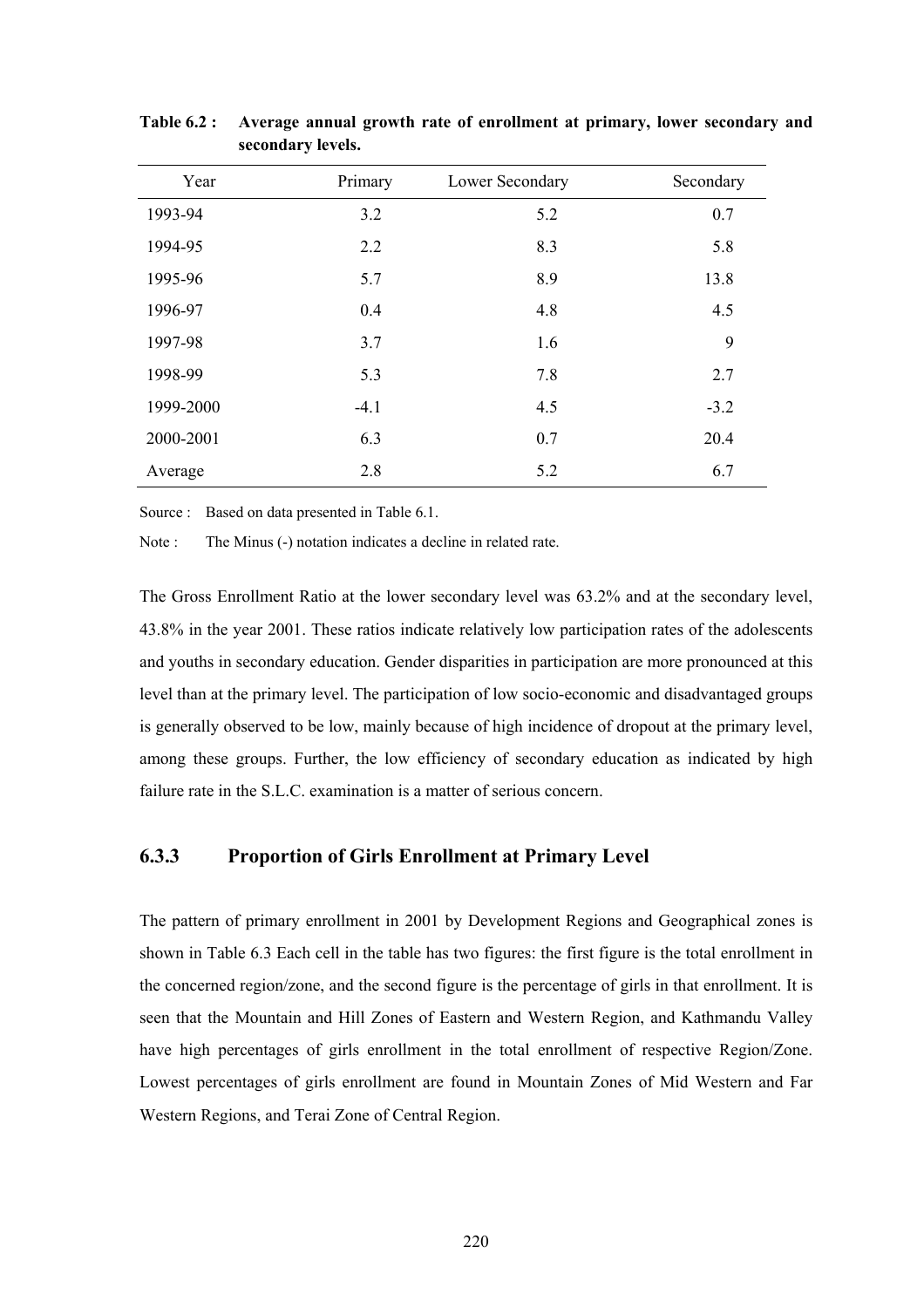| <b>Region</b>              | <b>Eastern</b> | Central | Western | Mid<br>Western | Far<br>Western |
|----------------------------|----------------|---------|---------|----------------|----------------|
| Mountain                   |                |         |         |                |                |
| Total                      | 100041         | 112131  | 3508    | 50814          | 73944          |
| % of Girls                 | 47             | 45      | 50.7    | 34.3           | 41.4           |
| <b>Hills</b>               |                |         |         |                |                |
| Total                      | 337674         | 352242  | 629543  | 300089         | 121624         |
| % of Girls                 | 47.9           | 46.6    | 48.9    | 43.7           | 43.4           |
| Kathmandu<br><b>Valley</b> |                |         |         |                |                |
| Total                      |                | 221290  |         |                |                |
| % of Girls                 |                | 47.7    |         |                |                |
| Terai                      |                |         |         |                |                |
| Total                      | 445616         | 482246  | 259540  | 206615         | 156701         |
| % of Girls                 | 44.3           | 38.2    | 42.5    | 44.7           | 45.1           |
| Region Total               | 883331         | 1167909 | 892591  | 557518         | 352269         |
| % of Girls                 | 46             | 43.2    | 47.1    | 43.2           | 43.8           |

#### **Table 6.3 : Primary enrollment and percentage of girls, 2001 by development and geographical regions.**

Source : Department of Education, MOES, School Level Educational Statistics of Nepal, 2001

### **6.3.4 Teachers at the School Level**

The total number of teachers in schools (all types) in 2001 was 96,659 at the primary level, 26,678 at lower secondary level, and 18,846 at the secondary level. Female teachers as proportions of total teachers constituted 25.3% of teachers at primary level, 14% of teachers at lower secondary level and 7.9% of teachers at secondary level in 2001.

During the period 1996-2001 the number of primary teachers increased by 8.1%, number of lower secondary teachers by 35.4% and number of secondary teachers by 14.7%. The increase in number of lower secondary and secondary teachers is evidently higher than that of primary teachers.

Over the period 1996-2001, there was steady increase in proportions of female teachers at the primary level; about 25% of the teachers in primary schools are female teachers: and the proportions of female teachers reached around 14% at lower secondary, and about 8% at secondary level in 2001.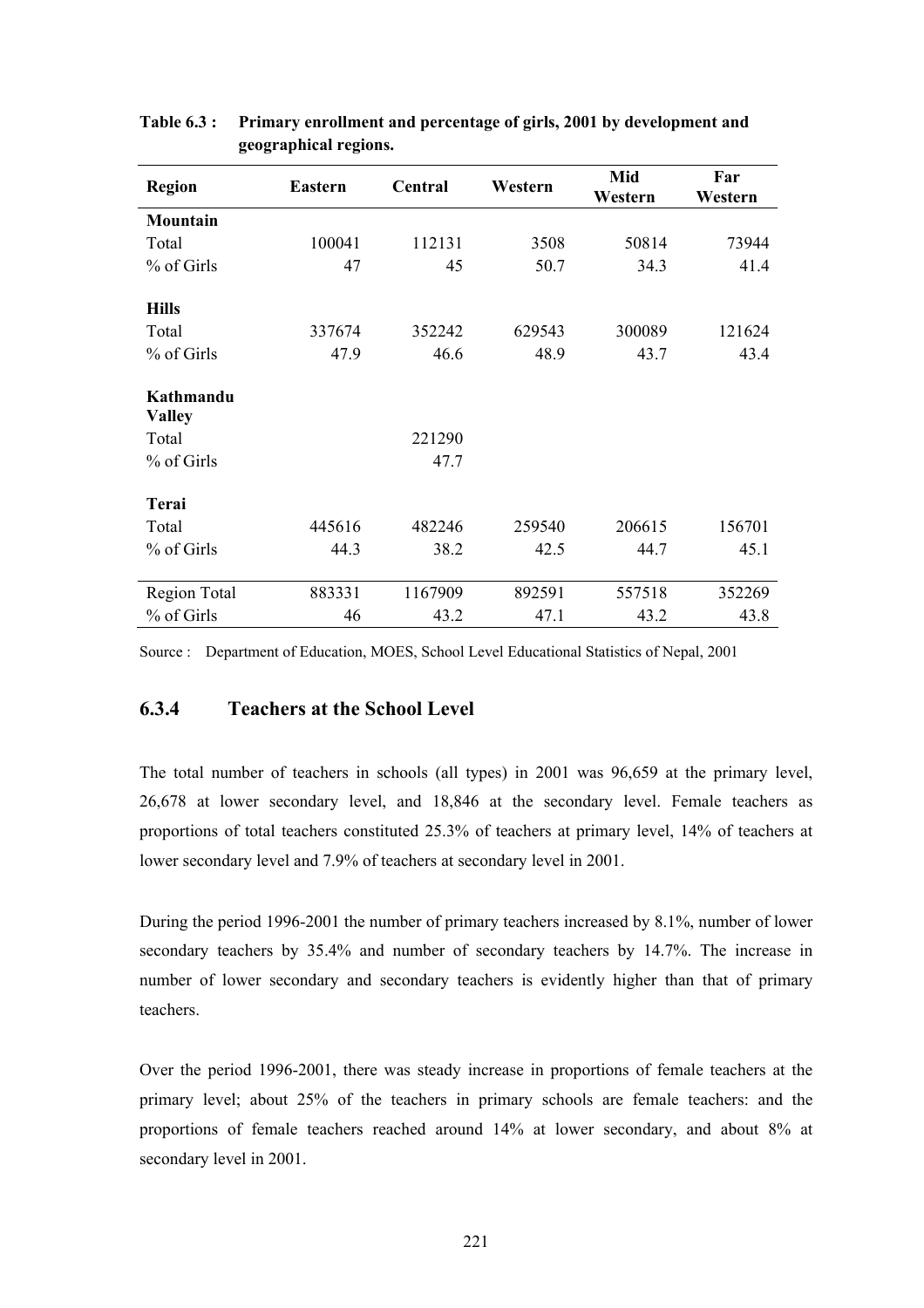| Level              | Category                                | 1996                 | 1997   | 1998     | 1999   | 2000   | 2001   |
|--------------------|-----------------------------------------|----------------------|--------|----------|--------|--------|--------|
| Primary            | <b>Total Teachers</b>                   | 89,378               | 91,464 | 91,878   | 99,382 | 97,879 | 96659  |
| Level              | Percentage of<br><b>Female Teachers</b> | 20.6                 | 22.5   | 22.5     | 23.8   | 25.3   | 25.3   |
| Lower              | <b>Total Teachers</b>                   | 19,704               | 20,641 | 22,095   | 24,696 | 25,375 | 26678  |
| Secondary<br>Level | Percentage of<br><b>Female Teachers</b> | 12.6<br>12.8<br>11.6 | 13.4   | 12<br>14 |        |        |        |
| Secondary          | <b>Total Teachers</b>                   | 16,423               | 16,494 | 16,677   | 19,185 | 19,498 | 18,846 |
| Level              | Percentage of<br><b>Female Teachers</b> | 10.3                 | 8.2    | 7.2      | 8.4    | 7.6    | 7.90%  |

**Table 6.4 : Teachers at school level 1996-2001.** 

Source : Ministry of Education, Educational Statistics Reports (Various Years) 1996 to 2001.

The Student: Teacher ratios at the school level in 2001 were as follows: 40:1 at primary level, 40:1 at Lower Secondary Level and 24:1 at Secondary Level. There are large regional variations in the student teacher ratios. Generally the student teacher ratios are higher at all levels in Terai region compared to other regions.

### **6.4 Enrollment Ratios**

### **6.4.1 Trends in Enrollment Ratios**

The enrollment ratios indicate the extent of access to and participation of population of relevant age groups in education of various levels of education. Targets of educational development are generally laid down in Nepalese development plans in terms of enrollment ratios – Net Enrollment Ratios (NER) (Number of students in officially defined age group for a given level of education expressed as percentage of population in the corresponding age group) with respect to Primary Education, and Gross Enrollment Ratios (GER) (Enrollment in a specific level of education, regardless of age, expressed as a percentage of the eligible school age population corresponding to the same level of education) with respect to Lower Secondary and Secondary levels. For instance, the Ninth Plan laid down enrollment targets of attaining 90%(NER) at Primary Level and 45% (GER) at Secondary Level. The Tenth Plan (2002/2007) has set target of attaining GER 65% for lower secondary level and 45% secondary level During the period 1995- 2001, the GER at primary level increased marginally, and there was significant improvement in the NER.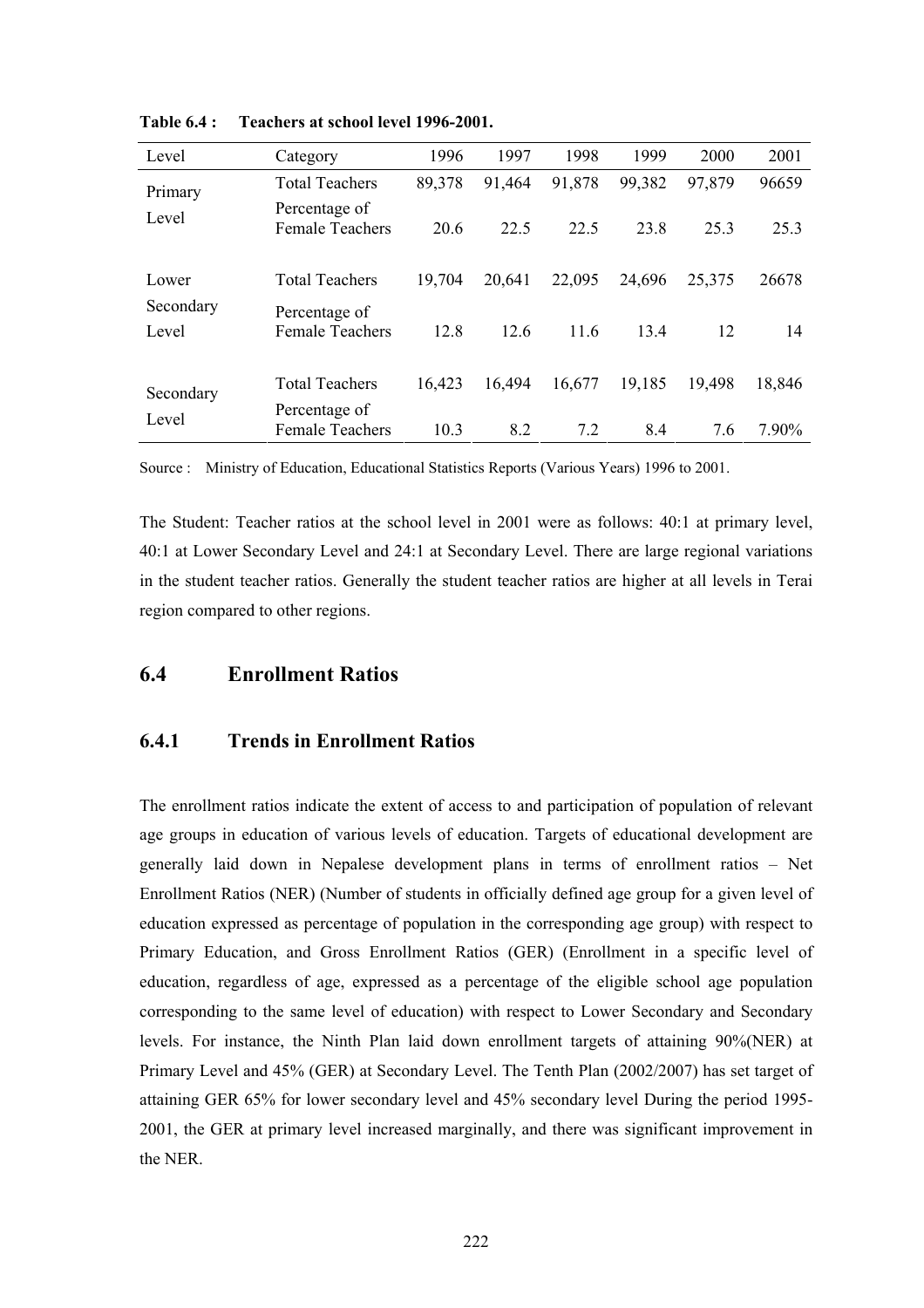| Year            |                              | 1995                              | 2001                         |                                   |
|-----------------|------------------------------|-----------------------------------|------------------------------|-----------------------------------|
| Level           | Gross<br>Enrollment<br>Ratio | <b>Net</b><br>Enrollment<br>Ratio | Gross<br>Enrollment<br>Ratio | <b>Net</b><br>Enrollment<br>Ratio |
| Primary         | 114.1                        | 67.5                              | 124.7                        | 81.1                              |
| Lower Secondary | 47.9                         | 26                                | 63                           | 39                                |
| Secondary       | 31.6                         | 17.3                              | 43.8                         | 25.5                              |

**Table 6.5 : Change in GER, NER 1995-2001.** 

Source : Ministry of Education, Educational Statistics Reports, 1995, and 2001.

The GER at lower secondary increased significantly during 1995-2001 period. There was also moderate increase in NER at this level. GER and NER at the secondary level also went up moderately. The data indicate that in 2001, about 81% of primary school age (6-10 years) children were enrolled in schools; at the lower secondary level about 40% of lower secondary age (11-13 years) children were enrolled, and similarly, 25% of secondary school age (14-15 years) children were enrolled in secondary schools.

It is seen that the GER at primary level exceeds 100%. This situation is due to lack of strict agegrade correspondence in school enrollment. There are "underaged" as well as "overaged" children (ages lower or higher than specified for a particular grade). In the year 2001, the distribution of students in percentage at primary level by their age/grade level was as follows: "underaged" students 7.8%: "correct age" students, 65.1%, "overaged" students 27.1%. The data indicate that over a quarter of all primary students are overaged for the grades they attend.

The pattern of GER at primary level exceeding 100% is found in a number of the South Asian countries (Bangladesh, India, Maldives, Sri Lanka) besides Nepal.

### **6.4.2 Pattern of Enrollment Ratios at Various Levels**

Table 6.6 presents the GER at different levels by Development Regions. At the primary level, the GER exceeds 100% both for boys and girl students, and in all the five Development Regions. Highest total GER is found in the Western Region. Relatively low GER is found in Central Region. At the lower secondary level, total GER is 63.2%, relatively low GER is found in Mid Western and Far Western Region, particularly for the girl students in 2001. At the Secondary level, GER for the country is 43.8%, the highest GER (51.4%) is found in the Western Region and relatively low GER(about 30%) is found in Mid Western and Far Western Regions in 2001, GERs are particularly very low for the girl students in all development regions.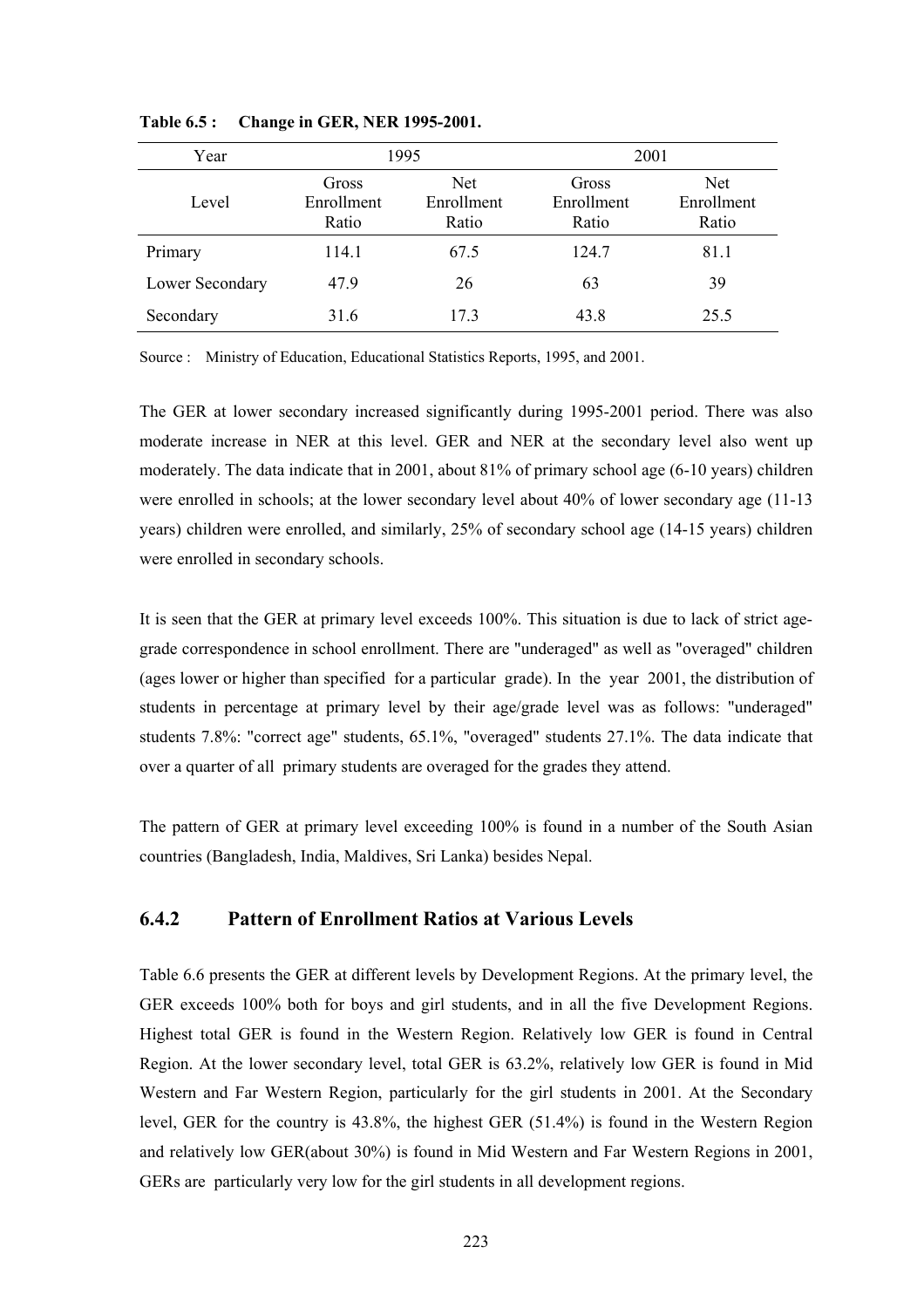| Development | Primary     |       |       |             | Lower Secondary |       | Secondary   |       |       |
|-------------|-------------|-------|-------|-------------|-----------------|-------|-------------|-------|-------|
| Region      | <b>Boys</b> | Girls | Total | <b>Boys</b> | Girls           | Total | <b>Boys</b> | Girls | Total |
| Eastern     | 126.7       | 112.1 | 119.5 | 71.9        | 59              | 65.5  | 55.8        | 42.7  | 49.2  |
| Central     | 125.8       | 102   | 114   | 71          | 51              | 61    | 51          | 37.2  | 44.2  |
| Western     | 144.4       | 138.6 | 141.6 | 80.9        | 68.6            | 74.8  | 58.2        | 44.9  | 51.4  |
| Mid Western | 153.8       | 119.7 | 137   | 66.9        | 40.1            | 53.5  | 42.1        | 20.3  | 30.7  |
| Far Western | 132         | 108.4 | 120.5 | 66.8        | 37.1            | 52.3  | 43.6        | 17.2  | 30.2  |
| Nepal       | 134.1       | 115   | 125   | 72          | 54              | 63    | 52          | 36    | 43.8  |

**Table 6.6 : Gross enrollment ratios, by development regions 2001.** 

Source : DOE, MOES, School Level Educational Statistics of Nepal, 2001.

| Development | Primary     |       |       | Lower Secondary |       |       | Secondary   |       |       |
|-------------|-------------|-------|-------|-----------------|-------|-------|-------------|-------|-------|
| Region      | <b>Boys</b> | Girls | Total | <b>Boys</b>     | Girls | Total | <b>Boys</b> | Girls | Total |
| Eastern     | 83.9        | 76    | 80    | 46              | 36    | 41    | 32.8        | 24.4  | 28.4  |
| Central     | 86.3        | 69    | 77.9  | 46.2            | 34.6  | 40.5  | 32.9        | 23.8  | 28.4  |
| Western     | 89.7        | 814   | 85.7  | 49.3            | 41    | 45.2  | 31.9        | 24.5  | 28.1  |
| Mid Western | 91.1        | 80.7  | 85.9  | 38.2            | 23    | 30.6  | 217         | 10.8  | 16    |
| Far Western | 84.7        | 73    | 79    | 39              | 22    | 31    | 22          | 8.8   | 15.4  |
| Nepal       | 86.9        | 75.1  | 81.1  | 45              | 33.7  | 39.4  | 30.2        | 20.9  | 25.5  |

**Table 6.7: Net enrollment ratios by development regions 2001.** 

Source : DOE, MOES, School Level Educational Statistics of Nepal, 2001.

There are wide differences between GER and NER (total as well as genderwise) at all levels. The relatively low NER compared to GER at primary level indicates the practice of late school going in several parts of the country.

With respect to both GER and NER at the primary level, there is a substantial gender gap indicating the need to be met in getting the girls to schools. The gender gaps are wider at lower secondary and secondary levels than at primary level.

Table 6.7 presents NER at different levels and development regions. In the year 2001, the total NER at the primary level was 81.1%, in total, 86.9% for the boys and for the girls 75.1%. It means that about 19% of the primary school age children are not in schools. More girls of primary school age (25%), are not in schools, compared to 13% of the primary school age boys.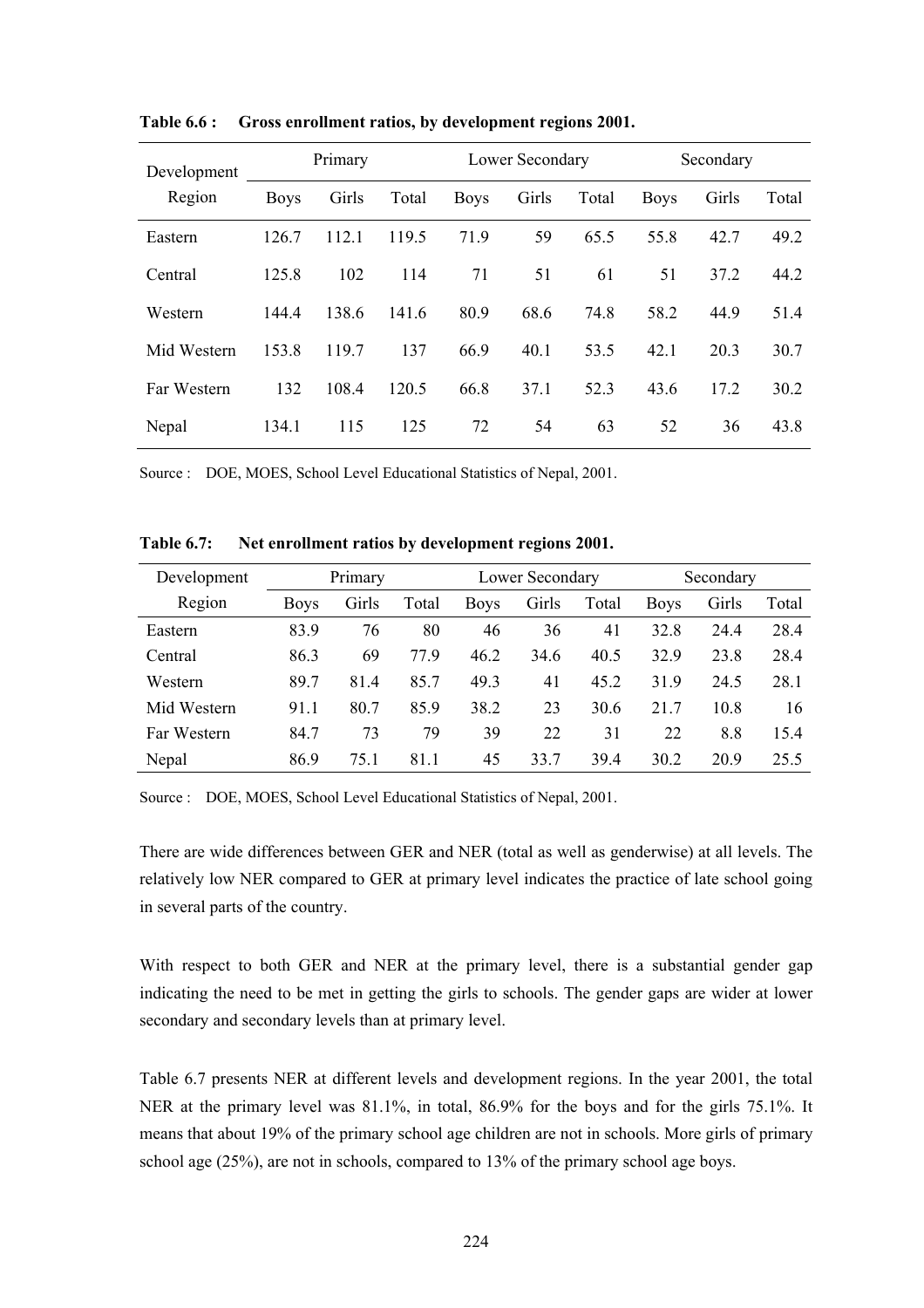Regionwise the NER at primary level exceeds the national average of 81.1% in two Development Regions, (Western and Mid Western Regions). The NER for the Central Region is less than the national average. This is due to relatively low girl specific NER in this Region.

The NER at lower secondary and secondary levels are quite low, particularly at the secondary level. Regionwise higher NER (45.2%) is found in the Western Region, for the lower secondary level; and highest NER (28.4%) is found in the Eastern and Central Regions for the secondary level. Girl specific NER is generally lower than the boy specific NER in all regions.

Further exploration of NER at primary level by geographical regions is relevant in view of the government's goal of attaining 90% NER by the end of Tenth Plan. The NER data for the year 2001 show that NERs are generally low in the Terai Region of all development regions particularly for the girls. Also the Mountain and Hill belts in the Mid Western and Far Western Regions have low NER. (Table 6.8)

| <b>Regions</b>            | <b>Boys</b> | <b>Girls</b> | <b>Total</b> |
|---------------------------|-------------|--------------|--------------|
| <b>Nepal</b>              | 86.9        | 75           | 81.1         |
| <b>Eastern Region</b>     | 83.9        | 75.8         | 79.9         |
| Mountains                 | 90.4        | 94           | 92           |
| Hills                     | 93.3        | 88.5         | 90.9         |
| Terai                     | 78.4        | 67.1         | 72.9         |
| <b>Central Region</b>     | 86.3        | 69           | 77.9         |
| Mountains                 | 94.6        | 90           | 93           |
| Hills                     | 94          | 84.8         | 89.5         |
| Terai                     | 79.8        | 51.7         | 66.3         |
| <b>Kathmandu Valley</b>   | 91.4        | 89.5         | 90.5         |
| <b>Western Region</b>     | 89.7        | 81.4         | 85.7         |
| Mountains                 | 96.5        | 97.4         | 97           |
| Hills                     | 93.1        | 90.4         | 91.8         |
| Terai                     | 84.1        | 67           | 75.8         |
| <b>Mid Western Region</b> | 91.1        | 80.7         | 85.7         |
| Mountains                 | 92.9        | 67.8         | 80.5         |
| Hills                     | 95.3        | 88           | 91.7         |
| Terai                     | 85.8        | 75.1         | 80.5         |
| <b>Far Western Region</b> | 84.7        | 73.1         | 79           |
| Mountains                 | 96.6        | 85.2         | 91.1         |
| Hills                     | 82.5        | 70.5         | 76.7         |
| Terai                     | 81.9        | 70.7         | 76.4         |

**Table 6.8 : Net enrollment ratio at primary level by development and geographical regions, 2001.** 

Source : DOE, MOES, School Level Educational Statistics of Nepal, 2001.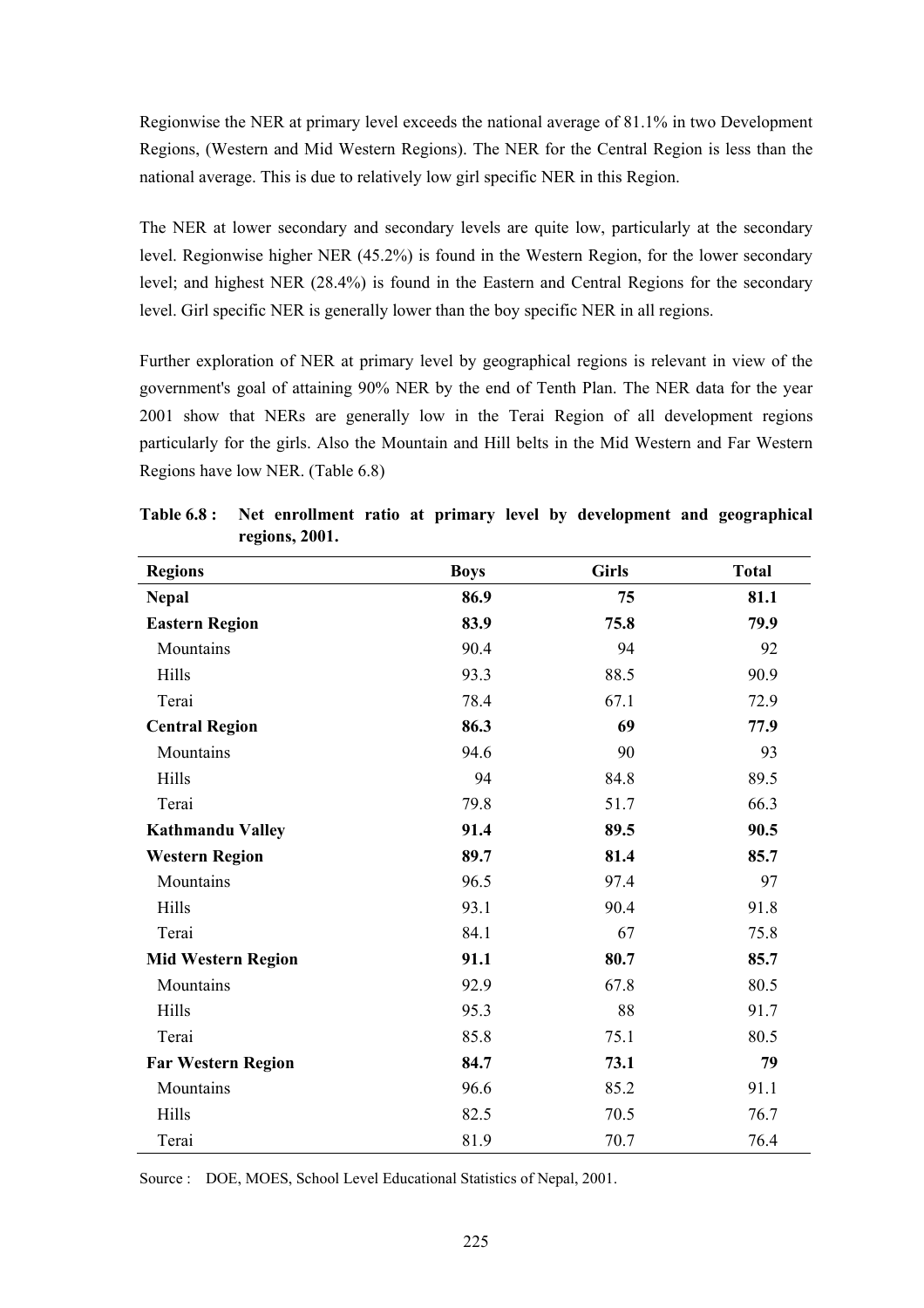### **6. 5 Promotion, Repetition and Dropout Rates**

#### **6. 5.1 Promotion, Repetition and Dropout Rates at Primary Level**

One of the main problems of the education system particularly at the primary level is the low rate of retention in the schools. Retaining the students in schools and enabling them to complete primary education is now one of the key aims of the education policy at present. The low retention is a reflection of the successive dropout and repetition rates prevailing in the primary grades.

Recent Educational Statistics Reports and Ministry of Education Reports have used 'Survival Rates' at primary level to represent the status of efficiency. The Survival Rate (by grade) at primary level refers to percentage of student cohort enrolled in Grade 1 of primary education, that reaches a given grade of the primary cycle. The Educational Statistics Report (1999) has mentioned the Survival Rate to Grade 5 to be 49.7% for the year 1999. The EFA Plan of Action, 2003, has mentioned the Survival Rate to be 63% for the year 2000.

Data on the flow rates at the primary and secondary levels are regularly presented in the annual Educational Statistics Reports of the MOES. Data on these rates for two years 1995, and 2001 are briefly analyzed here (Tables 6.9, A and B). It is seen from the Table 6.9 (B) that in 2001 promotion rate was just above 47.4% at Grade 1; repetition rate was very high; so too the dropout rate was quite high at Grade 1. Consequently promotion rate to Grade 2 was low. Promotion rates improved substantially from Grade 2 onwards. Repetition rate at the Grade 2 and subsequent grades are substantially low compared to the rates prevailing at Grade 1.

A comparison of the flow rates for 1995 and 2001 shows that the promotion rate has gone up; and repetition and dropout rates have gone down across the entire five grades of primary education. More particularly the promotion rate at Grade 1 has gone up to 47.4 in 2001. Dropout rate has gone down to 13.7% in 2001. (Table 6.9, A  $\&$  B). These trends indicate an improvement in the internal efficiency of primary education.

The pattern of promotion, repetition and dropout rates (at primary level) for boys and girls is almost similar, with not significant difference.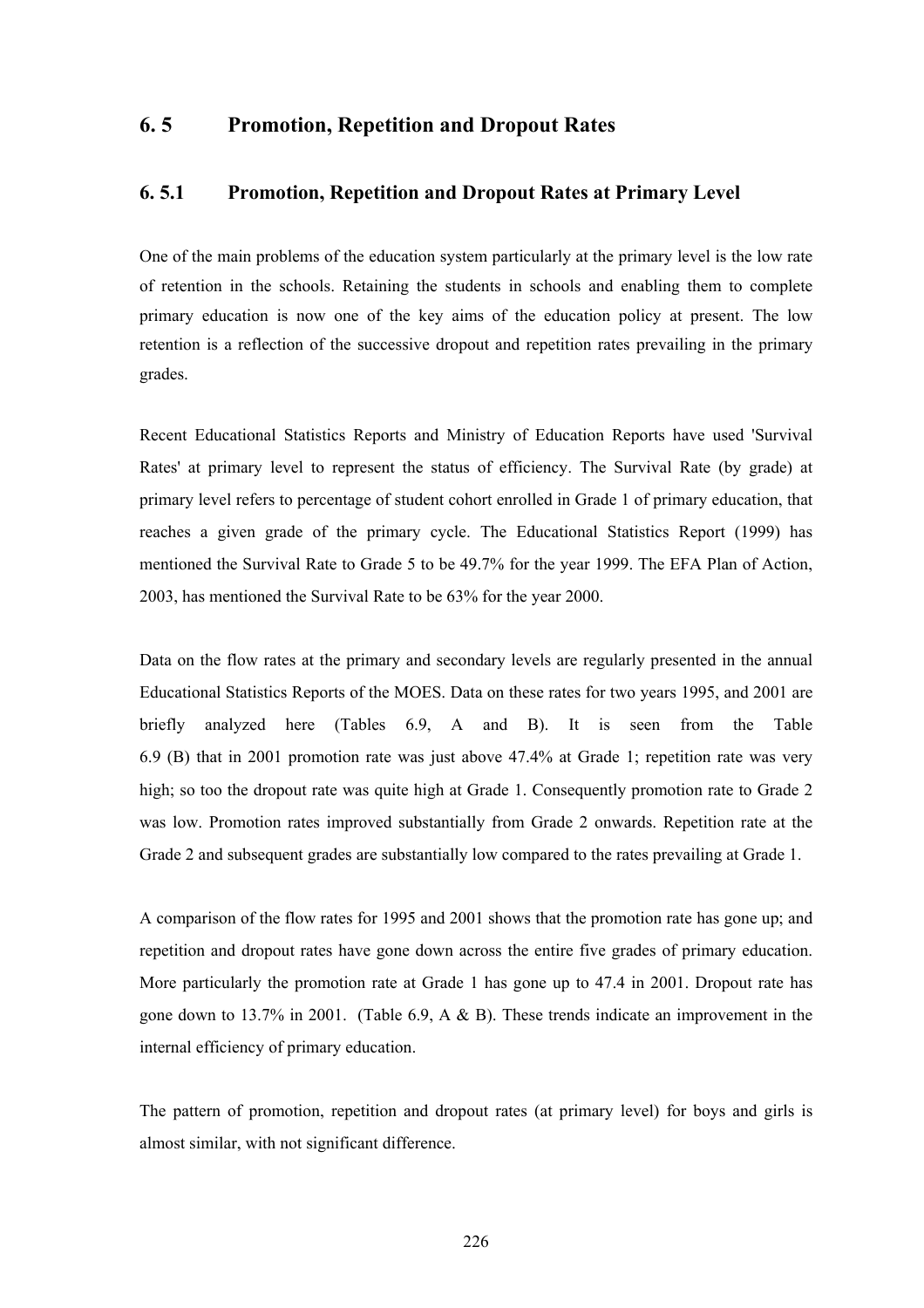| <b>Flow Rate</b>       | Grade 1 | Grade 2 | Grade 3 | Grade 4 | Grade 5 |
|------------------------|---------|---------|---------|---------|---------|
| Promotion Rate         | 37.6    | 70      | 77 3    | 73.2    | 67      |
| <b>Repetition Rate</b> | 41.8    | 189     | 17      | 169     | 17.4    |
| Dropout Rate           | 20.6    |         |         | 10      | 16      |

**Table 6.9 A: Promotion, repetition, dropout rates at primary level, 1995.** 

Source : MOE, Educational Statistics of Nepal, 1995.

**Table 6.9 B : Promotion, repetition, dropout rate, 2001.** 

| Flow Rate              | Grade 1 | Grade 2 | Grade 3 | Grade 4 | Grade 5 |
|------------------------|---------|---------|---------|---------|---------|
| Promotion Rate         | 47.4    | 79.0    | 83.7    | 82.7    | 82.0    |
| <b>Repetition Rate</b> | 38.7    | 16.8    | 12.3    | 12.7    | 90      |
| Dropout Rate           | 139     | 4.0     | 4.0     | 5.0     | 10.0    |

Source : DOE, MOES, School Level Educational Statistics of Nepal, 2001

Note : (i) Promotion Rate Percentage of students who are promoted to the next upper grade in the following year to the number of students enrolled in grade..

- (ii) Repetition Rate: The percentage of students who repeat the same grade in the following year to the number of students enrolled in the grade.
- (iii) Dropout Rate: The percentage of students who dropped out from the school from a particular grade to the number of students enrolled in the grade.

Bringing down dropout and repetition rates is essential to attain higher NERs. For this, raising quality of instruction in schools, and improving school management including monitoring of student attendance and performance are essential. Under the BPEP II, the government has been conducting piloting of automatic promotion in Grades 1, 2, and 3. in a few districts The scheme is still in experimental stage. Further, there is a programme of introducing Compulsory Primary Education. Some municipalities like Banepa have done appreciable work on their own in their constituencies. The government programme on compulsory primary education is limited to five districts. Successful implementation of Compulsory Primary Education will cut down dropout rates substantially. The EFA Plan of Action (1993) has also mentioned strategy to introduce the compulsory education at the primary level. for raising primary enrollment. As yet, it seems unlikely that there will be extension of the scheme in the immediate future.

#### **6.5.2 Promotion, Repetition and Dropout Rate at Secondary Level**

Promotion rates are consistently high at secondary level; there is decline in promotion rate at Grade 8. Repetition and dropout rates are generally low. A comparison of data for 1995 and 2001 indicates that repetition and dropout rates for the year 2001 are lower than the rates for 1995.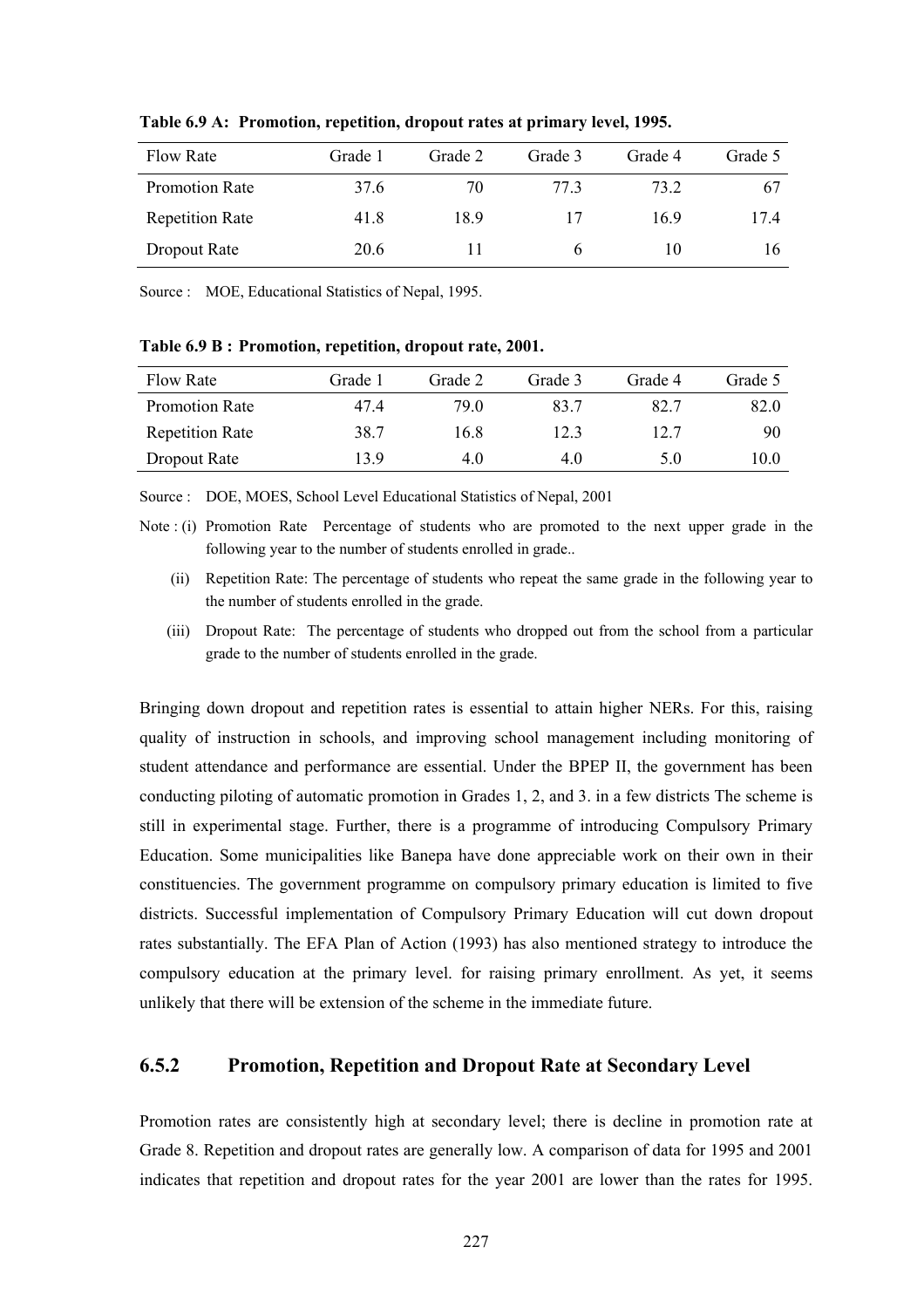(Tables 6.10A and B) Despite the lower repetition and dropout rates in the secondary grades, the secondary education system is seen to be evidently inefficient. This is indicated by the low pass rates in the SLC Examination. The low performance of students of the public schools points out the low efficiency levels of these schools mainly. The S.L.C. pass rates have varied between 33% and 45% in different years. In the SLC examination of 2003, the pass rate was 32.5%

| <b>Flow Rate</b>       | Grade 6 | Grade 7 | Grade 8 | Grade 9 | Grade 10                 |
|------------------------|---------|---------|---------|---------|--------------------------|
| <b>Promotion Rate</b>  | 79.4    | 81.1    | 71.2    | 76.8    | $\overline{\phantom{a}}$ |
| <b>Repetition Rate</b> | 13.2    | 11 1    | 169     | 12.0    | 18.3                     |
| Dropout Rate           | 7.4     | 7.8     | 119     | 11.2    | $\overline{\phantom{0}}$ |

**Table 6.10 A : Promotion, repetition and dropout rate at secondary level, 1995.** 

Source : MOE, Educational Statistics of Nepal, 1995.

| Table 6.10 B: Promotion, repetition and dropout rate at secondary level, 2001. |  |  |  |
|--------------------------------------------------------------------------------|--|--|--|
|                                                                                |  |  |  |

| Flow Rate              | Grade 6 | Grade 7 | Grade 8 | Grade 9 | Grade 10 |
|------------------------|---------|---------|---------|---------|----------|
| <b>Promotion Rate</b>  | 84.0    | 88.5    | 79.2    | 82.2    |          |
| <b>Repetition Rate</b> | 10.8    | 8.8     | 10.6    | 9.8     | 10.3     |
| Dropout Rate           | 5.2     | 2.7     | 10.2    | 8.0     | -        |

Source : DOE, MOES, School Level Educational Statistics of Nepal, 2001.

### **6.6 Higher Secondary Education**

The higher secondary education system was introduced in early 1990's under the Higher Secondary Education Act of 1989. The system was intended to prepare students for the world of work as middle level manpower, and to prepare students for higher education in general and professional areas. Presently, the system is devoted mainly to preparing students for higher education. The higher secondary education system was expected to replace the Proficiency Certificate Level (PCL) in Tribhuvan University and other Universities. Such phasing out of the PCL programme from the universities has not materialized for various reasons.

Under the Higher Secondary Education Act, the Higher Secondary Education Board (HSEB) grants approval to various institutions to conduct the Plus Two (Grade 11 and 12) classes. The higher secondary schools are being run in the following organizational setups:

- Attached to existing secondary schools (Public and Private), but operating as separate entities,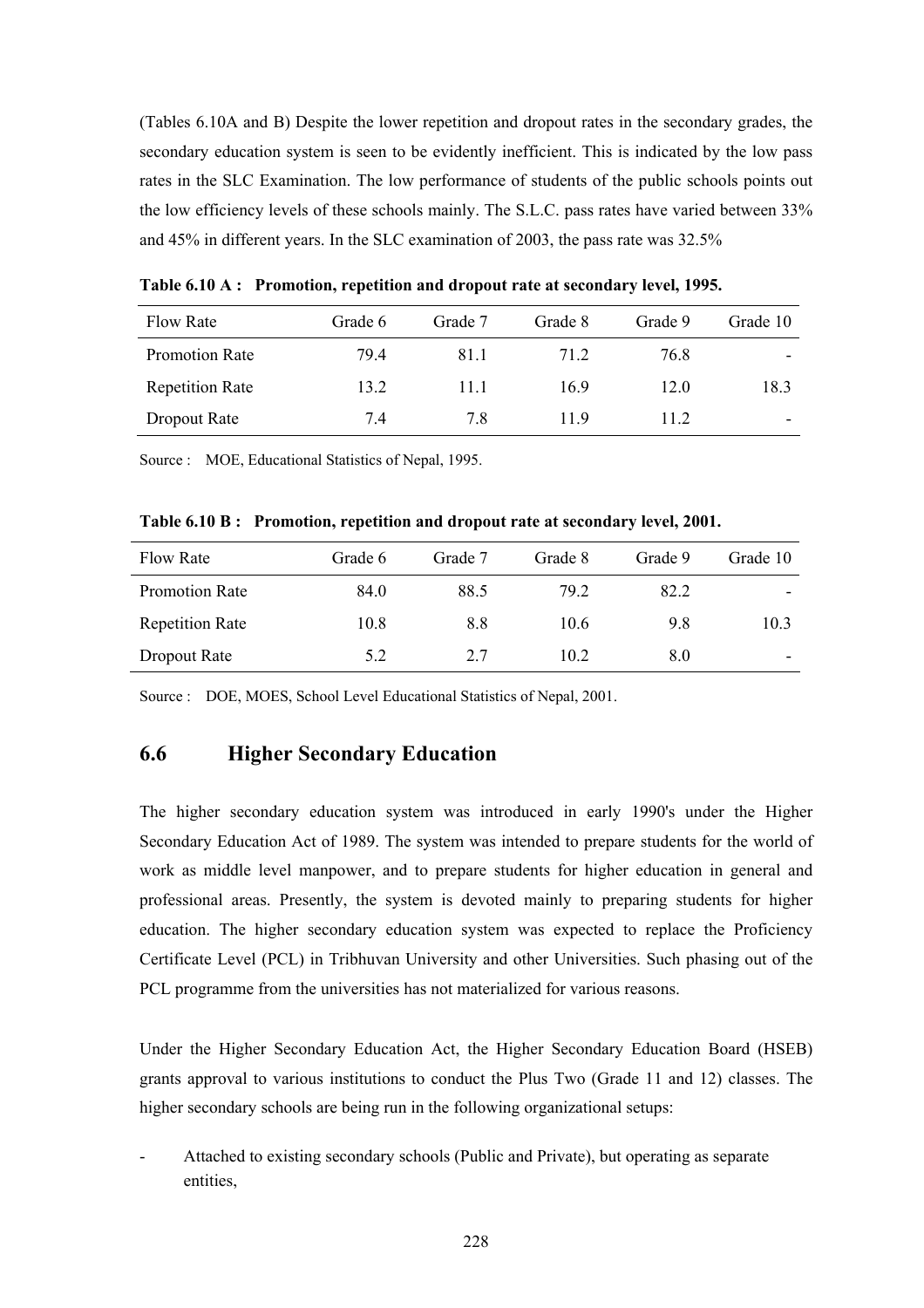- Attached to Campuses, mainly private campuses
- Separate Plus Two (Higher Secondary) Institutes.

In April 2003, the number of higher secondary schools approved by the HSEB was 789. The regional distribution of these schools is as follows: (Table 6.11)

| <b>Region</b>                                      | Number of<br><b>H.S.S.</b> | $\%$   |
|----------------------------------------------------|----------------------------|--------|
| 1. Eastern Region                                  | 165.0                      | 20.9   |
| 2. Central Region                                  | 325                        | 41.2   |
| a) Districts other than Kathmandu Valley Districts | (139)                      | (17.6) |
| b) Kathmandu Valley Districts                      | (186)                      | (23.6) |
| 3. Western Region                                  | 190                        | 24.1   |
| 4. Mid Western Region                              | 49                         | 6.2    |
| 5. Far Western Region                              | 60                         | 7.6    |
| Total                                              | 789                        | 100    |

**Table 6.11 : Regional distribution of higher secondary schools (HSS), 2003.** 

Source : Higher Secondary Education Board. (Compiled from the primary data supplied by HSEB, April 2003)

Data on enrollments and teachers in the higher secondary schools are currently lacking. The HSEB maintains data on students sitting in the higher secondary examination. According to HSEB Examination Section, a total of 172 thousand students (Grades 11 and 12) appeared in the higher secondary examinations held in April 2003. This gives some idea of the large student population involved in higher secondary school studies.

One important aspect is that the pass rates in the examinations conducted by the HSEB are very low. Pass rates vary by subject. The overall pass rate in Grade 11 Examination (Regular) of 2055 was 34.5%, and Grade 12 Examination (Regular) of the same year was 39.7%. Higher pass rates was found in Commerce and Science streams, compared to the rates in Humanities and Education streams. (HSEB, Examination 2055- At a glance)

### **6.7 Technical Education and Vocational Training**

The Council for Technical Education and Vocational Training (CTEVT) is the principal government agency under the Ministry of Education and Sports, responsible for technical and vocational training directed mainly to students with some years of secondary education. Information is available on 8 Technical Schools and 1 Polytechnic directly operated by CTEVT.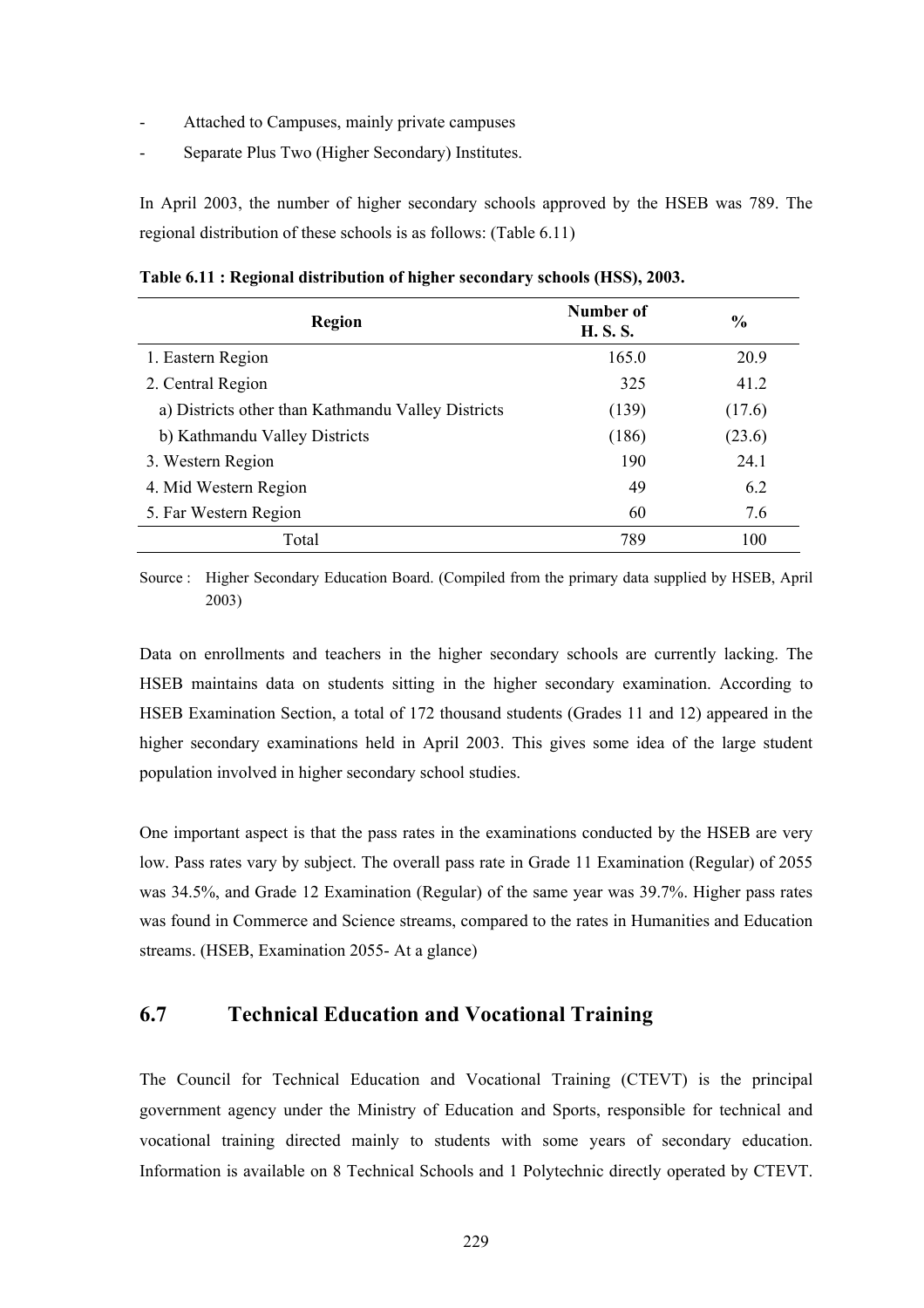In 2056/57, there were a total of 1520 students (undergoing two year Technical SLC programmes) in the 8 technical schools. The polytechnic (at Hetauda) conducts short term training. There were 114 private technical institutes affiliated to CTEVT, which were conducting the Technical SLC programmes in various vocational areas. A total of 7155 students were enrolled in these private institutes in 2056/67. The data indicate significant role of private institutes in vocational training. (MOES, Education Information of Nepal, 2001)

The CTEVT is now moving on to conduct Diploma level courses in some of the technical schools. It has also granted affiliation to 5 private institutes to conduct Diploma courses. Meanwhile, the Training Institute for Technical Instruction (TITI), under the CTEVT has received affiliation with Kathmandu University to conduct Bachelor programme in Technical Instruction.

### **6.8 Higher Education**

#### **6.8.1 Institutions**

| <b>Universities</b>                               | <b>Enrollment Constituent</b><br>(Campuses) | Year    |
|---------------------------------------------------|---------------------------------------------|---------|
| Tribhuvan University, Kirtipur                    | 142,308                                     | 2001/02 |
| Mahendra Sanskrit University, Dang                | 1,606                                       | 2000/01 |
| Kathmandu University, Dhulikhel                   | 1,497                                       | 2000/01 |
| Purbanchal University, Biratanagar                | 214                                         | 2000/01 |
| Pokhara University, Pokhara                       | 128                                         | 2000/01 |
| B.P. Koirala Institute of Health Sciences, Dharan | 860                                         | 2002    |

The higher education system of the country comprises of the following universities:

Source : Tribhuvan University, The 22nd Annual Report, and B.P.K. Institute of Health Sciences, Annual Report 2001-2002 and Plan of Action 2002-2003

Note : Constituent Campuses refer to campuses operated directly by the concerned univeristies. Thus private/affiliated campuses are not included here.

Until recently, higher education in Nepal was virtually synonymous with Tribhuvan University (Constituent and Affiliated campuses). At present, the other universities have come up with large number of affiliated campuses. At present, the total enrollment in constituent campuses of different universities together exceeds 146,000. In 2053/54 (1996), the total enrollment in constituent campuses of three universities (Tribhuvan University, Mahendra Sanskrit University and Kathmandu University) was 106,887.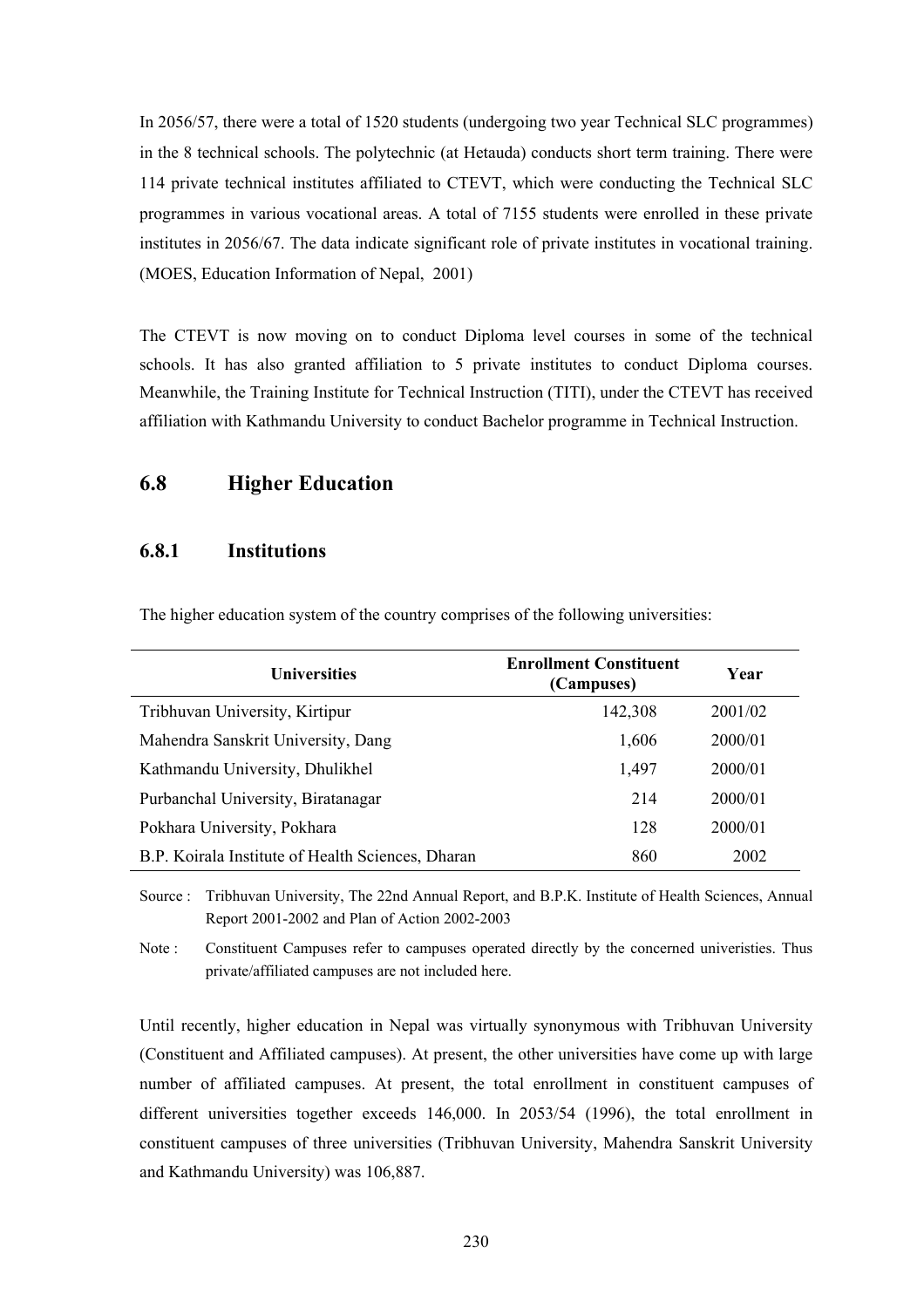#### **6.8.2 Tribhuvan University**

This university is the oldest and largest university of the country. It has 5 Institutes (Engineering, Medicine, Agriculture and Animal Sciences, Forestry and Science and Technology) and 4 Faculties (Education, Management, Law, and Humanities and Social Sciences). The university has 61 Constituent campuses under the various Institutes and Faculties. It has a total of 177 affiliated (private) campuses conducting various academic programmes. In 2058/59 B.S. (2001/2002 A.D.), the university had a total of 142,308 students enrolled in its constituent campuses. Data on the enrollment in the affiliated campuses are not available.

The university enrollment in Technical Institutes and Faculties in 2058/59is shown in the Tables. (Table 6.12 A and 6.12 B). From Table 6.12 A it is seen that 42.4% of T.U. enrollment is at Certificate Level, 45.5% at Bachelor Level, 11.2% at Post Graduate Level, and about 1% at 'Others' category.

Further, girl students constituted 26% of total T.U. enrollment (constituent campuses) .In Technical Institutes, girls constituted about 19% of total related enrollment, and in General Faculties, the girl students constituted about 28% of total related enrollment.

The distribution of T.U. enrollment by Institutes and Faculties is shown in Table 6.12 B. and 6.13. In 2058/59, 13.5% of T.U. enrollment was in Technical Institutes and 86.5% in General Faculties. Data presented in Table 6.13 indicate that enrollment in Science and Technology at Certificate and Bachelor Levels constitute major portion of Technical Institute enrollment. Engineering education is seen to be expanding. In general higher education, the Management and Humanities/Social Science faculties accounted for major proportion of total enrollment.

For comparision purposes, higher education enrollment status (in constituent campuses of different universities in 2053/54) is presented in Table 6.12C. The total enrollment in that year was 106,887. Enrollments by Institutes and General Faculties of Tribhuvan University, and by Schools of Kathmandu University are also shown in the table. Significant increases have occurred in enrollment in Tribhuvan University during 2053/54 and 2058/59. (Please refer to Table 6.12A and 6.12B as well). There has occurred an 18% increase in Technical Institute enrollment compared to 39% increase in General Faculty enrollment 39% over the five year period in Tribhuvan University only.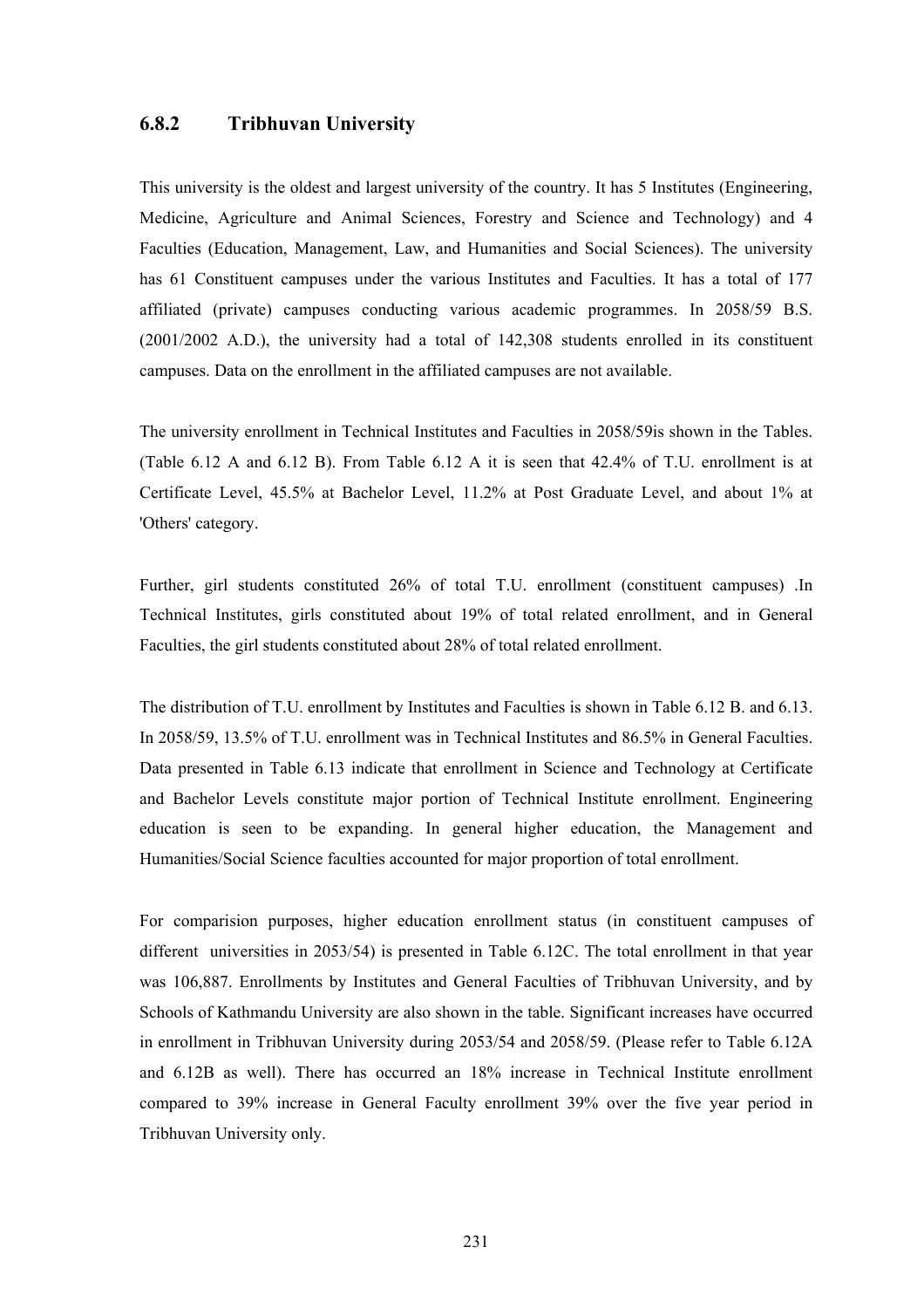|                                          |        | Certificate | Bachelor |           | Post Graduate |           | Others |         | Total   |           |
|------------------------------------------|--------|-------------|----------|-----------|---------------|-----------|--------|---------|---------|-----------|
| Institutes/Faculties                     | Total  | $%$ Girls   | Total    | $%$ Girls | Total         | $%$ Girls | Total  | % Girls | Total   | $%$ Girls |
| Technical Institutes                     | 9873   | 19.2        | 7521     | 18.6      | 770           | 18.9      |        |         | 19,164  | 18.9      |
| <b>General Faculties</b>                 | 50,470 | 30.8        | 57,315   | 25.9      | 14,230        | 19.4      | 129    | 18.3    | 23,144  | 27.6      |
| <b>Total</b>                             | 60,343 | 28.8        | 64,836   | 25.0      | 16,000        | 19.3      | 1129   | 18.3    | 142,308 | 26.0      |
| <b>Proportion of enrollment by level</b> | 42.4   | -           | 45.6     |           | 11.2          |           | 0.8    |         | 100.0   |           |

**Table 6.12 A : Enrolments by levels, Tribhuvan University constituent campuses, 2058/59.** 

**Table 6.12 B : Enrolment in Tribhuvan University by institutes and faculties (constituent campuses) 2058/59.** 

| <b>Institutes/Faculties</b> | Certificate | <b>Bachelors</b> | <b>Post Graduate</b> | <b>Others</b> | <b>Total</b> |
|-----------------------------|-------------|------------------|----------------------|---------------|--------------|
| <b>Technical Institutes</b> |             |                  |                      |               |              |
| 1. Engineering              | 2414        | 1487             | 173                  |               | 4074         |
| 2. Agri. and Animal Science | 101         | 536              | 81                   |               | 718          |
| 3. Medicine                 | 839         | 616              | 292                  |               | 1747         |
| 4. Forestry                 | 157         | 189              | 14                   |               | 360          |
| 5. Science and Technology   | 6,362       | 4693             | 1,210                |               | 12265        |
| <b>Sub Total Technical</b>  | 9,873       | 7521             | 1,770                |               | 19,164       |
| <b>General Faculties</b>    |             |                  |                      |               |              |
| 6. Law                      |             | 1924             | 92                   |               | 2016         |
| 7. Management               | 12,814      | 19,072           | 5,547                |               | 37,433       |
| 8. Education                | 7758        | 13,308           | 1735                 |               | 22,801       |
| 9. Hum. & Social Science    | 29,898      | 23,011           | 6,856                | 1129          | 60,894       |
| <b>Sub Total General</b>    | 50,470      | 57,315           | 14,230               | 1129          | 123,144      |
| <b>Total</b>                | 60,343      | 64,836           | 16,000               | 1129          | 142,308      |

Source : Tribhuvan University, The 22nd Annual Report of Tribhuvan University 2058/59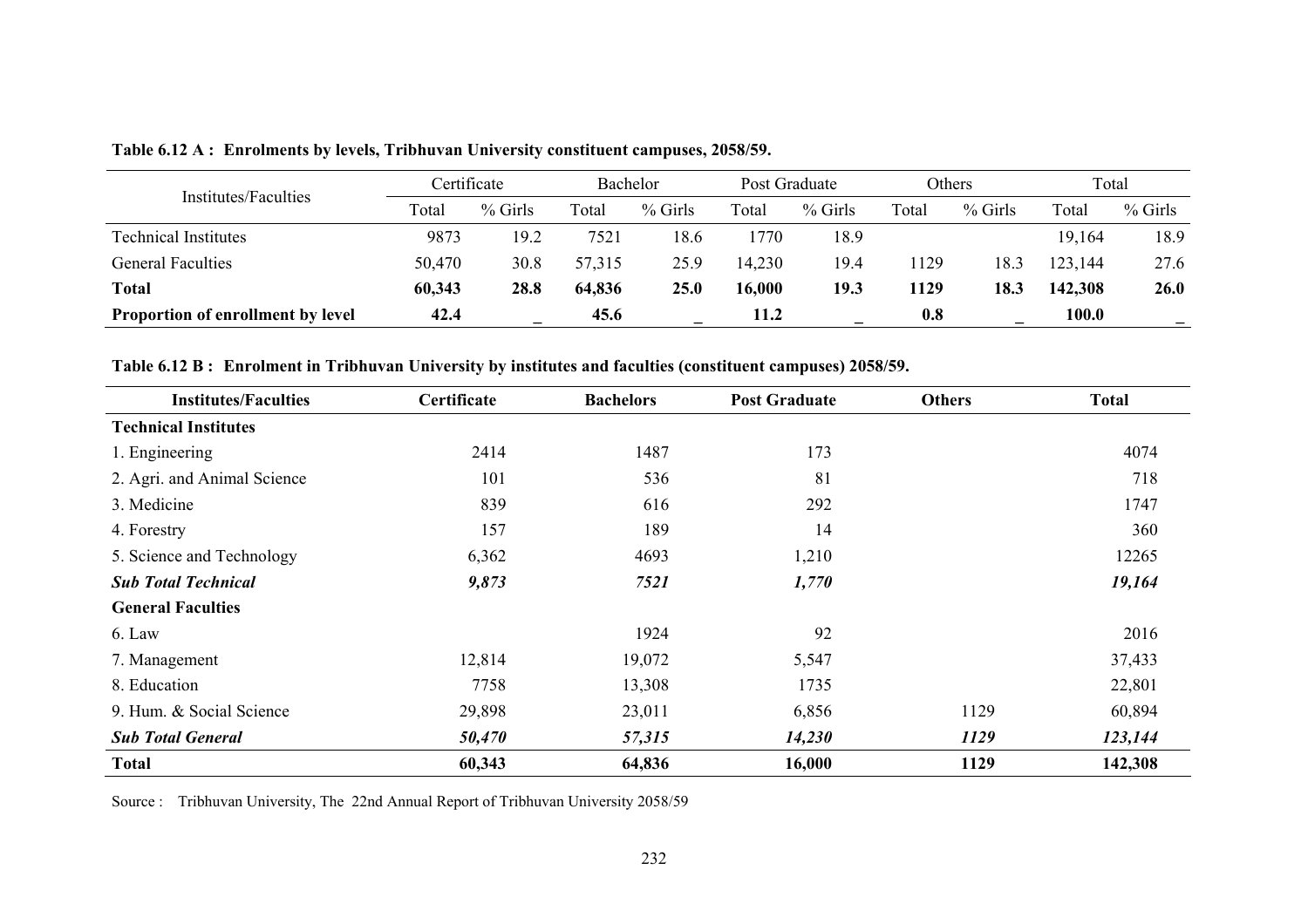| University                                   | <b>Enrollment</b> |
|----------------------------------------------|-------------------|
| 1. Tribhuvan University (T.U.)               |                   |
| Institute of Engineering                     | 1998              |
| Institute of Agriculture and Animal Sciences | 602               |
| <b>Institute of Medicine</b>                 | 1565              |
| Institute of Forestry                        | 410               |
| Institute of Science and Technology          | 11655             |
| <b>Sub Total Technical</b>                   | 16230             |
| Faculty of Law                               | 3877              |
| Faculty of Management                        | 31534             |
| Faculty of Education                         | 10984             |
| Faculty of Humanities and Social Sciences    | 42001             |
| <b>Sub Total General Faculty</b>             | 88396             |
| Total T.U.                                   | 104626            |
| 2. Mahendra Sanskrit University (M.S.U.)     | 1017              |
| 3. Kathmandu University (K.U.)               |                   |
| School of Science                            | 865               |
| School of Engineering                        | 252               |
| School of Management                         | 71                |
| School of Education                          | 24                |
| School of Arts                               | 32                |
| Total K.U.                                   | 1244              |
| Grand Total (T.U., M.S.U., K.U.)             | 106887            |

### **Table 6.12 C : Higher education enrollments: enrollments in constituent campuses 2053/54.**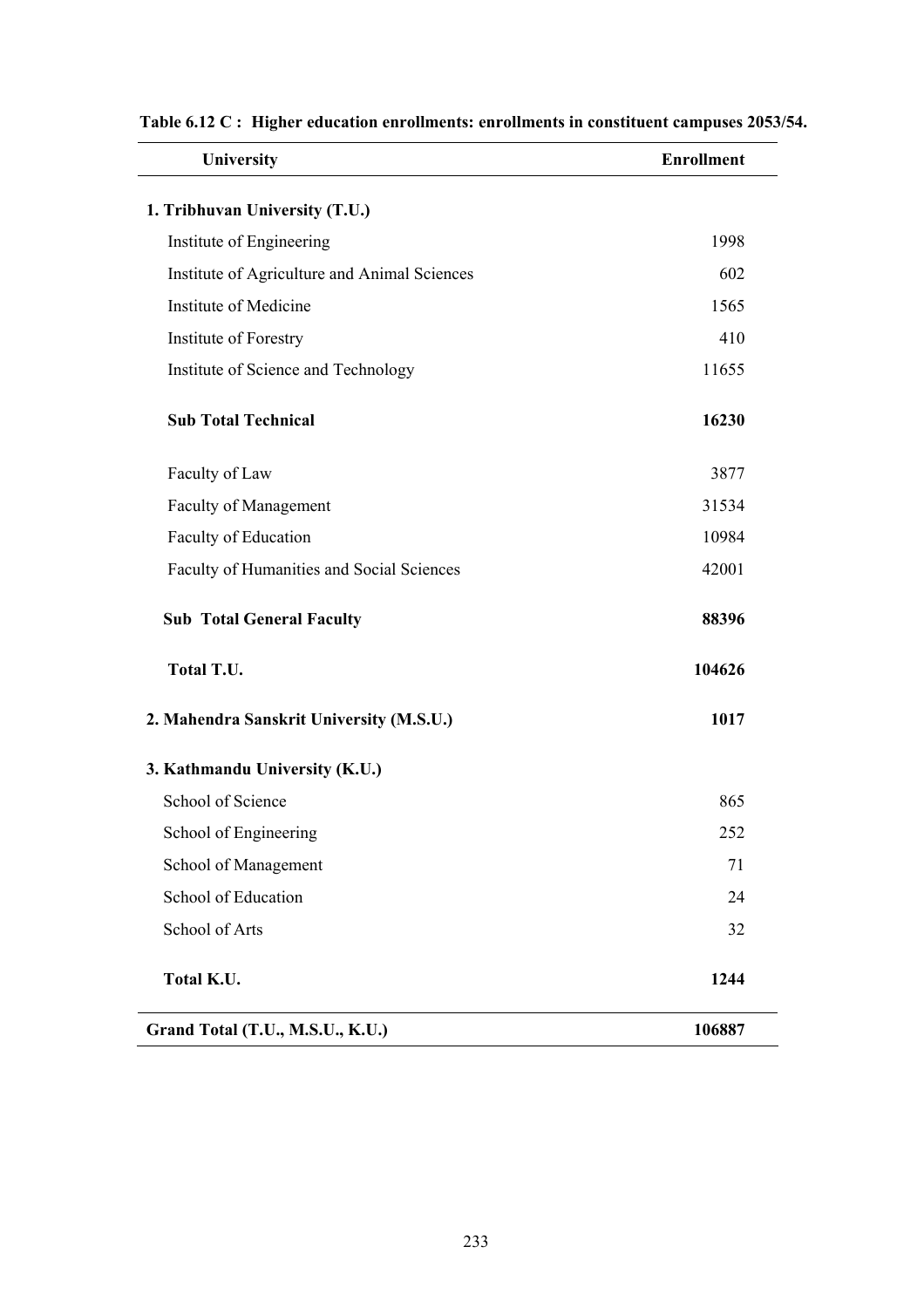| <b>Institute/Faculty</b>          | <b>Total</b><br><b>Enrollment</b> | Percent of<br><b>Enrollment</b> |
|-----------------------------------|-----------------------------------|---------------------------------|
| <b>Technical</b>                  |                                   |                                 |
| 1. Engineering                    | 4074                              | 2.9                             |
| 2. Agriculture and Animal Science | 718                               | 0.5                             |
| 3. Medicine                       | 1747                              | 1.2                             |
| 4. Forestry                       | 360                               | 0.3                             |
| 5. Science and Technology         | 12265                             | 8.6                             |
| <b>Sub Total Technical</b>        | 19164                             | 13.5                            |
| <b>General Faculty</b>            |                                   |                                 |
| 6. Law                            | 2016                              | 1.4                             |
| 7. Management                     | 37433                             | 26.3                            |
| 8. Education                      | 22801                             | 16                              |
| 9. Humanities and Social Science  | 60894                             | 42.8                            |
| <b>Sub Total General</b>          | 123144                            | 86.5                            |
| <b>Total</b>                      | 142308                            | 100.0                           |

#### **Table 6.13 : Distribution of enrollment (constituent campuses) Tribhuvan University by institutes/ faculties, 2058/59.**

Source : Planning Division, Tribhuvan University, The 22nd Annual Report of Tribhuvan University (2058/59).

### **6.8.3 Mahendra Sanskrit University**

This university has 12 constituent campuses and a few affiliated campuses. There were 1606 students in the 12 constituent campuses with following levelwise distribution : Uttarmadhyama-1070; Shastri-424; and Acharya-112. (Enrollment Data for 2057/58) (U.G.C. Annual Report of University Grants Commission 2057/2058)

### **6.8.4 Kathmandu University**

This private sector university has 6 constituent campuses (organized in Schools of Science, Engineering, Management, Education, Medical Sciences and Arts). The total enrollment in these campuses/schools was 1497 (25% girls) in 2057/58. The university has 12 affiliated colleges (including 5 medical colleges) in different parts of the country. There were a total of 2491 students (40.6% girls) in these colleges in 2057/58. (UGC, Annual Report of University Grants Commission, 2057/58)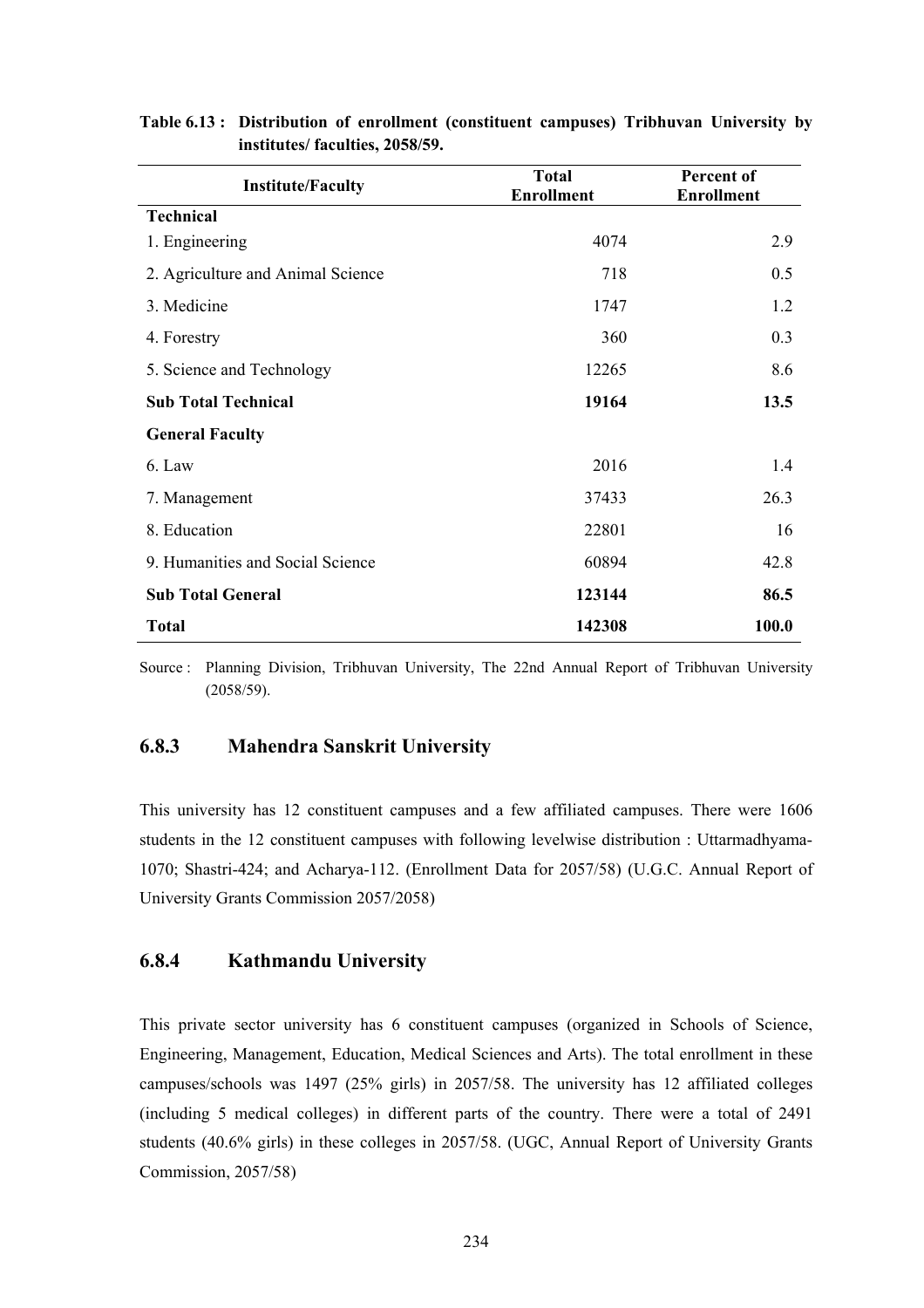#### **6.8.5 Purbanchal University**

This university functioning with state support has 2 constituent campuses, and 34 affiliated colleges/campuses. The two constituent campuses had a total of 214 students. The affiliated colleges/campuses offer Bachelor courses on a number of subject areas such as Science, Management, Engineering, Agriculture, Bio-chemistry, Education, Humanities and Law. The affiliated colleges/campuses had a total of 1117 students in 2057/58. (UGC, Annual Report of University Grants Commission 2057/58)

### **6.8.6 Pokhara University**

This university conducts programmes in Management, Construction Management, Resource Management under its three Faculties. It has 19 affiliated (private) campuses; these affiliated campuses conduct courses on various areas such as Science, Bio-chemistry Management, Engineering. Altogether, there were 128 students in the courses run by the university under its Faculties. There were 1500 students in the private campuses affiliated to the university in 2057/58. (UGC, Annual Report of University Grants Commission, 2057/58)

Some notable trends in higher education are:

- The demand for professional courses like Engineering, Management, Medicine, and specific job oriented areas is increasing.
- As the cost of taking up technical studies is increasing, the common people can hardly afford the high fees charged by the private institutions. Seats in the campuses of Tribhuvan University are very limited. The Engineering Institute has started course shifts charging high fees, running in parallel with the regular fee courses.
- In the Faculty of Humanities and Social Sciences, (Tribhuvan University), the proportion of total enrollment is high. But actual daily attendance of the students in the classes is reported to be quite low. The failure rate of students in examination in Humanities and Social Sciences are higher than that in Sciences, Management, and professional areas.
- Generally the private colleges affiliated to the universities do not have adequate physical, and instructional facilities for conducting the studies.
- The Proficiency Certificate Level classes are being run by constituent and affiliated campuses of Tribhuvan University. The Kathmandu University and Mahendra Sanskrit University continue to run their Certificate Level courses in their respective areas. At the same time, the 10+2 programme is being expanded.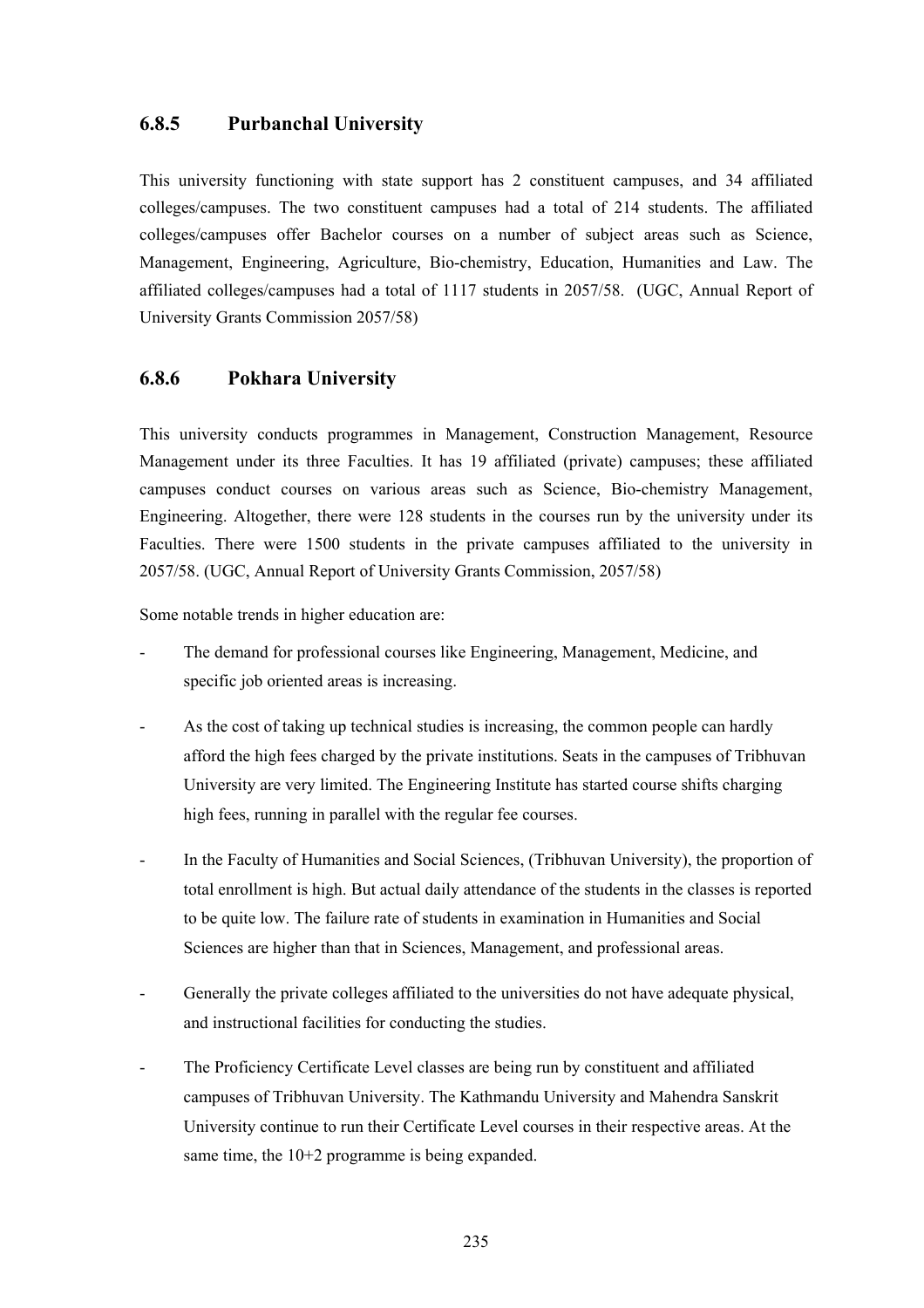#### **6.8.7 B. P. Koirala Institute of Health Sciences (BPKIHS), Dharan**

The BPKIHS was established in 1993 as an autonomous Health Sciences University. The Institute conducts MBBS programmes, B.Sc. in Nursing, Bachelor in Dental Surgery and a number of Post Graduate programmes on various clinical sciences. In 2002, the BPKIHS had the following number of students: 384 in MBBS, 160 in BDS, 75 in B.Sc. Nursing, 160 in Certificate level in Nursing, 48 in MD/MS and 33 in other clinical areas.

### **6.9 Literacy Definition**

In common interpretation, literacy is the knowledge of reading and writing. Those who can read and write are called literates. A literate person is expected to be conversant with the three R' s reading, writing and arithmetic. Traditionally for census taking purposes in most countries, the ability to read and write has been regarded as the minimal standard of literacy. Now a day, literacy is interpreted in a wide and comprehensive sense. UNESCO came up with the concept of functional literacy and added qualitative approach in 1965. It defined a person to be functionally literate when he/she could read and write enough to be effective in the normal activities of life. It is difficult to measure the extent of knowledge and skills required to carry on daily responsibilities relating to work, and supporting one self and one's family. For census purposes, the ability to read and write and do simple computation is enough basis for categorizing a person as literate. Even this is difficult to measure precisely; and census-takers have to rely on respondents to declare whether they are literate or not. It is not possible to test respondents about literacy in census operation.

### **6.9.1 Literacy and Development**

Education is one of the fundamental means for all for alleviating poverty and bringing improvement in the standard of living through different socio-economic activities. So, literacy is the most important single means of attaining socio-economic development and of opening for the individual, the door to innovative ideas and actions. Literacy enhances access to information that may be necessary to conduct various essential activities in daily life and work. It enables a person to improve his knowledge base, acquire education informally and make progress in life. The objective of 9<sup>th</sup> Plan (1997-2002) was to attend 70% literacy and that of the 10<sup>th</sup> plan to achieve 75% literacy by year 2007 for population 6 years and above and make all people literate at the end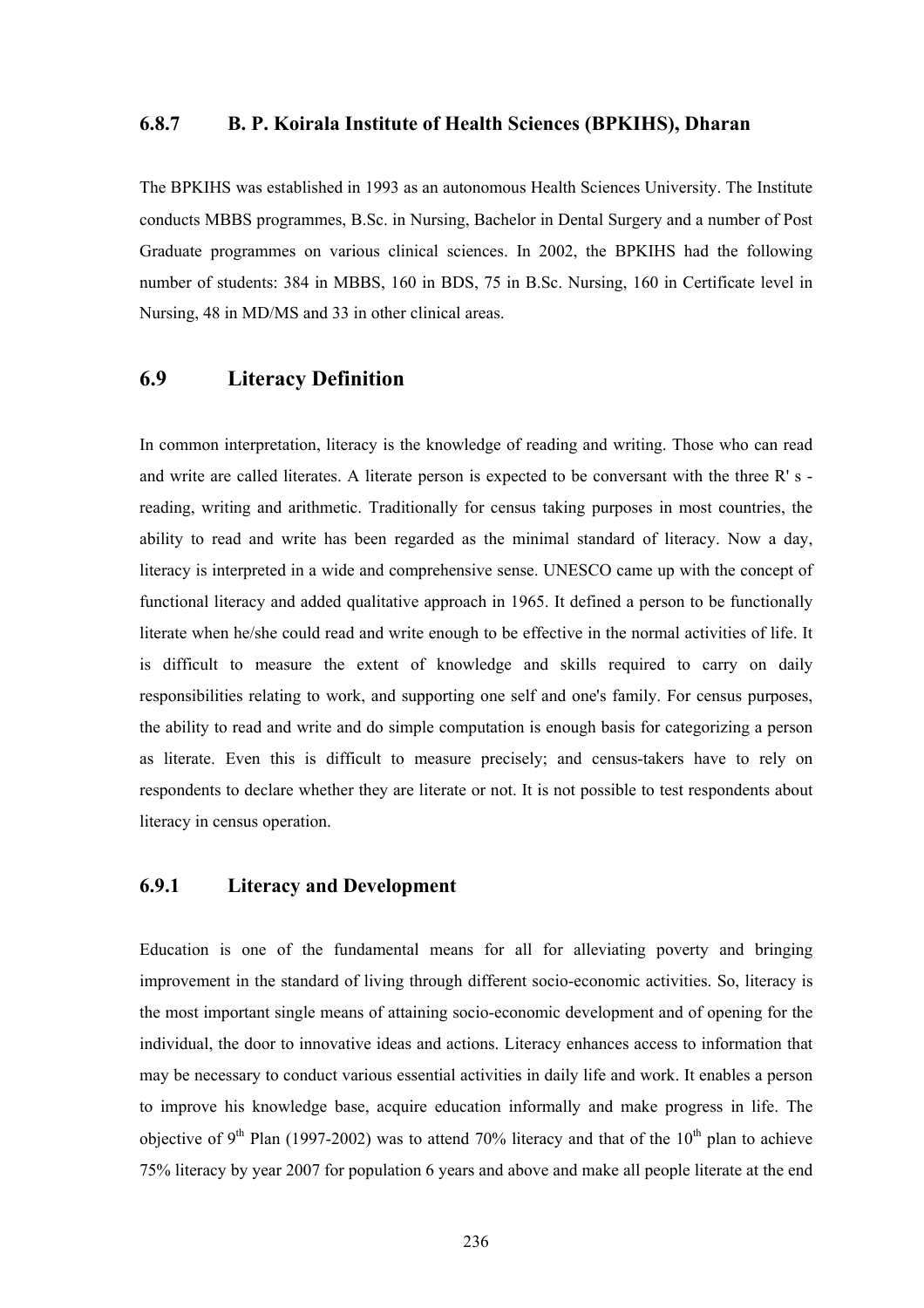of Twelfth Plan Period. UNESCO has made a worldwide call for eradicating illiteracy in the member countries by the year 2000 A.D. The 'Education for all' Conference held in Jomtien, Thailand (1990) called for action by the participating countries to reduce their respective illiteracy rates by half, by the year 2000 A.D. The illiteracy should be abolished by the year 2015 AD according to the Millennium Development Goals (MDGs) endorsed by UN in September 2001. In the context of Nepal, since the illiteracy rate was 45.9 percent in 2001, the resolution implies that illiteracy rate should be reduced drastically to meet the target endorsed by national and international authorities.

Various measures are being taken in the country to raise the literacy rate. The expansion of free primary education is the major contributing factor in raising the literacy rate. Primary education tackles illiteracy at the source. However, there are large numbers of school dropouts especially more girls, which adds to the numbers of illiterates.

Adult literacy activities are being carried out by various governmental and non-governmental agencies in an integrated way. Literacy campaigns have been launched in some districts to achieve literacy in a short period of time. Provisions are also made to distribute free textbooks for girl students. Compulsory primary education is initiated in 5 districts. All these activities have contributed to raise literacy in the country in recent years.

### **6.9.2 Census Data on Literacy**

Censuses have been the main source of information on literacy situation in the country. Data on literacy have been collected in all the censuses conducted since 1952/54. The concept of literacy used in the censuses has remained almost uniform. The literacy competence was interpreted as ability to read and write in any language in the censuses of 1952/54, 1961 and 1971. The 1981 census made a slight improvement in the definition of literacy. The literacy competence was defined in this census as ability to read and write in any language with understanding. The 1991 and 2001 censuses made further improvement by defining literacy as ability to read and write with understanding and to do simple arithmetic calculations. Census of 2001 categorized literacy in two parts able to read and able to read and write with understanding in any language. The later category was considered as literate in 2001 census. This provision further filtered the quality of literacy consequentially literacy was reported to be in lower side than expected level in 2001.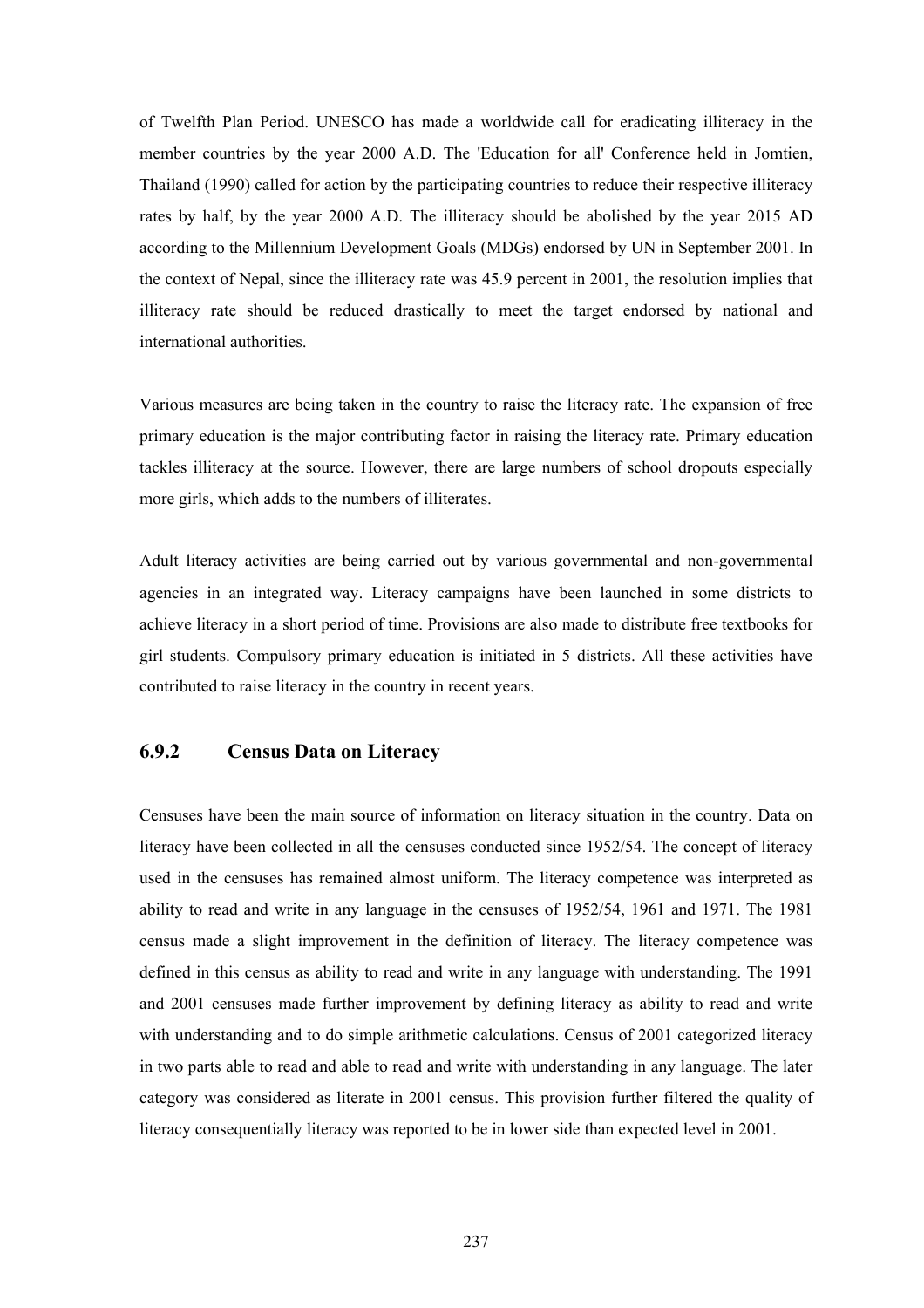#### **6.9.3 Literacy Situation in 2001**

Literacy rates by single ages from 6 years to 14 years and for various age groups for 1981 and 2001 are presented in Table 6.14. The overall literacy rate in 2001 was 54.1 percent for both sexes, 65.5 percent for the males and 42.8 percent for females. Nepal Living Standard Measurement Survey (NLSS) 1995/96 using the same definition as of 2001 census, found low literacy rate of 37.8% (52.2% for males and 24.4% for females.)

 Between Census Household Information, Monitoring and Evaluation System (BCHIMES) conducted by Central Bureau of Statistics (CBS) in year 2000-reported literacy rate of 57.6% (70.0% for males and 44.9% for females) using the literacy definition of 1991 census.

On examining the percent of population who reported as can read only to be 5.9 percent in 2001 census, there was some probability that some of them could be reported as literate and the literacy rate could be noted more than that of reported figures in both the 1995/96 survey and the 2001 census.

The lower literacy rates among females are the result of a variety of historical, economic and social reasons. Social prejudices against female education, restriction on mobility of females, low social status granted to the females, the system of early marriage and low participation of females in formal education are the main reasons for low female literacy rate. The situation is now rapidly changing. Females have now greater access to primary as well as upper levels of education; and education has become a necessity for social status as well as for economic betterment. There has been a considerable increase in the literacy rate for the total population aged 6 years and above between 1981 and 2001. The total literacy rate went up from 23.3 percent in 1981 to 54.1 percent in 2001. The male literacy rate increased from 34.0 percent in 1981 to 65.5 percent in 2001. Similarly, the female illiteracy rate went up from 12 percent in 1981 to 42.8 percent in 2001(Table 6.14 and Fig. 6.1).

### **6.9.4 Growth in Literacy Level by Sex**

The overall literacy rate for population 6 years and above by sex and their growth over the years is given in Table 6.14. It is seen that during 1981-2001, the total literacy rate has increased more than two fold. The male literacy has increased less than double and the female literacy rate increased more than three fold. The growth in the literacy rate has been greater for females than that of males. Further, there has been an acceleration in the growth of literacy of females from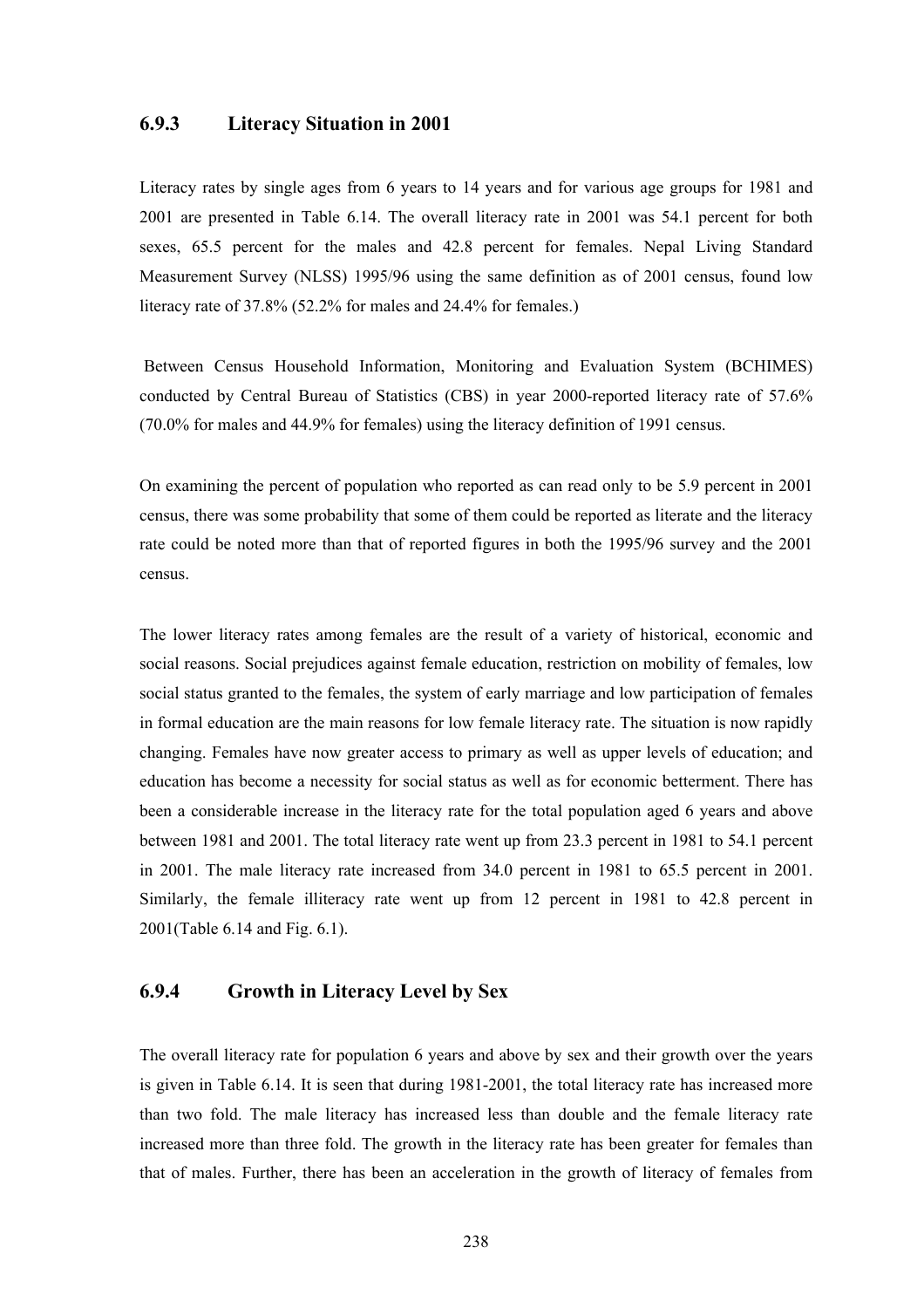1991-2001 decade compared to 1981-1991 decade. This in itself is a proof of the effort made towards eradication of illiteracy and encouragement of females to enroll in school system.

|                 |                             |          |          |                             | Literacy Rate (%) |           |                             |                            |        |
|-----------------|-----------------------------|----------|----------|-----------------------------|-------------------|-----------|-----------------------------|----------------------------|--------|
| <b>Age/Sex</b>  |                             | 1981     |          |                             | 1991              |           |                             | $200\overline{1^{\omega}}$ |        |
|                 | <b>Both</b><br><b>Sexes</b> | Male     | Female   | <b>Both</b><br><b>Sexes</b> | Male              | Female    | <b>Both</b><br><b>Sexes</b> | Male                       | Female |
| All ages $(6+)$ | 23.3                        | 34.0     | 12.0     | 39.6                        | 54.5              | 25.0      | 54.1                        | 65.5                       | 42.8   |
| Adults $(15+)$  | $20.6^*$                    | $31.7^*$ | $9.2^*$  | $33.0^{**}$                 | $49.2***$         | $17.4***$ | 48.6                        | 62.7                       | 34.9   |
| 6 Years         | 14.0                        | 17.5     | 10.5     | 34.3                        | 40.1              | 28.3      | 34.9                        | 36.9                       | 32.8   |
| 7 Years         | 20.3                        | 26.2     | 14.5     | 46.1                        | 54.4              | 37.6      | 52.9                        | 55.8                       | 49.9   |
| 8 Years         | 24.3                        | 31.1     | 16.8     | 51.0                        | 61.0              | 40.4      | 61.8                        | 65.8                       | 57.6   |
| 9 Years         | 29.5                        | 38.3     | 20.4     | 58.3                        | 69.3              | 46.9      | 72.8                        | 76.8                       | 68.7   |
| 6-9Years        | 21.6                        | 27.8     | 15.2     | 47.0                        | 55.7              | 38.0      | 54.7                        | 58.0                       | 51.4   |
| 10 Years        | 34.4                        | 44.4     | 22.6     | 60.0                        | 71.8              | 46.9      | 72.5                        | 77.4                       | 67.1   |
| 11 Years        | 42.5                        | 54.7     | 28.5     | 68.4                        | 80.4              | 55.3      | 81.9                        | 86.0                       | 77.6   |
| 12 Years        | 38.0                        | 49.8     | 23.9     | 61.9                        | 74.7              | 47.8      | 78.5                        | 83.9                       | 72.5   |
| 13 Years        | 42.2                        | 56.2     | 26.4     | 65.5                        | 79.2              | 51.0      | 82.5                        | 87.7                       | 77.2   |
| 14 Years        | 40.0                        | 53.9     | 24.0     | 62.3                        | 76.4              | 47.5      | 80.7                        | 86.4                       | 74.9   |
| 10-14 Years     | 38.8                        | 50.8     | 21.2     | 63.2                        | 76.0              | 49.3      | 78.6                        | 83.7                       | 73.3   |
| 15-19 Years     | 33.6                        | 48.2     | 17.5     | 54.7                        | 71.5              | 38.6      | 74.3                        | 82.5                       | 66.2   |
| 20-24 Years     | 26.5                        | 41.7     | 12.6     | 43.8                        | 64.3              | 26.3      | 65.0                        | 78.2                       | 53.4   |
| $15-24$ years   | $30.0^*$                    | $45.1^*$ | $15.0^*$ | $49.6$ **                   | $68.2***$         | $32.7$ ** | 70.1                        | 80.6                       | 60.1   |
| 25-29 Years     | 23.0                        | 36.3     | 10.1     | 35.1                        | 54.7              | 17.6      | 55.7                        | 71.4                       | 41.4   |
| 30-34 Years     | 19.3                        | 31.8     | 7.8      | 31.0                        | 49.6              | 13.9      | 49.7                        | 67.7                       | 32.6   |
| 35-39 Years     | 17.5                        | 27.6     | 6.7      | 28.4                        | 45.3              | 11.2      | 42.4                        | 60.3                       | 24.7   |
| 40-44 Years     | 14.6                        | 23.7     | 5.5      | 24.1                        | 41.2              | 7.9       | 37.5                        | 55.7                       | 19.5   |
| 45-49 Years     | 14.2                        | 22.2     | 5.0      | 21.7                        | 36.5              | 6.3       | 33.7                        | 51.3                       | 15.4   |
| 50-54 Years     | 12.5                        | 19.4     | 4.6      | 18.1                        | 30.9              | 4.7       | 28.5                        | 45.1                       | 11.1   |
| 55-59 Years     | 13.3                        | 20.7     | 4.5      | 17.2                        | 28.5              | 4.2       | 25.7                        | 41.1                       | 8.3    |
| 60-64 Years     | 10.2                        | 16.1     | 3.8      | 13.6                        | 24.0              | 3.1       | 19.1                        | 32.4                       | 5.6    |
| $65+Years$      | 10.5                        | 16.4     | 3.9      | 14.3                        | 24.5              | 3.5       | 16.0                        | 27.5                       | 4.2    |

**Table 6.14 : Literacy rate by age and sex, Nepal, 1981-2001.** 

Source : CBS, 1995; Population Monograph of Nepal, Table 16 p.378.

@ CBS, 2002; population Census 2001, National Report Vol. II Table 11 p.136. \*CBS, 1984; Population Census 1981, Vol. I ,Part IV, Table 14 p.1

\*\*CBS, 1993; Population Census 1991, Vol. I, Part X Table 30 p.1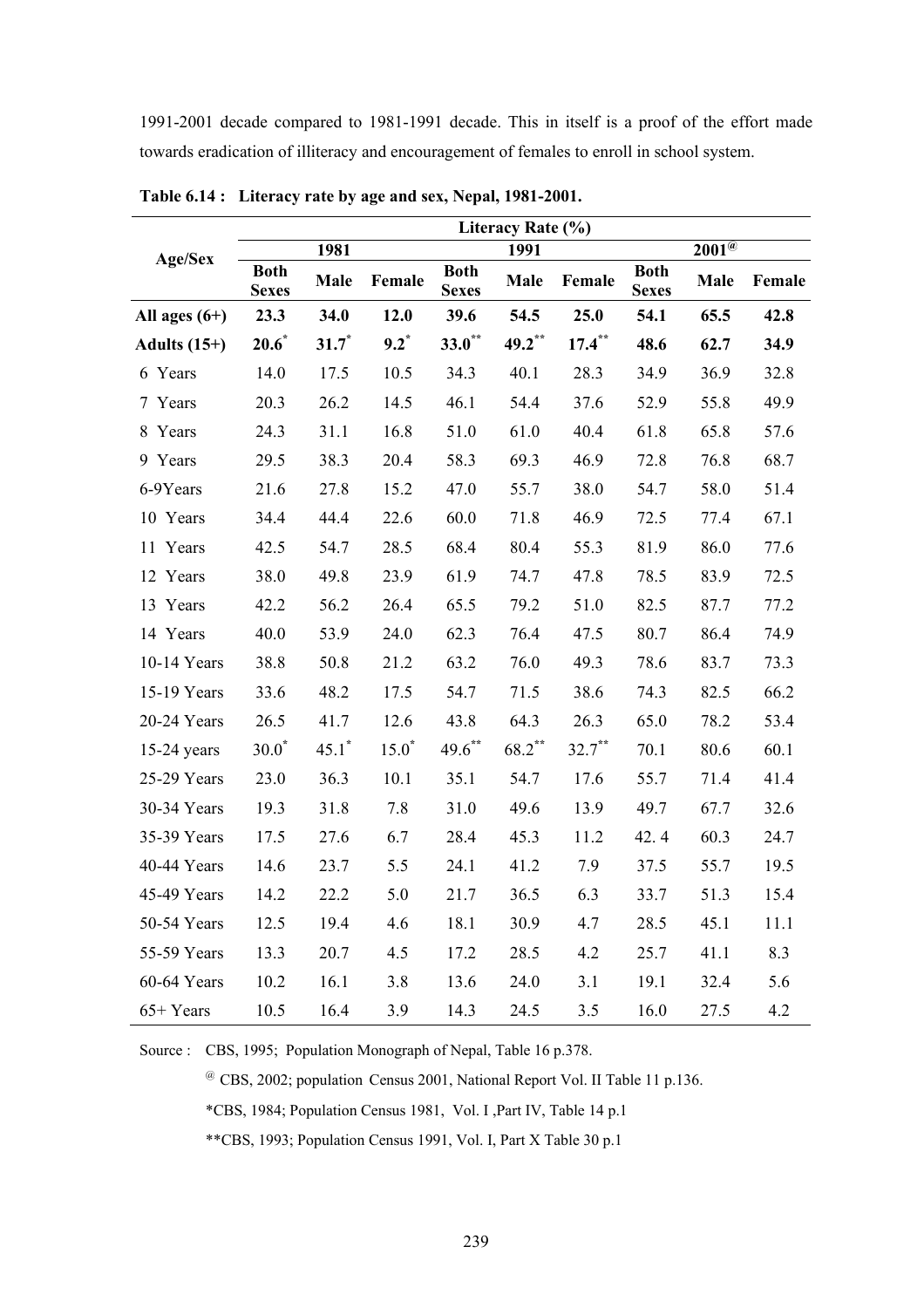



### **6.9.5 Growth of Literacy in Specific Age and Sex**

The literacy rate was highest for single age13 years. It was 82.5% (87.7 % for males and 77.2% for females) in 2001. The adult literacy rate (for age 15 years and above) was 48.6% (62.7% for males and 34.9% for females) in 2001. That rate was 20.6 % in 1981 and 33% in 1991. The literacy rate was 44.5% (62.3% for males and 28.3% for females) in Nepal Labour Force Survey (NLFS) in 1998/99 conducted by CBS. The definition of NLFS was similar to that of 2001 census. The literacy rate for age group 15-24 was 70.1% (80.6% for males and 60.1% for females) in 2001 that rate was 49.6 % in 1991. This shows that the literacy rate of younger generations are increasing fast during recent years compared to earlier years due to expansion of educational facilities and increasing awareness of the people.

A comparison of adult literacy in Nepal with South Asia Association of Regional Co-operation (SAARC) countries would be instructive. The literacy was highest for males (96%) in Maldives followed by Srilanka (94%), India (68%), Nepal (62%) all of them in 1999, Bangladesh (59%) in 1998 and Bhutan 56% in 1995. That indicator was highest for females in Maldives (96%) followed by Srilanka (89%), India (44%), Bangladesh (43%) Pakistan (32%), Nepal and Bhutan 28% in the same time period. Therefore in terms of literacy achievement Maldives and Srilanka recorded highest position among SAARC countries (Table 6.15).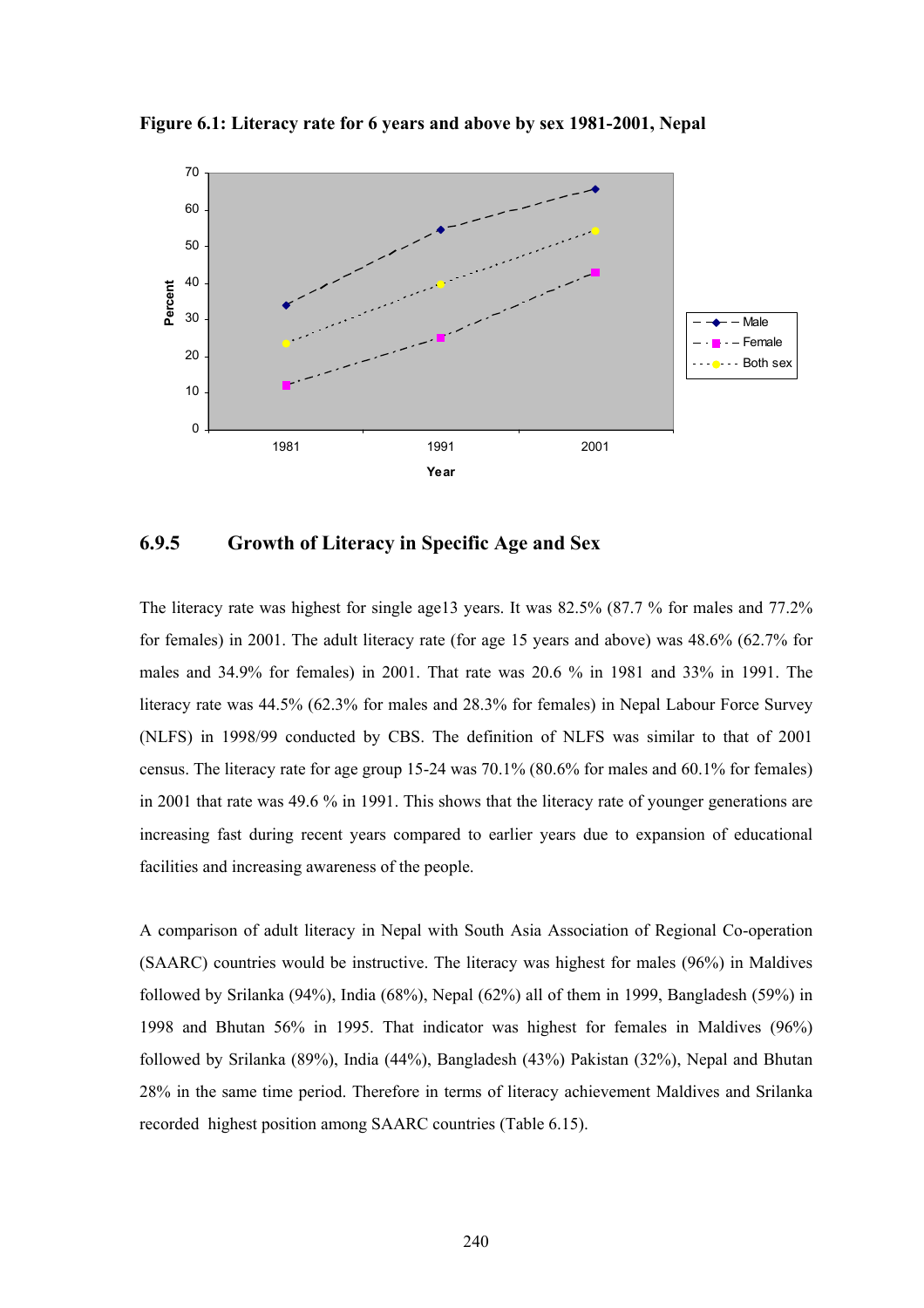| <b>Countries</b> | Year<br>(1990) |      |        | Year<br>$(1995-99)$ |
|------------------|----------------|------|--------|---------------------|
|                  | Female         | Male | Female | Male                |
| Bhutan           | 23             | 51   | 28     | 56 (1995)           |
| Bangladesh       | 23             | 47   | 43     | 59 (1998)           |
| India            | 34             | 62   | 44     | 68 (1999)           |
| Maldives         | 92             | 93   | 96     | 96 (1999)           |
| Nepal            | 11             | 37   | 28     | 62 (1999)           |
| Pakistan         | 21             | 46   | 32     | (1999)<br>57        |
| Srilanka         | 85             | 93   | 89     | (1999)<br>94        |

**Table 6.15 : Adult literacy rate in percent (15 years above) in South Asian Association of Regional Co-operation (SAARC) countries during 1990s.** 

Source : Asian Development Bank by Oxford University Press : 2001. p.40

**Table 6.16 : Literacy rate and intercensal change by sex, Nepal 1981-2001 for population 6 years and above.** 

| <b>Sex</b>        |      | <b>Percent Literate</b> |      | <b>Inter-Censal Change</b><br>(Average Annual Rate of Increase in %) |           |           |  |
|-------------------|------|-------------------------|------|----------------------------------------------------------------------|-----------|-----------|--|
|                   | 1981 | 1991                    | 2001 | 1981-91                                                              | 1991-2001 | 1981-2001 |  |
| <b>Both Sexes</b> | 23.3 | 39.6                    | 54.1 | 1.63                                                                 | 1.45      | 1.54      |  |
| Male              | 34.0 | 54.5                    | 65.5 | 2.05                                                                 | 1.10      | 1.58      |  |
| Female            | 12.0 | 25 Q                    | 42.8 | 1.30                                                                 | 1 78      | 1.54      |  |

### **6.9.6 Age and Sex Patterns of Literacy in Rural and Urban Areas**

The status of literacy by age and sex in 1991 and 2001 for the rural and the urban areas are presented in Tables  $6.17 \& 6.18$ . The total literacy rate in the rural areas was  $51.0$  percent compared to 71.9 percent in the urban areas in 2001. In the rural areas, 62.6 percent of the males and 39.6 percent of the females were literate in 2001. In the urban areas, 81.2 percent of the males and 61.9 percent of the females were literate in the same year 2001. There is evidently a wide disparity in the literacy rates in the rural and urban area. The higher literacy rare in the urban areas is attributable to the facts that there is greater necessity of being literate in urban than in rural areas, greater access to educational facilities and also greater awareness in the urban areas as well as the tendency of educated rural people to migrate in urban areas for different job opportunities.

The literacy rate in the rural areas grew from 36.8 percent in 1991 to 51.0 percent in 2001. While the literacy rate in the urban areas grew from 66.9 percent in 1991 to 71.9 percent in 2001.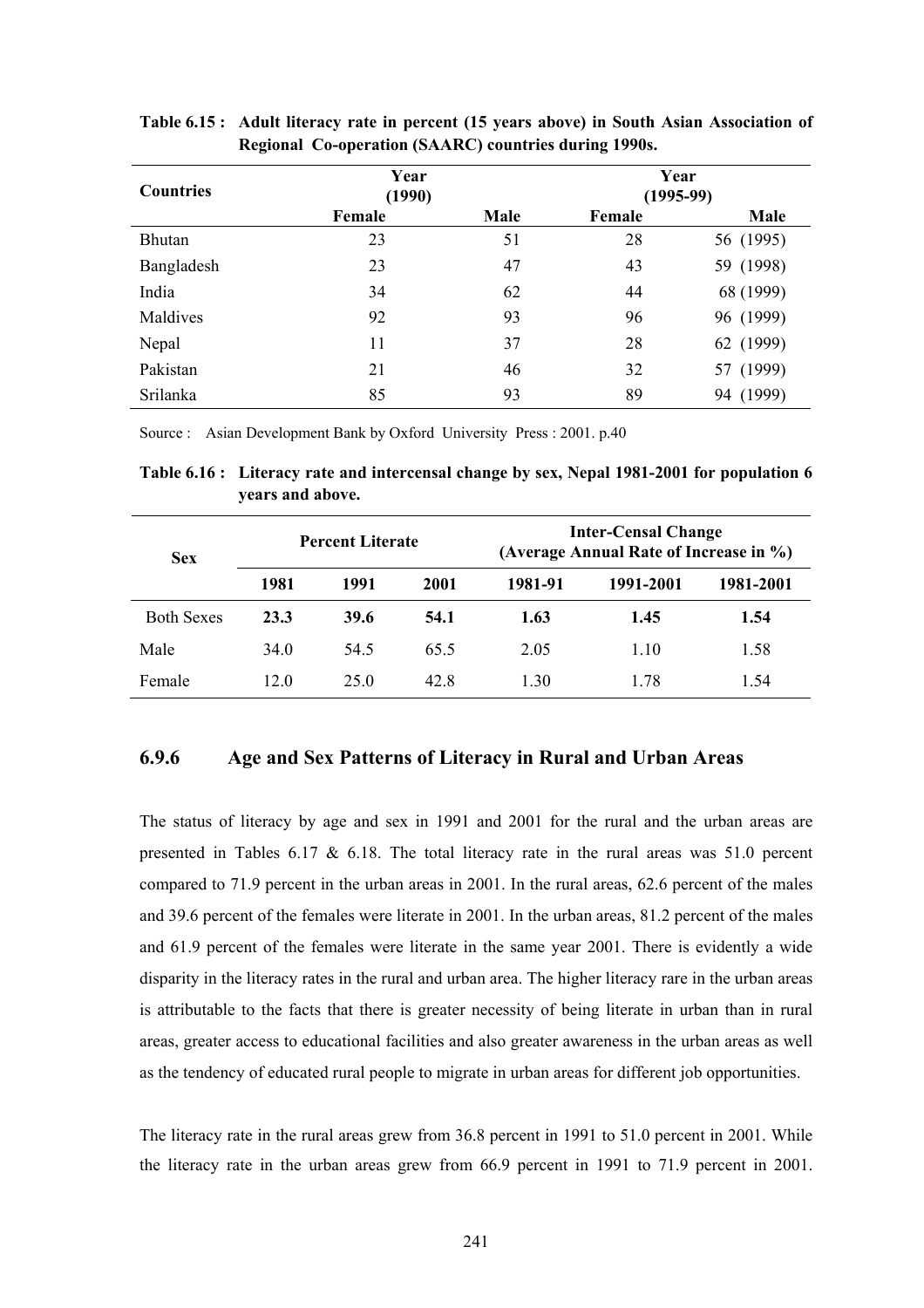Literacy rate has improved much in the rural areas; the rural-urban difference in literacy rates has declined substantially in this decade. It is likely that the difference will continue to prevail if migration of educated persons from the rural areas to the urban areas continues as is happening at present.

|                     | <b>Rural Literacy Rate (%)</b> |         |         |                             |        |        |  |  |  |  |
|---------------------|--------------------------------|---------|---------|-----------------------------|--------|--------|--|--|--|--|
| Age/Sex             |                                | 1991*   |         |                             | 2001** |        |  |  |  |  |
|                     | <b>Both</b><br><b>Sexes</b>    | Male    | Female  | <b>Both</b><br><b>Sexes</b> | Male   | Female |  |  |  |  |
| All ages (6 Years+) | 36.8                           | 51.9    | 22.0    | 51.0                        | 62.6   | 39.6   |  |  |  |  |
| Adult (15 Years+)   | 29.7                           | 46.0    | 14.2    | 45.0                        | 59.4   | 31.2   |  |  |  |  |
| 6 Year              | 31.8                           | 37.7    | 25.7    | 31.5                        | 33.6   | 29.4   |  |  |  |  |
| 7 Year              | 43.7                           | 52.3    | 34.9    | 50.0                        | 53.1   | 46.9   |  |  |  |  |
| 8 Year              | 48.8                           | 59.2    | 37.7    | 59.6                        | 63.8   | 55.0   |  |  |  |  |
| 9 Year              | 56.1                           | 67.8    | 44.3    | 70.7                        | 74.9   | 66.4   |  |  |  |  |
| 6 - 9 Years         | 44.7                           | 53.7    | 35.3    | 52.0                        | 55.4   | 48.5   |  |  |  |  |
| 10Year              | 58.0                           | 70.5    | 44.4    | 70.6                        | 75.9   | 65.0   |  |  |  |  |
| 11Year              | 66.6                           | 79.3    | 52.6    | 80.6                        | 84.9   | 76.1   |  |  |  |  |
| 12Year              | 60.0                           | 73.5    | 45.1    | 77.1                        | 82.8   | 70.7   |  |  |  |  |
| 13Year              | 63.5                           | 78.1    | 48.0    | 81.0                        | 86.8   | 75.1   |  |  |  |  |
| 14 Year             | 60.1                           | 75.2    | 44.3    | 79.1                        | 85.4   | 72.6   |  |  |  |  |
| 10-14Years          | 61.2                           | 74.8    | 46.6    | 77.0                        | 82.5   | 71.2   |  |  |  |  |
| 15-19 Years         | 51.8                           | 69.6    | 35.0    | 71.7                        | 80.8   | 63.1   |  |  |  |  |
| 20-24 Years         | 39.8                           | 61.2    | 22.0    | 61.4                        | 75.8   | 49.0   |  |  |  |  |
| 15-24 Years         | 48.2*                          | $67.2*$ | $31.1*$ | 76.0                        | 78.6   | 56.5   |  |  |  |  |
| 25-29 Years         | 31.1                           | 51.2    | 13.6    | 51.2                        | 67.8   | 36.6   |  |  |  |  |
| 30-34 Years         | 27.3                           | 46.0    | 10.4    | 45.1                        | 63.9   | 27.8   |  |  |  |  |
| 35-39 Years         | 25.0                           | 41.9    | 8.1     | 37.9                        | 56.1   | 20.2   |  |  |  |  |
| 40-44 Years         | 21.1                           | 37.8    | 5.5     | 33.2                        | 51.4   | 15.7   |  |  |  |  |
| 45-49 Years         | 19.0                           | 33.3    | 4.2     | 30.4                        | 47.3   | 13.6   |  |  |  |  |
| 50-54 Years         | 15.9                           | 28.1    | 3.1     | 26.6                        | 42.5   | 10.1   |  |  |  |  |
| 55-59 Years         | 15.3                           | 26.0    | 2.8     | 24.7                        | 39.9   | 7.3    |  |  |  |  |
| 60-64 Years         | 12.0                           | 21.8    | 2.2     | 18.5                        | 31.6   | 4.9    |  |  |  |  |
| 65 Years+           | 12.7                           | 22.3    | 2.5     | 15.8                        | 26.9   | 3.9    |  |  |  |  |

**Table 6.17: Rural literacy rate by age and sex, Nepal 1991-2001** 

Source : \* CBS 1995, Population Monograph of Nepal Table 18, p.380 and CBS 1994, Population Census Vol. I, Part X and Vol II

\*\*CBS 2002, National Report Volume II Table 11 p.136 Special table generation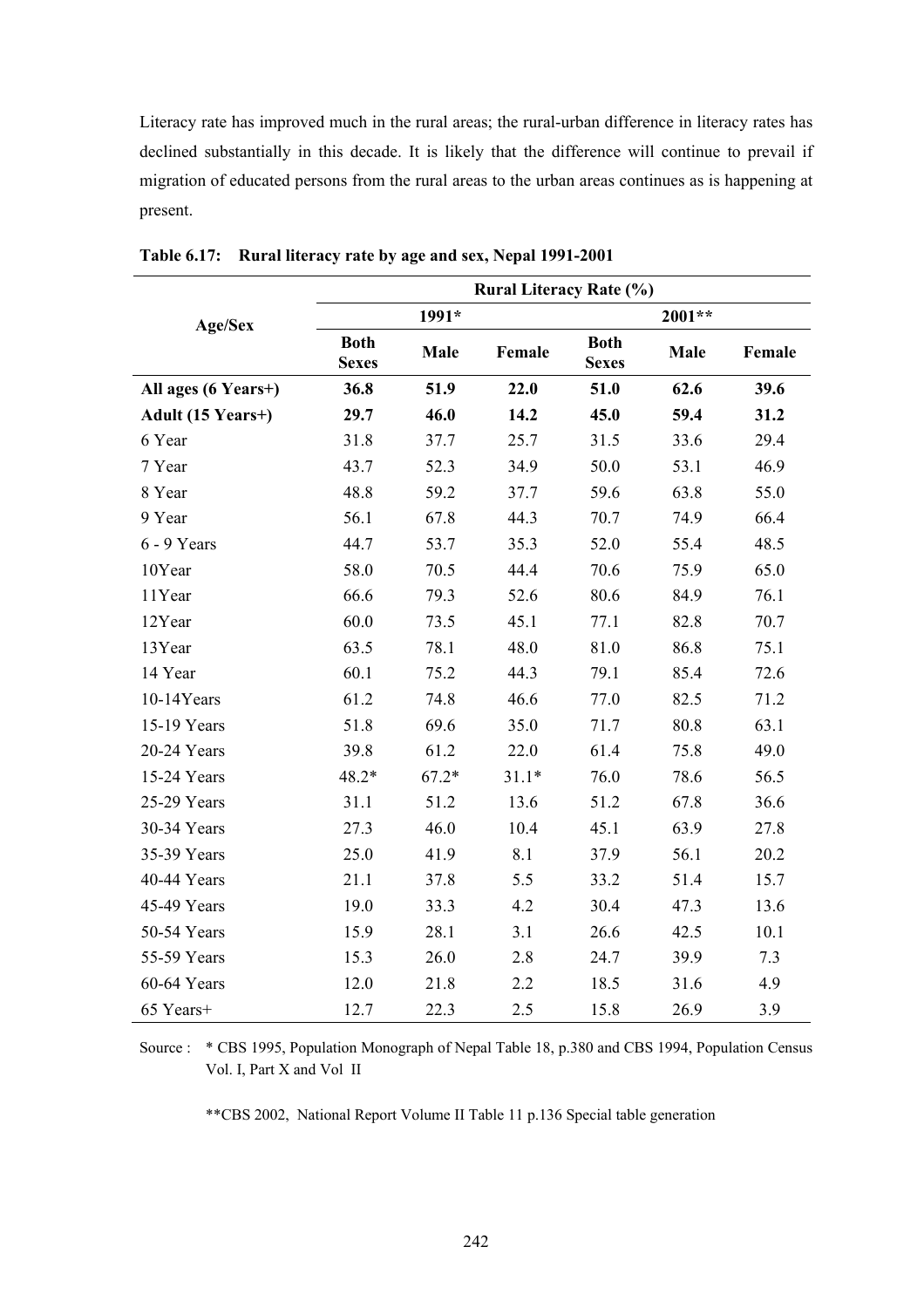There has been an improvement in rural literacy rate during 1991-2001. The male rate went up from 51.9 percent in 1991 to 62.6 percent in 2001. The female rate went up from 22 percent in 1991 to 39.6 percent in 2001.

|                  | Urban Literacy Rate (%)     |       |        |                             |      |        |  |
|------------------|-----------------------------|-------|--------|-----------------------------|------|--------|--|
| Age              |                             | 1991  |        |                             | 2001 |        |  |
|                  | <b>Both</b><br><b>Sexes</b> | Male  | Female | <b>Both</b><br><b>Sexes</b> | Male | Female |  |
| 6 years & above  | 66.9                        | 78.0  | 54.8   | 71.9                        | 81.2 | 61.9   |  |
| 15 years & above | 62.5                        | 76.0  | 47.8   | 68.3                        | 80.0 | 55.8   |  |
| 6 Year           | 63.5                        | 67.2  | 59.6   | 59.9                        | 61.1 | 58.5   |  |
| 7 Year           | 73.7                        | 77.4  | 69.7   | 73.9                        | 75.3 | 72.3   |  |
| 8 Year           | 77.1                        | 81.6  | 72.1   | 79.4                        | 81.0 | 77.6   |  |
| 9 Year           | 82.4                        | 86.5  | 78.0   | 87.2                        | 89.2 | 84.9   |  |
| $6 - 9$ Years    | 73.9                        | 77.9  | 69.6   | 74.6                        | 76.3 | 72.8   |  |
| 10 Year          | 81.3                        | 86.2  | 75.7   | 85.7                        | 88.3 | 82.8   |  |
| 11 Year          | 86.5                        | 90.6  | 81.9   | 90.4                        | 92.8 | 87.6   |  |
| 12 Year          | 82.4                        | 87.1  | 76.9   | 88.0                        | 90.7 | 84.8   |  |
| 13 Year          | 84.7                        | 89.3  | 79.7   | 91.2                        | 93.0 | 89.4   |  |
| 14 Year          | 83.0                        | 87.8  | 77.8   | 90.2                        | 92.4 | 88.0   |  |
| 10-14Years       | 83.4                        | 88.0  | 78.2   | 88.9                        | 91.2 | 86.4   |  |
| 15-19 Years      | 79.4                        | 86.4  | 71.8   | 87.1                        | 90.8 | 82.9   |  |
| 20-24 Years      | 73.8                        | 85.1  | 62.1   | 82.0                        | 89.0 | 75.2   |  |
| $15 - 24$ Years  | 76.6*                       | 85.8* | 66.9*  | 84.7                        | 90.0 | 79.1   |  |
| 25-29 Years      | 66.7                        | 80.3  | 52.6   | 76.3                        | 86.5 | 65.7   |  |
| 30-34 Years      | 63.1                        | 77.8  | 46.8   | 71.7                        | 84.4 | 57.7   |  |
| 35-39 Years      | 59.0                        | 74.0  | 41.6   | 65.4                        | 80.1 | 49.0   |  |
| 40-44 Years      | 54.0                        | 71.4  | 33.8   | 60.9                        | 77.0 | 42.4   |  |
| 45-49 Years      | 50.2                        | 67.5  | 29.2   | 54.0                        | 73.6 | 28.4   |  |
| 50-54 Years      | 43.9                        | 61.7  | 23.6   | 42.8                        | 63.9 | 18.4   |  |
| 55-59 Years      | 40.1                        | 57.8  | 19.6   | 33.3                        | 51.8 | 15.8   |  |
| 60-64 Years      | 33.3                        | 51.8  | 14.9   | 24.2                        | 40.4 | 11.0   |  |
| 65 Years+        | 31.6                        | 50.2  | 13.8   | 17.6                        | 32.9 | 5.9    |  |

**Table 6.18: Urban literacy rate by age and sex, Nepal, 1991-2001.** 

Source : CBS 1995, Population Monograph of Nepal Table 18, p. 380

\* CBS 1994, Population Census 1991, Vol.II

CBS 2002, Population Census 2001 National Report Special Table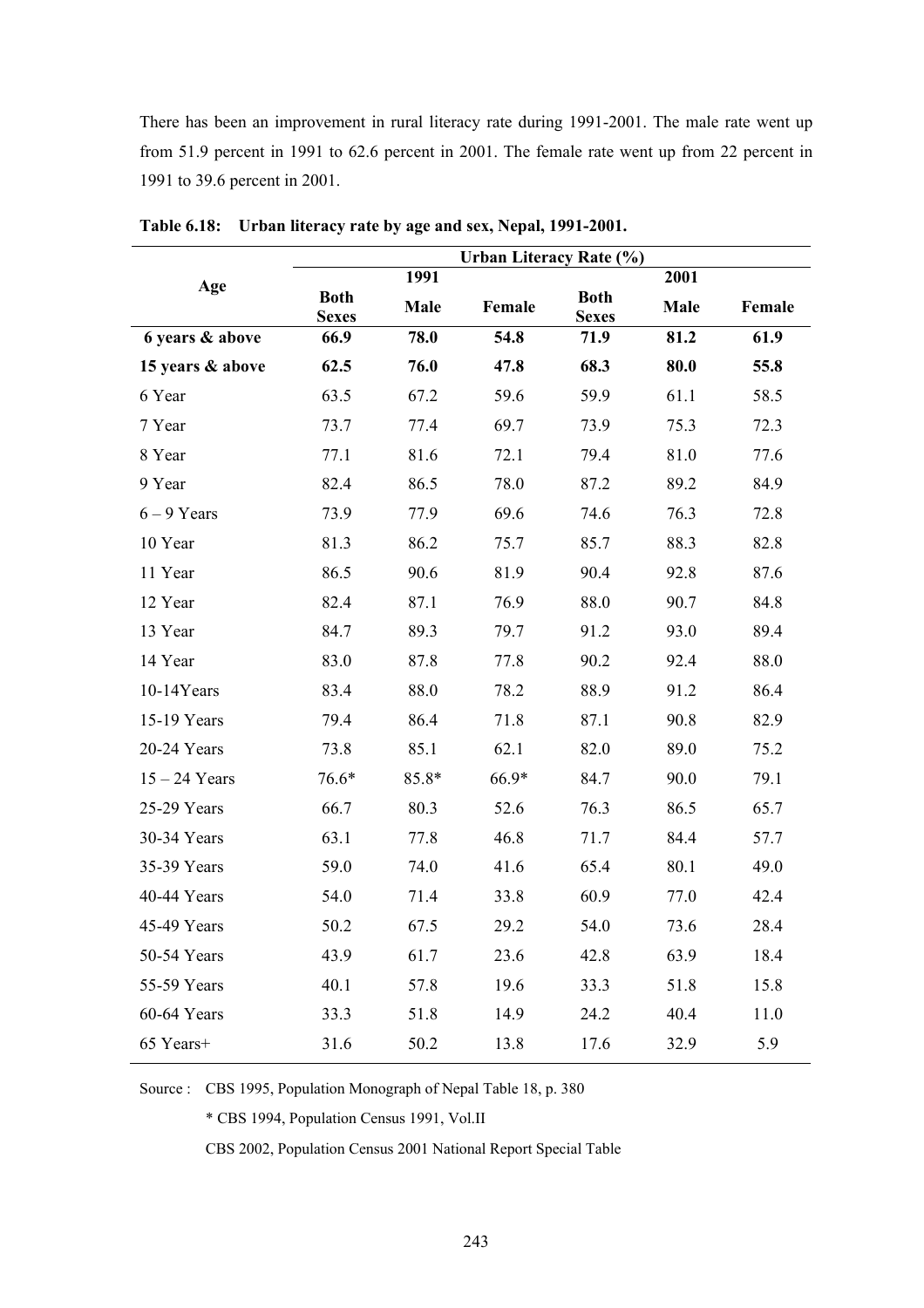

**Figure 6.2: Literacy rate for 6 years and above by sex and rural- urban, Nepal, 1981-2001.** 

The urban literacy rate increased from 66.9 percent in 1991 to 71.9 percent in 2001. The male literacy rate increased by 3 percentage points from 78 in 1991 to 81.2 in 2001. The female literacy rate also increased by about 7 percentage points from 54.8 in 1991 to 61.9 in 2001. The gain in literacy during 1991-2001 was greater for females than that of males in both urban and rural areas. This implies that proportionately more females than males became literate in the rural areas during 1991-2001(Table 6.17,6.18 and fig. 6.2). Urban literacy rate for 55 years and above in 2001 was noticed lower than that of 1991. One of the reasons was that in those categories only can read percent was about 9 percent in urban and 6 percent in rural areas in 2001. If there was no filtered question there was probability to include some of them in literate category.

### **6.9.7 Regional Variations in Literacy Rate**

#### **6.9.7.1 Literacy Rate by Development Regions**

The status of literacy in 1991 and 2001 for development regions is presented in tables 6.19. Western Development Region had the highest (59.3%) literacy rate followed by the Eastern Development Region (55.7%) and Central Development Region (52.9%). The Mid- Western Development Region with 49.4 percent and Far Western Development with 48.7 percent, are the regions with relatively lower and nearly identical literacy rates in 2001. While EDR had the highest (44.3%) and Mid- western had the lowest (31.8%) literacy rate in 1991. On examining the literacy rate by gender in different development regions both males and females had the highest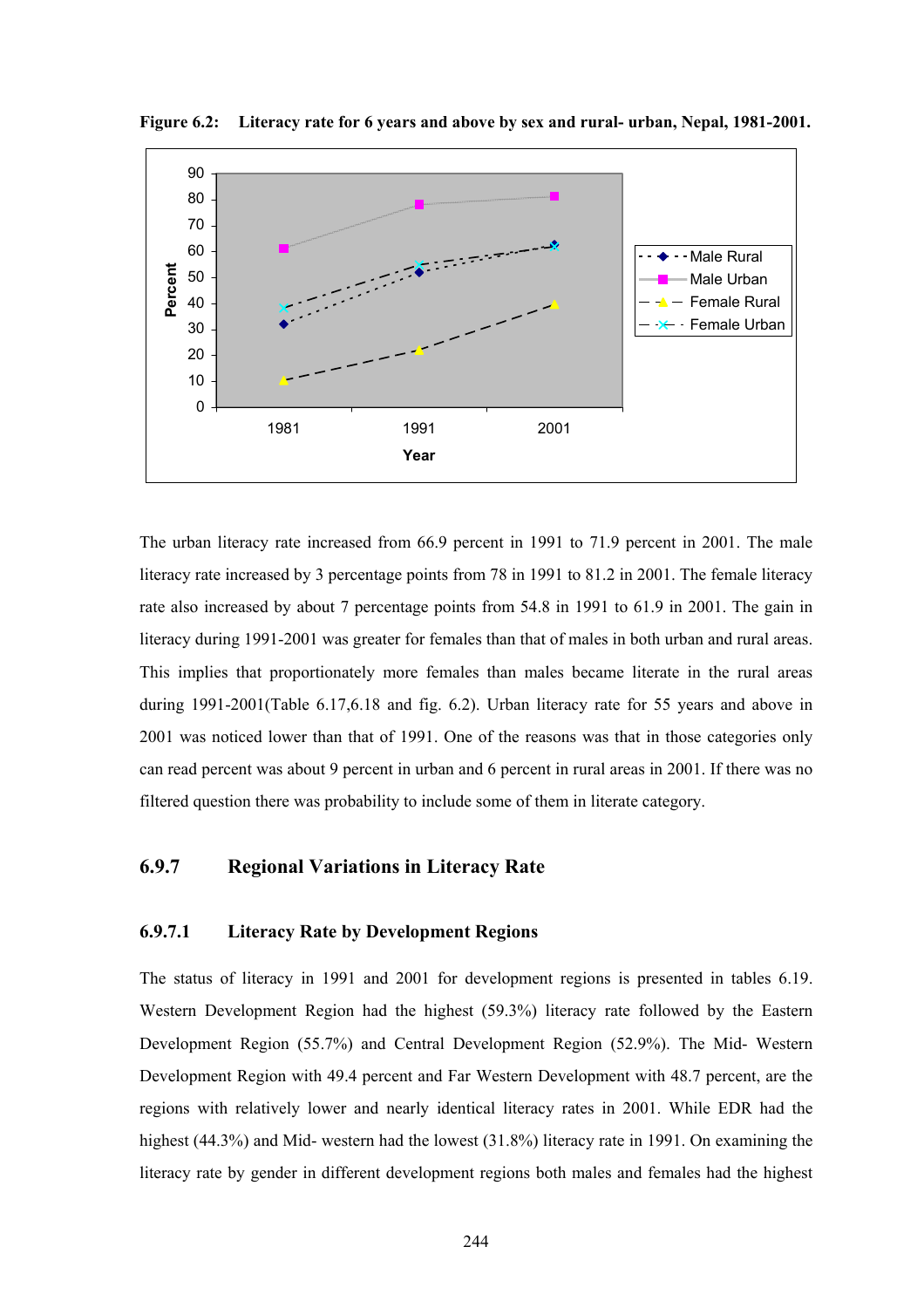(70.4% for male and 49.3% for females) literacy rate in WDR and lowest (61.1 % for male) in MWDR and FWDR in 2001. The literacy for males was highest (59.3%) in EDR followed by WDR and lowest (47.6%) for MWDR in 1991. On examining the female literacy, it was found highest (29.2%) in EDR and lowest 13.3% in FWDR in 1991. During this decade female literacy growth rate improved more than that of males in all the development regions.

 The growth of literacy rate in different development regions during the same period is also given in Table 6.19. During this decade Nepal gained literacy by 14.5 percentage points. The MWDR gained the highest percentage point (17.6) and EDR gained the lowest (11.4) percentage points in the same time period 1991 – 2001.

| Development<br>regions |                             | 1991        |        |                             | 2001        |        | Increase in<br>Percentage<br><b>Points</b> |
|------------------------|-----------------------------|-------------|--------|-----------------------------|-------------|--------|--------------------------------------------|
|                        | <b>Both</b><br><b>Sexes</b> | <b>Male</b> | Female | <b>Both</b><br><b>Sexes</b> | <b>Male</b> | Female | <b>Both Sexes</b>                          |
| <b>EDR</b>             | 44.3                        | 59.3        | 29.2   | 55.7                        | 66.5        | 45.0   | 11.4                                       |
| <b>CDR</b>             | 38.6                        | 52.0        | 24.6   | 52.9                        | 63.7        | 41.6   | 14.3                                       |
| <b>WDR</b>             | 44.0                        | 58.5        | 28.9   | 59.3                        | 70.4        | 49.3   | 15.3                                       |
| <b>MWDR</b>            | 31.8                        | 47.6        | 16.3   | 49.4                        | 61.1        | 37.7   | 17.6                                       |
| <b>FWDR</b>            | 32.2                        | 52.0        | 13.3   | 48.7                        | 64.7        | 33.2   | 16.5                                       |
| <b>Nepal</b>           | 39.6                        | 54.5        | 25.0   | 54.1                        | 65.5        | 42.8   | 14.5                                       |

**Table 6.19 : Literacy rate and inter-censal growth rate by development regions, 1991 and 2001.** 

Source : CBS 1995, Population Monograph of Nepal Table 20 A, 20 B. p. 380 CBS 2002, Population Census 2001, National Report Vol. II Table 11

### **6.9.7.2 Literacy Rate by Ecological Zones and Eco-development Regions**

The total literacy rate by ecological zones and eco-development regions is presented in Table 6.20 for 1991 and 2001. Among the ecological zones, the Hills had the highest literacy followed by Terai and lowest in Mountain both in 1991 and 2001. The highest literacy was noted in Central Hills followed by Western Hills and lowest in MWDR Mountain among the eco-development regions both in 1991 and 2001.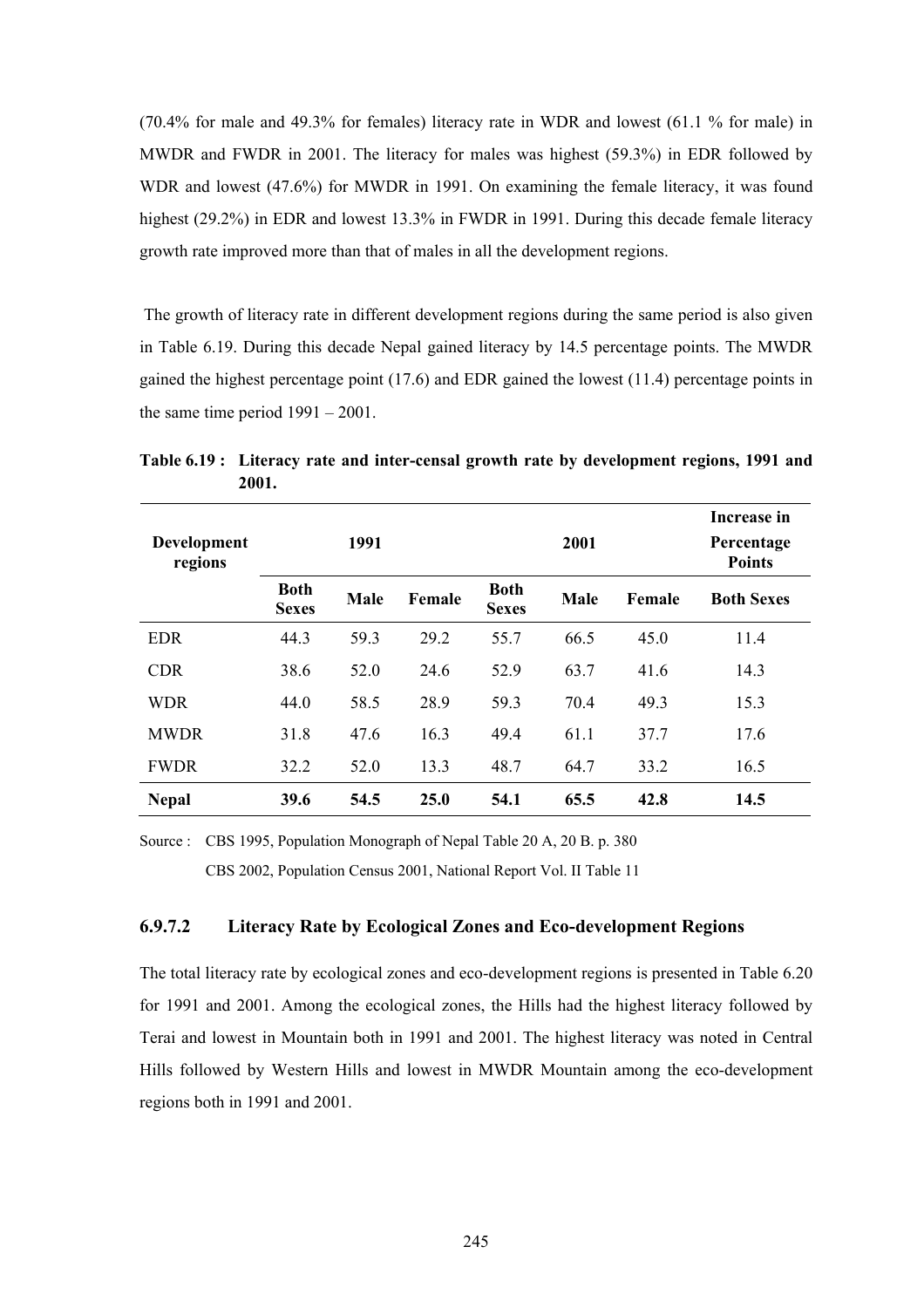|                         | 1991       |            |            |             |             |              |  |  |  |  |  |  |  |
|-------------------------|------------|------------|------------|-------------|-------------|--------------|--|--|--|--|--|--|--|
| <b>Ecological Zones</b> | <b>EDR</b> | <b>CDR</b> | <b>WDR</b> | <b>MWDR</b> | <b>FWDR</b> | <b>Nepal</b> |  |  |  |  |  |  |  |
| Mountains               | 45.1       | 31.1       | 47.0       | 22.0        | 31.2        | 33.2         |  |  |  |  |  |  |  |
| Hills                   | 44.6       | 48.4       | 48.0       | 31.6        | 30.6        | 43.9         |  |  |  |  |  |  |  |
| Terai                   | 44.0       | 30.8       | 36.6       | 35.0        | 34.4        | 36.5         |  |  |  |  |  |  |  |
| Total                   | 44.3       | 38.6       | 44.0       | 31.8        | 32.2        | 39.6         |  |  |  |  |  |  |  |
|                         |            |            | 2001       |             |             |              |  |  |  |  |  |  |  |
| Mountains               | 51.4       | 43.7       | 55.4       | 31.2        | 39.7        | 435          |  |  |  |  |  |  |  |
| Hills                   | 56.9       | 63.9       | 61.8       | 47.2        | 44.6        | 58.6         |  |  |  |  |  |  |  |
| Terai                   | 55.7       | 43.8       | 55.4       | 54.1        | 55.5        | 51.3         |  |  |  |  |  |  |  |
| Total                   | 55.7       | 52.9       | 59.3       | 49.4        | 48.7        | 54.1         |  |  |  |  |  |  |  |

**Table 6.20 : Literacy rate by ecological zones, both sexes, 1991 and 2001** .

Table 6.21 presents the literacy by sex and by eco development regions. The male and female literacy rates in the Mountain zones were the lowest among different ecological zones. Over the period 1981-2001, the total literacy rate in Mountains increased from 18.0 percent to 43.5 percent; the literacy rate in Hill increased from 24.9 percent to 58.6 percent. Similarly the literacy rate in the Terai increased from 22.5 percent to 51.3 percent. Relatively there has been a large increase (in percentage points) on literacy rate in Hills followed by Terai and lowest in Mountain ecological zones (Table 6.21).

As may be seen from Table geographic variations are not identical in all the development regions. The Mountains in WDR have relatively high literacy rate (above the national average), compared to the Mountains in other development regions. The Hills in CDR, WDR and EDR have relatively higher literacy rate (above the national average) compared to the Hills in the other two development regions. The Terai in all development regions has relatively higher and almost equal literacy rate (also above or equal to the national average) compared to the Terai of central development region in 2001. In general, the Mountain in EDR, CDR, MWDR, FWDR, the Hills in MWDR, FWDR and Terai in CDR have relatively low literacy rates in 2001.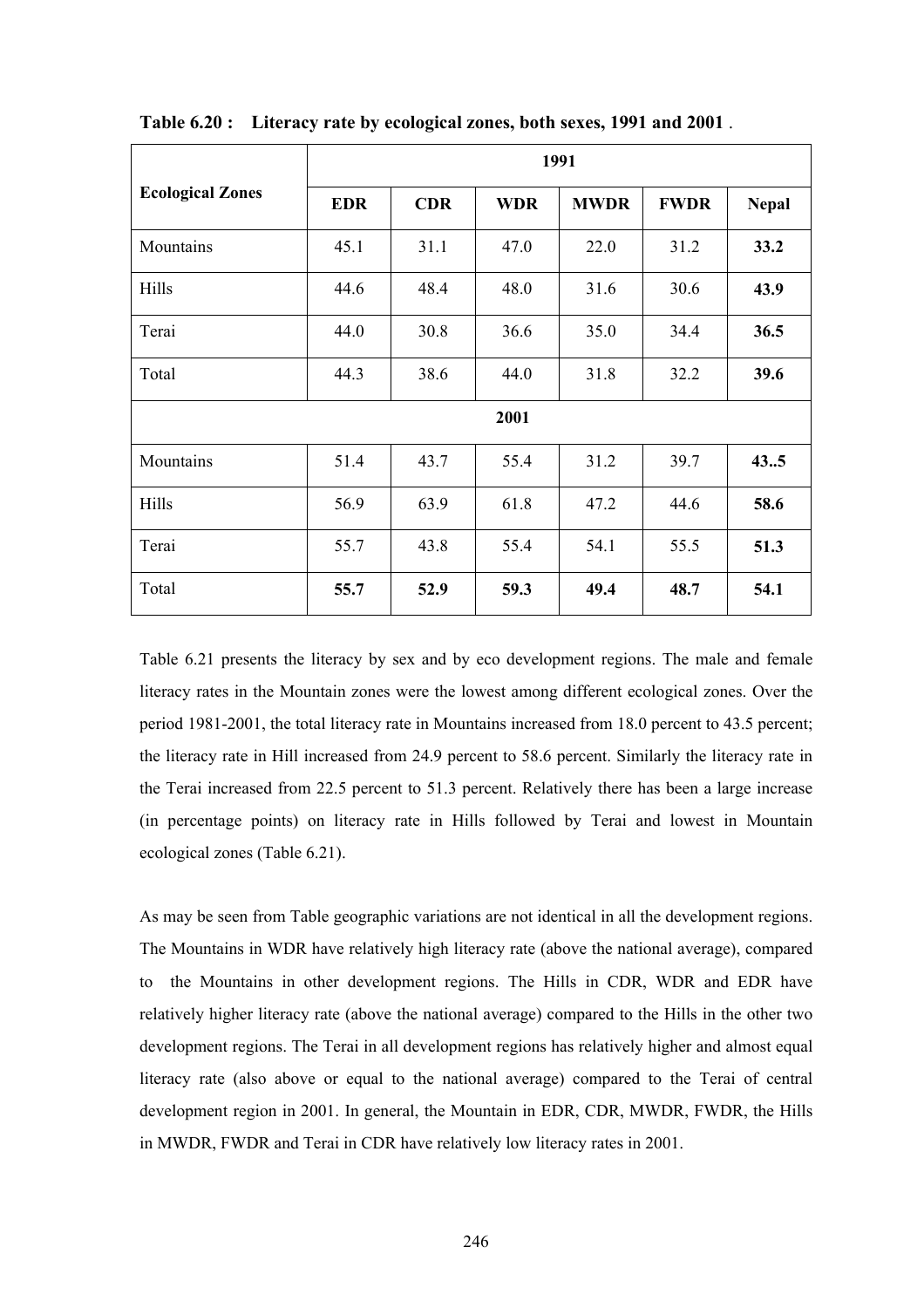|                     | Literacy Rate (%)    |             |        |                      |             |        |                      |      |        |  |  |  |  |
|---------------------|----------------------|-------------|--------|----------------------|-------------|--------|----------------------|------|--------|--|--|--|--|
|                     |                      | 1981        |        |                      | 1991        |        |                      | 2001 |        |  |  |  |  |
| <b>Regions/Zone</b> | <b>Both</b><br>sexes | <b>Male</b> | Female | <b>Both</b><br>sexes | <b>Male</b> | Female | <b>Both</b><br>sexes | Male | Female |  |  |  |  |
| <b>EDR</b>          | 27.4                 | 39.5        | 14.5   | 44.3                 | 59.3        | 29.2   | 55.7                 | 66.5 | 45.0   |  |  |  |  |
| Mountains           | 26.5                 | 40.6        | 12.1   | 45.1                 | 62.0        | 29.0   | 51.4                 | 61.5 | 41.7   |  |  |  |  |
| Hill                | 25.3                 | 38.7        | 11.7   | 44.6                 | 61.4        | 28.5   | 56.9                 | 67.8 | 46.4   |  |  |  |  |
| Terai               | 28.8                 | 39.7        | 16.8   | 44.0                 | 57.9        | 29.7   | 55.7                 | 66.5 | 44.7   |  |  |  |  |
| <b>CDR</b>          | 22.7                 | 32.3        | 12.5   | 38.6                 | 52.0        | 24.6   | 52.9                 | 63.7 | 41.6   |  |  |  |  |
| Mountains           | 15.6                 | 23.6        | 6.9    | 31.1                 | 46.5        | 15.7   | 43.7                 | 55.1 | 32.4   |  |  |  |  |
| Hill                | 28.6                 | 39.3        | 28.9   | 48.4                 | 63.0        | 33.6   | 63.9                 | 74.7 | 52.7   |  |  |  |  |
| Terai               | 18.8                 | 27.5        | 9.3    | 30.8                 | 43.0        | 17.8   | 43.8                 | 54.6 | 32.2   |  |  |  |  |
| <b>WDR</b>          | 25.8                 | 38.3        | 13.2   | 44.0                 | 58.5        | 28.9   | 59.3                 | 70.4 | 49.3   |  |  |  |  |
| Mountains           | 22.4                 | 31.4        | 12.4   | 47.0                 | 59.2        | 33.5   | 55.4                 | 63.5 | 45.8   |  |  |  |  |
| Hill                | 27.5                 | 41.3        | 25.9   | 48.0                 | 63.6        | 34.7   | 61.8                 | 73.0 | 52.4   |  |  |  |  |
| Terai               | 22.1                 | 32.2        | 11.0   | 36.6                 | 49.9        | 23.0   | 55.4                 | 66.7 | 44.0   |  |  |  |  |
| <b>MWDR</b>         | 16.4                 | 25.2        | 7.3    | 31.8                 | 47.6        | 16.3   | 49.4                 | 61.1 | 37.1   |  |  |  |  |
| Mountains           | 12.3                 | 19.3        | 4.7    | 22.0                 | 36.9        | 6.4    | 31.2                 | 46.2 | 14.7   |  |  |  |  |
| Hill                | 16.1                 | 25.8        | 20.6   | 31.6                 | 49.4        | 14.6   | 47.3                 | 60.5 | 34.5   |  |  |  |  |
| Terai               | 18.3                 | 26.5        | 9.3    | 35.0                 | 48.4        | 21.2   | 54.1                 | 64.0 | 44.2   |  |  |  |  |
| <b>FWDR</b>         | 17.3                 | 26.8        | 7.6    | 32.2                 | 52.0        | 13.3   | 48.7                 | 64.7 | 33.2   |  |  |  |  |
| Mountains           | 15.4                 | 24.8        | 6.2    | 31.2                 | 53.1        | 10.5   | 39.7                 | 59.1 | 21.3   |  |  |  |  |
| Hill                | 17.0                 | 26.9        | 7.6    | 30.6                 | 53.3        | 10.1   | 44.6                 | 64.1 | 26.6   |  |  |  |  |
| Terai               | 19.1                 | 28.0        | 8.7    | 34.4                 | 50.4        | 18.2   | 55.5                 | 67.3 | 43.4   |  |  |  |  |
| <b>NEPAL</b>        | 23.3                 | 34.0        | 12.0   | 39.6                 | 54.5        | 25.0   | 54.1                 | 65.5 | 42.8   |  |  |  |  |
| Mountains           | 18.0                 | 27.6        | 7.8    | 33.2                 | 50.2        | 16.5   | 43.5                 | 56.9 | 30.4   |  |  |  |  |
| Hill                | 24.9                 | 36.9        | 12.9   | 43.9                 | 60.2        | 28.5   | 58.6                 | 70.6 | 47.3   |  |  |  |  |
| Terai               | 22.5                 | 32.1        | 11.9   | 36.5                 | 49.8        | 22.7   | 51.3                 | 62.1 | 40.1   |  |  |  |  |

**Table 6.21 : Literacy rate by sex and development regions, ecological zones and ecodevelopment regions of Nepal, 1981-2001.** 

Source : CBS,1995: Population Monograph of Nepal Table 21 p. 384

CBS 2002: Population Census 2001, National Report Vol. II Table 11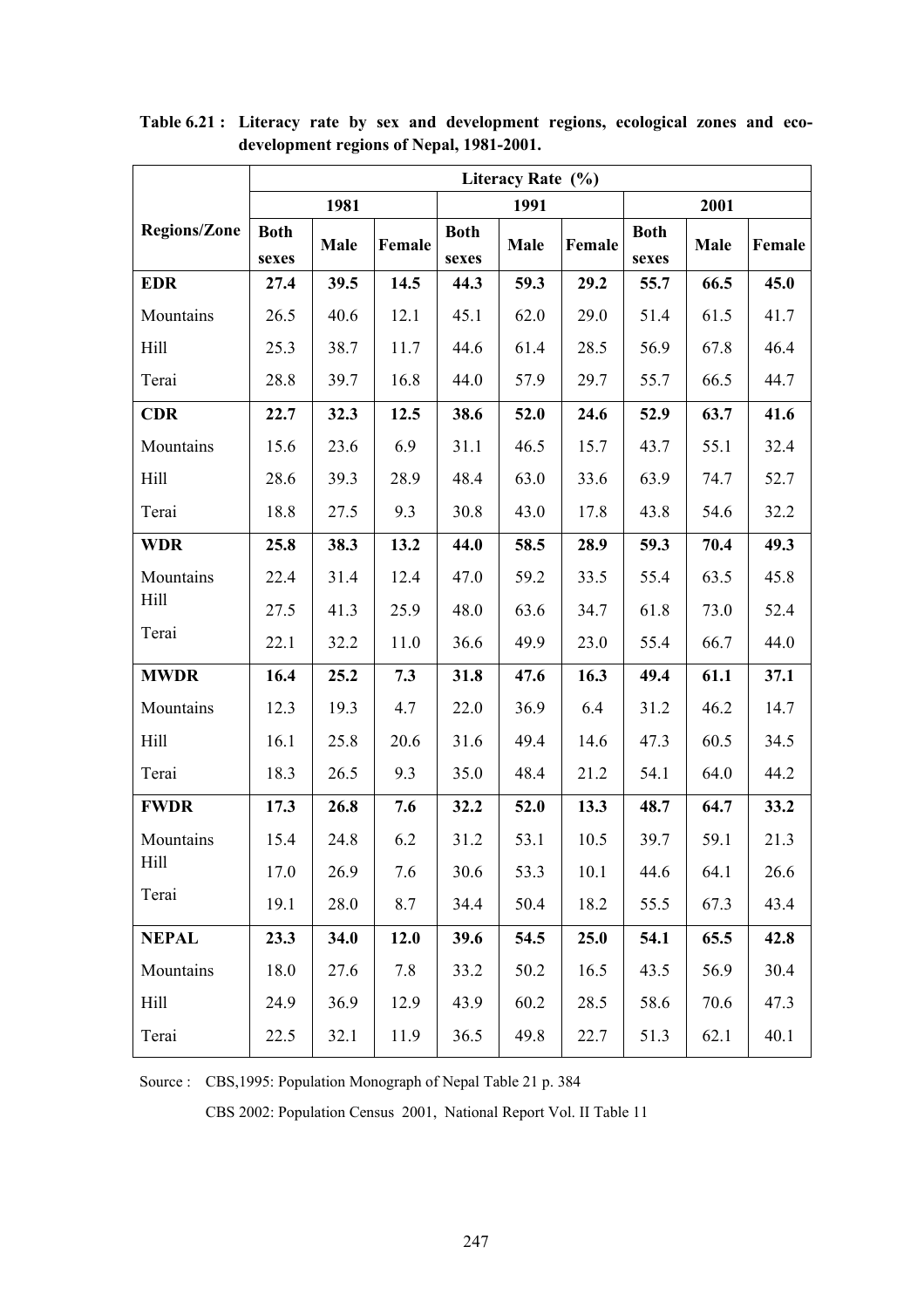#### **6.9.7.3 Literacy Rate by Rural/Urban Residence in the Development Regions**

Literacy status by the rural and urban residence and by the development regions for 1991 and 2001 is presented in Table 6.22. It is seen that in 2001, the rural areas in WDR had the highest (57.5%) literacy rate followed by rural EDR and lowest (46.9%) in rural CDR. The male literacy rates are consistently higher than that of females in all the areas. It suggests that greater efforts should be made to improve female literacy in all the areas. The data indicate greater efforts have been made in providing education in the rural areas of WDR and EDR as compared to efforts made in the rural areas of other development regions.

With regard to 2001, literacy rates in the urban areas in different development regions, the CDR had the highest literacy rate (75.7%) and this is true for both the males and females literacy rates. The second highest urban literacy rate (73.2%) is found in the WDR and lowest (60.3%) was in FWDR. In 2001, the male literacy rate in the urban areas of all development regions was above 70 percent. It is surprising that the male literacy of urban in MWDR was found slightly less than that of 1991. It might be due to inclusion of some of the rural areas to urban areas after 1991 census and change of literacy definition. The female literacy rates in all the urban areas were above 46 percent in 2001.

Both the rural literacy rate and the urban literacy rate in the country showed improvement over the period 1991 and 2001. As may be seen from Table 6.22, the rural literacy rate increased from 36.8 percent in 1991 to 51.0 percent in 2001; the urban literacy rate increased from 66.9 percent in 1991 to 71.9 percent in 2001 exhibiting more increment in rural areas than that of urban areas in terms of percentage points.

During the period 1991-2001, there has been an increase in literacy rate ranging from 11 to 17 percentages points in the rural areas of the development regions, the greatest increase being in WDR and FWDR.

During the same period, increase in literacy rate in urban areas of the different development regions varied between 3 and 8 percentage points. Higher increments (in percentage points) are seen to have occurred in the case of WDR and FWDR as compared to those in other regions.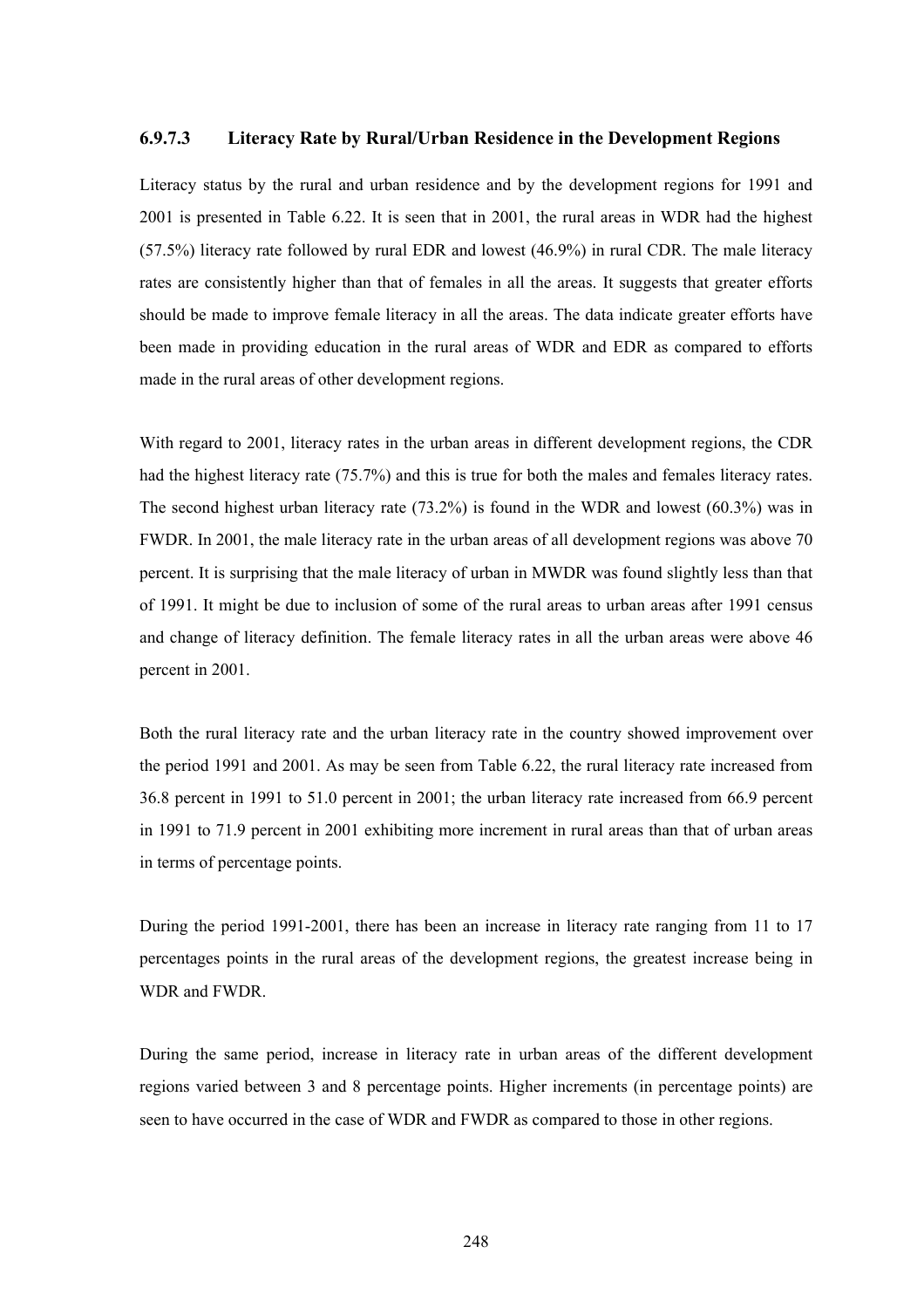|                |                             |       | 1991        |                             |       |             | 2001                        |       |             |                             |       |             |
|----------------|-----------------------------|-------|-------------|-----------------------------|-------|-------------|-----------------------------|-------|-------------|-----------------------------|-------|-------------|
| Dev.           |                             | Rural |             |                             | Urban |             |                             | Rural |             |                             | Urban |             |
| <b>Regions</b> | <b>Both</b><br><b>Sexes</b> |       | Male Female | <b>Both</b><br><b>Sexes</b> |       | Male Female | <b>Both</b><br><b>Sexes</b> |       | Male Female | <b>Both</b><br><b>Sexes</b> |       | Male Female |
| <b>Nepal</b>   | 36.8                        | 51.9  | 22.0        | 66.9                        | 78.0  | 54.8        | 51.0                        | 62.6  | 39.6        | 71.9                        | 81.2  | 61.9        |
| <b>EDR</b>     | 42.5                        | 57.8  | 27.3        | 65.3                        | 76.5  | 53.1        | 54.0                        | 64.9  | 43.1        | 68.6                        | 77.8  | 59.0        |
| <b>CDR</b>     | 32.7                        | 46.5  | 18.6        | 70.1                        | 80.4  | 58.7        | 46.9                        | 58.1  | 35.3        | 75.7                        | 84.2  | 66.2        |
| <b>WDR</b>     | 42.7                        | 57.3  | 29.5        | 65.1                        | 75.8  | 53.7        | 57.5                        | 68.6  | 47.5        | 73.2                        | 83.1  | 63.5        |
| <b>MWDR</b>    | 30.5                        | 46.4  | 14.9        | 61.3                        | 72.9  | 48.7        | 48.1                        | 60.1  | 36.4        | 62.2                        | 72.1  | 52.1        |
| <b>FWDR</b>    | 30.6                        | 50.5  | 11.7        | 53.3                        | 70.5  | 35.1        | 47.2                        | 63.5  | 31.5        | 60.3                        | 73.7  | 46.4        |

**Table 6.22 : Literacy rate by rural-urban residence in development regions, Nepal 1991- 2001.** 

### **6.9.7.4 Literacy Rate by Districts**

Literacy rate by districts for 1991 and 2001 are presented in Table 6.23. Among the districts, Kathmandu occupied the first position with respect to literacy rate and is followed by Kaski and Chitwan in 2001. The literacy rate in Kathmandu was 77.2 percent, while in Kaski and Chitwan were 72.1 percent and 71.1 percent respectively. The lowest literacy rates were in Humla and Mugu .

|                          | <b>Literacy Rate 6 Years and Above</b> |              |         |        |              |          |        |  |  |  |  |  |  |
|--------------------------|----------------------------------------|--------------|---------|--------|--------------|----------|--------|--|--|--|--|--|--|
| <b>Region / District</b> | 1981*                                  |              | $1991*$ |        |              | $2001**$ |        |  |  |  |  |  |  |
|                          | <b>Total</b>                           | <b>Total</b> | Male    | Female | <b>Total</b> | Male     | Female |  |  |  |  |  |  |
| <b>NEPAL</b>             | 23.3                                   | 39.6         | 54.5    | 25.0   | 54.1         | 65.5     | 42.8   |  |  |  |  |  |  |
| <b>EDR</b>               | 27.4                                   | 44.3         | 59.3    | 29.2   | 55.7         | 66.5     | 45.0   |  |  |  |  |  |  |
| Taplejung                | 28.8                                   | 46.1         | 62.4    | 30.6   | 52.6         | 62.9     | 42.8   |  |  |  |  |  |  |
| Panchathar               | 24.0                                   | 43.9         | 61.7    | 26.9   | 55.4         | 65.7     | 45.6   |  |  |  |  |  |  |
| <b>Ilam</b>              | 33.0                                   | 52.5         | 65.9    | 39.0   | 66.5         | 74.4     | 58.6   |  |  |  |  |  |  |
| Jhapa                    | 37.0                                   | 56.3         | 67.8    | 44.5   | 67.1         | 75.6     | 58.8   |  |  |  |  |  |  |

**Table 6.23 : Literacy rate for population 6 years and above by sex for development regions and districts 1991-2001.**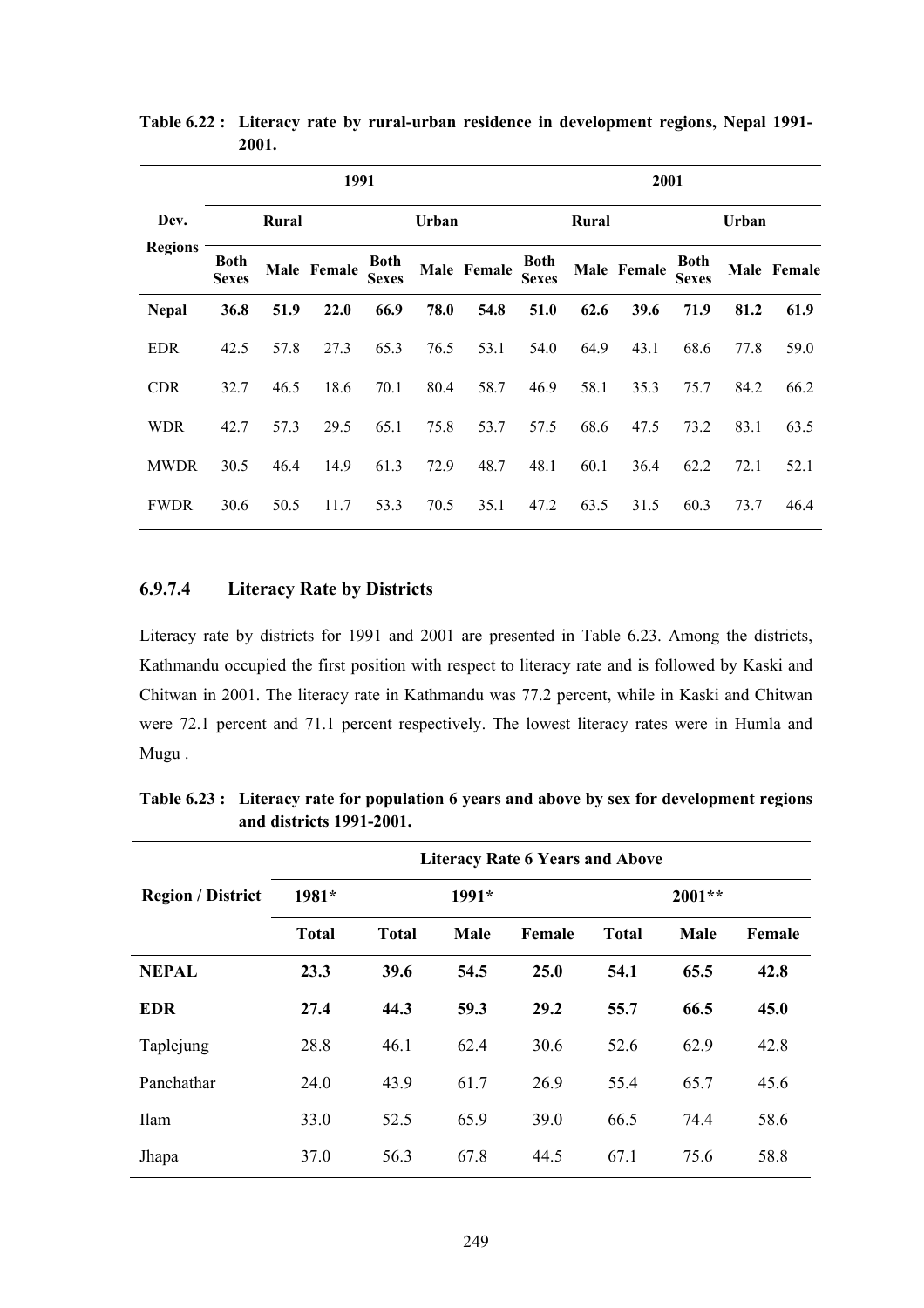|                          | <b>Literacy Rate 6 Years and Above</b> |              |       |        |              |        |        |  |  |  |  |  |
|--------------------------|----------------------------------------|--------------|-------|--------|--------------|--------|--------|--|--|--|--|--|
| <b>Region / District</b> | 1981*                                  |              | 1991* |        |              | 2001** |        |  |  |  |  |  |
|                          | <b>Total</b>                           | <b>Total</b> | Male  | Female | <b>Total</b> | Male   | Female |  |  |  |  |  |
| Morang                   | 30.5                                   | 48.9         | 62.2  | 35.2   | 57.0         | 67.1   | 46.8   |  |  |  |  |  |
| Sunsari                  | 30.8                                   | 44.7         | 59.1  | 60.2   | 60.6         | 70.9   | 50.3   |  |  |  |  |  |
| Dhankuta                 | 31.2                                   | 49.6         | 66.3  | 33.5   | 64.3         | 74.5   | 54.5   |  |  |  |  |  |
| Terhathum                | 33.8                                   | 55.7         | 74.9  | 37.6   | 59.3         | 71.3   | 48.2   |  |  |  |  |  |
| Sankhuwasabha            | 27.5                                   | 48.6         | 65.4  | 32.6   | 54.2         | 63.7   | 45.1   |  |  |  |  |  |
| Bhojpur                  | 23.7                                   | 41.9         | 58.9  | 26.3   | 54.8         | 66.1   | 44.4   |  |  |  |  |  |
| Solukhumbu               | 21.8                                   | 38.9         | 56.8  | 21.5   | 45.9         | 56.7   | 35.5   |  |  |  |  |  |
| Okhaldhunga              | 17.8                                   | 39.1         | 56.2  | 23.1   | 49.3         | 63.6   | 36.3   |  |  |  |  |  |
| Khotang                  | 22.9                                   | 40.3         | 58.4  | 23.6   | 50.2         | 62.3   | 38.8   |  |  |  |  |  |
| Udayapur                 | 19.3                                   | 38.2         | 55.2  | 21.5   | 53.6         | 64.8   | 42.5   |  |  |  |  |  |
| Saptari                  | 25.2                                   | 34.8         | 51.4  | 17.8   | 49.6         | 63.2   | 35.5   |  |  |  |  |  |
| Siraha                   | 17.6                                   | 28.8         | 43.5  | 13.3   | 40.7         | 53.6   | 27.1   |  |  |  |  |  |
| <b>CDR</b>               | 22.7                                   | 38.6         | 52.0  | 24.6   | 52.9         | 63.7   | 41.6   |  |  |  |  |  |
| Dhanusa                  | 18.4                                   | 30.1         | 43.1  | 16.1   | 48.7         | 60.1   | 36.3   |  |  |  |  |  |
| Mahotari                 | 16.3                                   | 26.0         | 37.3  | 13.9   | 34.7         | 45.9   | 22.4   |  |  |  |  |  |
| Sarlahi                  | 15.6                                   | 26.2         | 38.0  | 13.5   | 36.5         | 46.9   | 25.4   |  |  |  |  |  |
| Sindhuli                 | 19.4                                   | 33.1         | 48.6  | 17.7   | 50.5         | 62.6   | 38.5   |  |  |  |  |  |
| Ramechhap                | 17.8                                   | 30.4         | 49.3  | 12.9   | 39.4         | 53.8   | 26.6   |  |  |  |  |  |
| Dolakha                  | 17.5                                   | 34.9         | 53.1  | 17.7   | 51.1         | 64.0   | 38.8   |  |  |  |  |  |
| Sindhupalchoke           | 15.1                                   | 29.7         | 44.1  | 15.0   | 40.6         | 51.8   | 29.5   |  |  |  |  |  |
| Kavre                    | 24.3                                   | 39.6         | 56.2  | 23.7   | 64.0         | 75.7   | 52.8   |  |  |  |  |  |
| Lalitpur                 | 37.1                                   | 62.4         | 76.5  | 48.0   | 70.9         | 81.    | 60.4   |  |  |  |  |  |
| Bhaktapur                | 32.4                                   | 58.8         | 74.8  | 42.7   | 70.6         | 81.1   | 59.6   |  |  |  |  |  |
| Kathmandu                | 50.0                                   | 70.1         | 82.2  | 57.0   | 77.2         | 86.5   | 66.6   |  |  |  |  |  |
| Nuwakot                  | 18.3                                   | 31.6         | 45.4  | 18.0   | 51.4         | 62.4   | 40.7   |  |  |  |  |  |
| Rasuwa                   | 9.2                                    | 23.0         | 33.8  | 11.3   | 34.3         | 42.8   | 24.8   |  |  |  |  |  |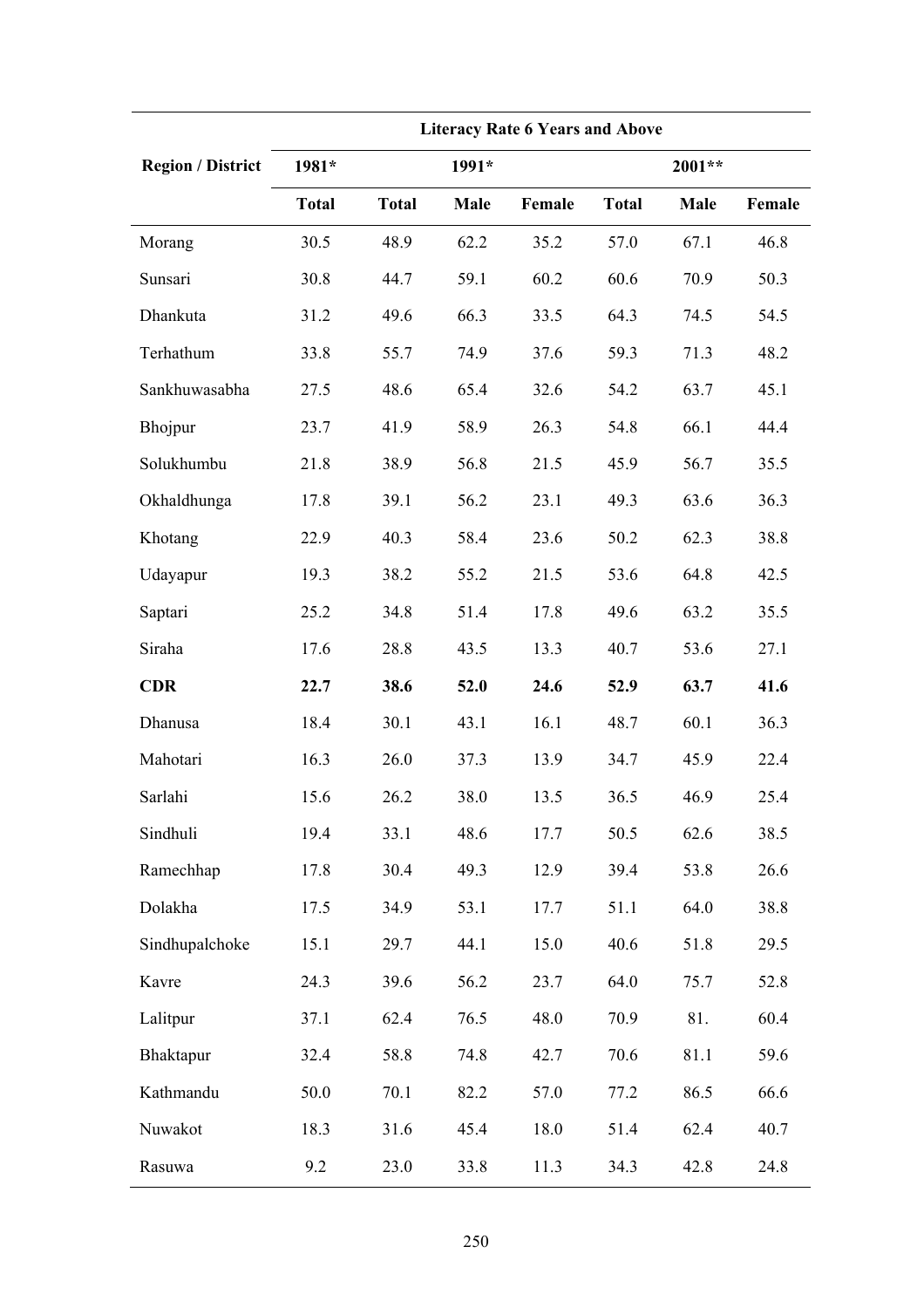|                          | <b>Literacy Rate 6 Years and Above</b> |              |       |        |              |        |        |  |  |  |  |
|--------------------------|----------------------------------------|--------------|-------|--------|--------------|--------|--------|--|--|--|--|
| <b>Region / District</b> | 1981*                                  |              | 1991* |        |              | 2001** |        |  |  |  |  |
|                          | <b>Total</b>                           | <b>Total</b> | Male  | Female | <b>Total</b> | Male   | Female |  |  |  |  |
| Dhading                  | 15.0                                   | 32.2         | 46.2  | 18.5   | 43.7         | 53.9   | 34.0   |  |  |  |  |
| Makwanpur                | 24.1                                   | 38.6         | 52.1  | 24.7   | 63.4         | 72.6   | 53.9   |  |  |  |  |
| Rautahat                 | 12.6                                   | 23.7         | 34.7  | 11.9   | 32.7         | 42.9   | 21.7   |  |  |  |  |
| Bara                     | 17.9                                   | 28.2         | 41.7  | 13.7   | 42.7         | 55.2   | 29.1   |  |  |  |  |
| Parsa                    | 21.3                                   | 32.5         | 46.2  | 17.9   | 42.6         | 55.5   | 28.2   |  |  |  |  |
| Chitawan                 | 33.7                                   | 53.1         | 65.7  | 40.9   | 71.1         | 79.3   | 63.0   |  |  |  |  |
| <b>WDR</b>               | 25.8                                   | 44.0         | 58.5  | 30.8   | 59.3         | 70.4   | 49.3   |  |  |  |  |
| Gorkha                   | 18.3                                   | 43.8         | 57.4  | 31.0   | 54.3         | 64.4   | 45.7   |  |  |  |  |
| Lamjung                  | 32.7                                   | 47.1         | 62.0  | 34.0   | 56.9         | 69.0   | 46.3   |  |  |  |  |
| Tanahu                   | 25.3                                   | 50.4         | 66.5  | 36.2   | 62.0         | 72.6   | 53.0   |  |  |  |  |
| Syangja                  | 28.1                                   | 51.3         | 66.9  | 38.4   | 66.7         | 77.9   | 57.7   |  |  |  |  |
| Kaski                    | 35.0                                   | 57.2         | 71.0  | 44.5   | 72.1         | 83.2   | 61.8   |  |  |  |  |
| Manang                   | 20.5                                   | 43.1         | 54.9  | 30.1   | 60.4         | 67.3   | 52.7   |  |  |  |  |
| Mustang                  | 23.3                                   | 48.5         | 60.8  | 34.8   | 52.1         | 61.1   | 41.1   |  |  |  |  |
| Myagdi                   | 22.1                                   | 39.6         | 55.0  | 26.1   | 56.0         | 67.9   | 45.9   |  |  |  |  |
| Parbat                   | 31.8                                   | 51.9         | 68.5  | 38.1   | 57.0         | 68.2   | 47.7   |  |  |  |  |
| <b>Baglung</b>           | 23.2                                   | 41.1         | 57.3  | 27.5   | 61.7         | 73.1   | 52.3   |  |  |  |  |
| Gulmi                    | 31.8                                   | 46.8         | 64.6  | 32.7   | 57.8         | 70.1   | 48.1   |  |  |  |  |
| Palpa                    | 28.7                                   | 48.2         | 63.9  | 34.9   | 66.2         | 76.2   | 57.8   |  |  |  |  |
| Nawalparasi              | 22.9                                   | 39.2         | 53.3  | 25.2   | 53.3         | 66.0   | 40.9   |  |  |  |  |
| Rupandehi                | 27.5                                   | 40.0         | 53.4  | 26.2   | 66.2         | 76.2   | 55.9   |  |  |  |  |
| Kapilbastu               | 13.2                                   | 28.8         | 41.1  | 15.5   | 41.8         | 53.3   | 29.5   |  |  |  |  |
| Arghakhanchi             | 25.3                                   | 43.3         | 59.5  | 29.7   | 56.1         | 67.2   | 46.9   |  |  |  |  |
| <b>MWDR</b>              | 16.4                                   | 31.8         | 47.6  | 16.3   | 49.4         | 61.1   | 37.7   |  |  |  |  |
| Pyuthan                  | 16.5                                   | 32.7         | 51.4  | 17.0   | 46.9         | 62.4   | 34.0   |  |  |  |  |
| Rolpa                    | 14.9                                   | 27.7         | 46.6  | 10.2   | 37.5         | 53.1   | 23.1   |  |  |  |  |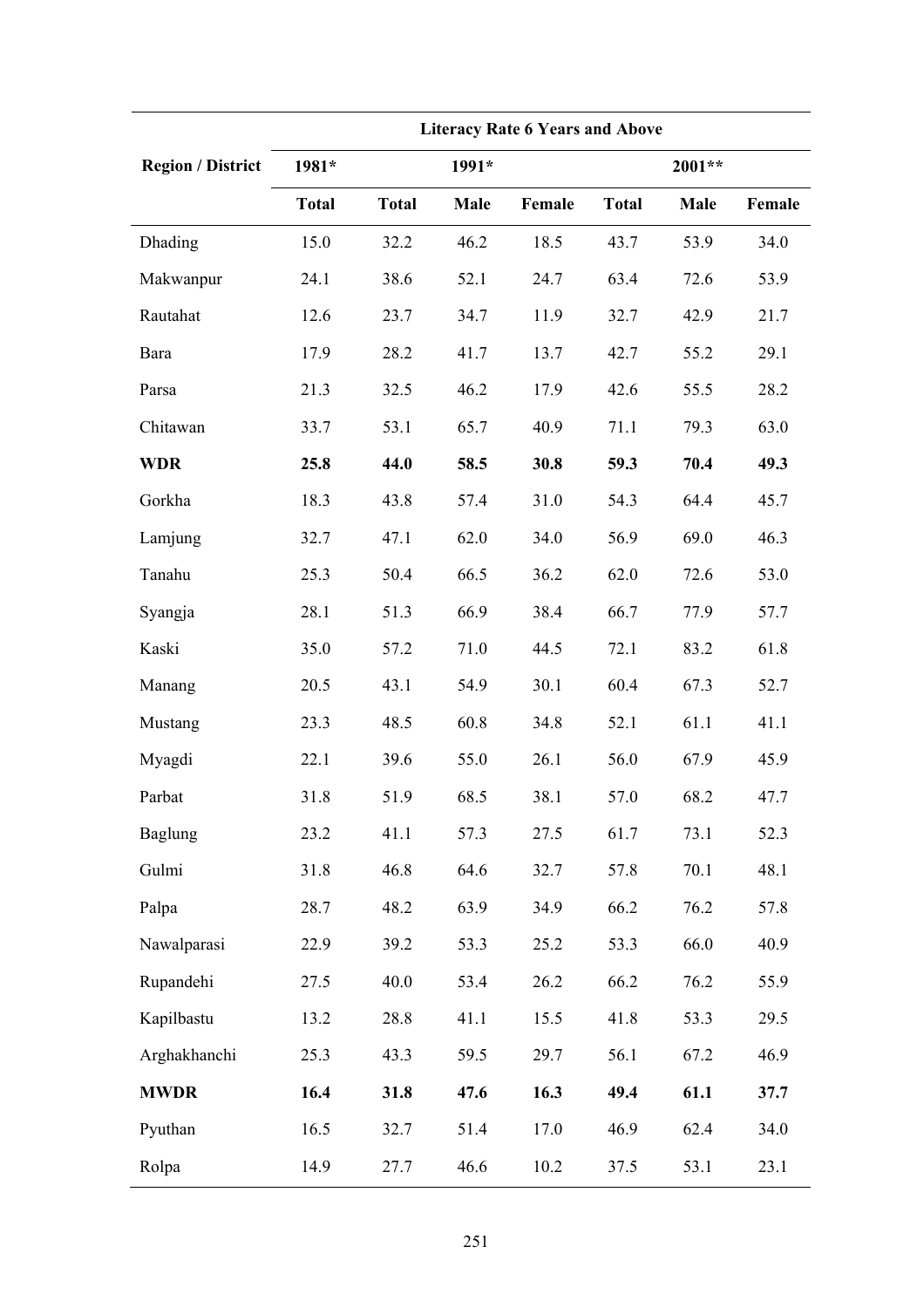|                          | <b>Literacy Rate 6 Years and Above</b> |              |       |        |              |        |        |  |  |  |  |  |
|--------------------------|----------------------------------------|--------------|-------|--------|--------------|--------|--------|--|--|--|--|--|
| <b>Region / District</b> | 1981*                                  |              | 1991* |        |              | 2001** |        |  |  |  |  |  |
|                          | <b>Total</b>                           | <b>Total</b> | Male  | Female | <b>Total</b> | Male   | Female |  |  |  |  |  |
| Rukum                    | 13.8                                   | 28.8         | 46.8  | 11.3   | 40.3         | 51.0   | 29.0   |  |  |  |  |  |
| Salyan                   | 13.5                                   | 29.8         | 47.5  | 12.5   | 48.5         | 60.2   | 36.2   |  |  |  |  |  |
| Dang                     | 21.5                                   | 39.9         | 55.8  | 24.4   | 58.0         | 69.3   | 46.9   |  |  |  |  |  |
| Banke                    | 18.2                                   | 34.6         | 46.4  | 21.8   | 57.8         | 66.0   | 49.2   |  |  |  |  |  |
| Bardiya                  | 13.9                                   | 29.4         | 41.6  | 16.8   | 45.7         | 55.5   | 35.9   |  |  |  |  |  |
| Surkhet                  | 21.5                                   | 42.6         | 60.2  | 25.5   | 62.7         | 73.9   | 51.7   |  |  |  |  |  |
| Dailekh                  | 18.6                                   | 29.8         | 48.3  | 11.3   | 48.0         | 64.7   | 32.3   |  |  |  |  |  |
| Jajarkot                 | 11.5                                   | 23.6         | 38.0  | 9.0    | 39.5         | 49.4   | 29.1   |  |  |  |  |  |
| Dolpa                    | 12.6                                   | 23.3         | 37.5  | 8.4    | 35.0         | 49.6   | 19.8   |  |  |  |  |  |
| Jumla                    | 18.2                                   | 25.4         | 41.5  | 8.5    | 32.5         | 47.0   | 16.8   |  |  |  |  |  |
| Kalikot                  | 8.5                                    | 19.6         | 33.6  | 5.1    | 38.5         | 54.2   | 17.8   |  |  |  |  |  |
| Mugu                     | 9.5                                    | 22.0         | 37.9  | 5.2    | 28.0         | 45.4   | 9.3    |  |  |  |  |  |
| Humla                    | 13.1                                   | 19.6         | 33.7  | 4.6    | 27.1         | 41.3   | 11.8   |  |  |  |  |  |
| <b>FWDR</b>              | 17.3                                   | 32.2         | 52.0  | 13.3   | 48.7         | 64.7   | 33.2   |  |  |  |  |  |
| Bajura                   | 11.6                                   | 25.2         | 43.4  | 7.7    | 34.1         | 51.2   | 17.3   |  |  |  |  |  |
| Bajhang                  | 12.9                                   | 27.6         | 50.1  | 7.0    | 35.5         | 57.6   | 15.2   |  |  |  |  |  |
| Achham                   | 14.9                                   | 23.9         | 45.3  | 5.5    | 33.8         | 54.1   | 16.0   |  |  |  |  |  |
| Doti                     | 12.5                                   | 28.6         | 48.7  | 9.9    | 43.7         | 61.2   | 26.0   |  |  |  |  |  |
| Kailali                  | 16.0                                   | 30.3         | 45.3  | 15.1   | 52.6         | 64.0   | 41.0   |  |  |  |  |  |
| Kanchanpur               | 23.8                                   | 41.0         | 58.5  | 23.1   | 60.1         | 72.8   | 47.2   |  |  |  |  |  |
| Dadeldhura               | 21.9                                   | 36.6         | 62.3  | 13.0   | 51.9         | 72.2   | 33.3   |  |  |  |  |  |
| Baitadi                  | 20.2                                   | 35.7         | 60.0  | 13.5   | 51.9         | 71.5   | 33.8   |  |  |  |  |  |
| Darchula                 | 22.5                                   | 41.4         | 65.4  | 18.0   | 49.5         | 67.4   | 32.5   |  |  |  |  |  |

Source : \* CBS 1995, Population Monograph of Nepal, Table 23,pp. 387,388.

\*\* CBS 2002, Population Census 2001, National Report, Vol. II Table 11 .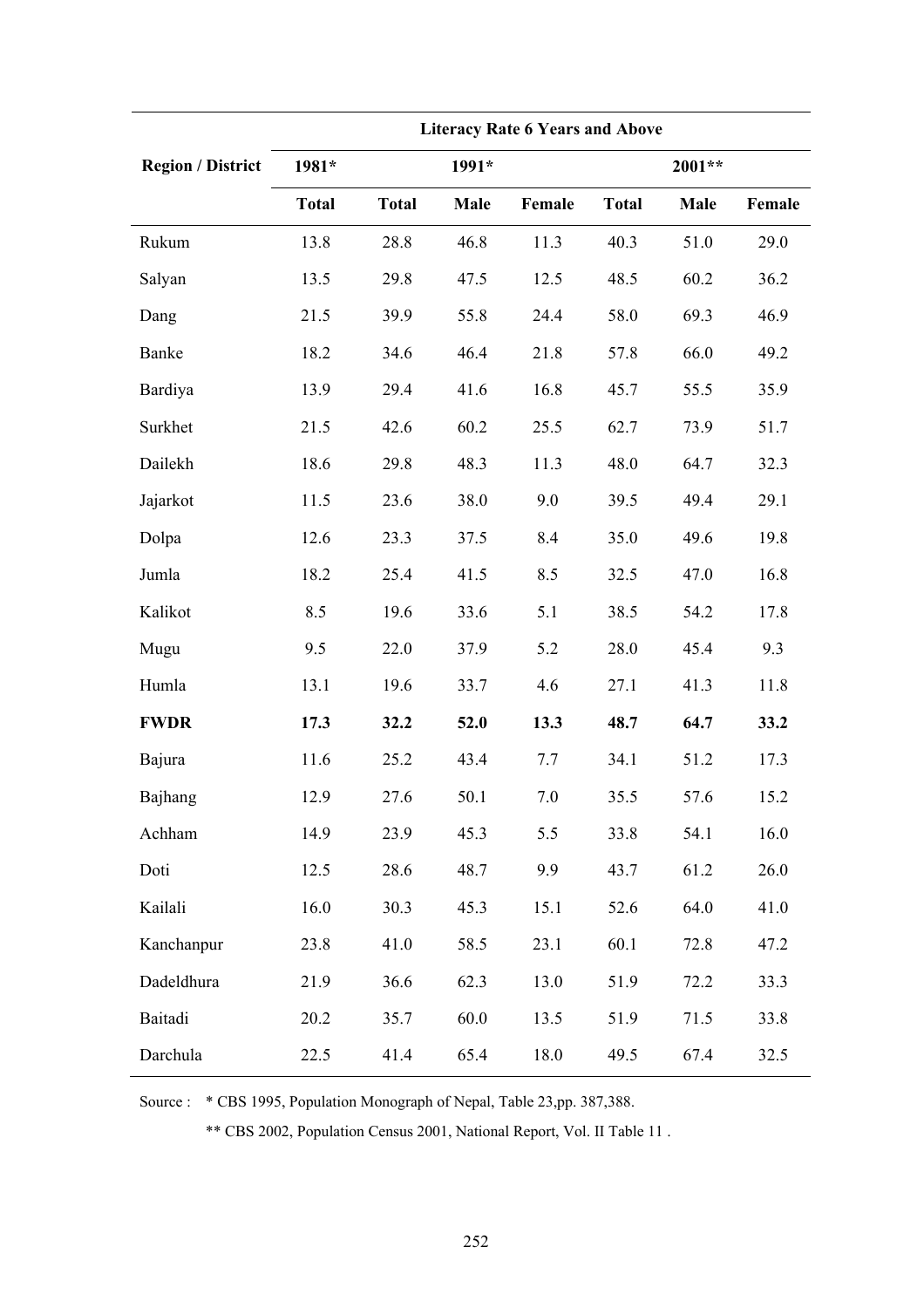Kathmandu was the first, Lalitpur and Bhaktapur were in second and third position while Kalitkot and Humla were in the lowest position in terms of literacy in1991.

From the distribution of districts by range of literacy rates, it is seen that 43 districts have literacy rate below 54 percent and 32 districts have literacy rate of 54 percent and above (Table 6.24).

Literacy rates have increased in all districts during 1991-2001. There were 5 districts having literacy more than 71% and 14 districts with literacy 61-70% in 2001. There were no districts with literacy rate less than 20% whereas there were two such districts in 1991.

|                                | <b>No. of Districts</b> |                |  |  |  |  |  |  |
|--------------------------------|-------------------------|----------------|--|--|--|--|--|--|
| <b>Range of Literacy Rates</b> | 1991                    | 2001           |  |  |  |  |  |  |
| $10\% - 20\%$                  | 2                       | -              |  |  |  |  |  |  |
| $21\% - 30\%$                  | 21                      | $\overline{2}$ |  |  |  |  |  |  |
| $31\% - 40\%$                  | 21                      | 13             |  |  |  |  |  |  |
| $41\% - 50\%$                  | 20                      | 17             |  |  |  |  |  |  |
| $51\% - 60\%$                  | 9                       | 24             |  |  |  |  |  |  |
| $61\% - 70\%$                  | 1                       | 14             |  |  |  |  |  |  |
| $71\%$ & above                 | 1                       | 5              |  |  |  |  |  |  |
| <b>Total Districts</b>         | 75                      | 75             |  |  |  |  |  |  |

**Table 6.24: Number of districts with literacy range for 1991 and 2001.** 

#### **6.9.7.5 Sex Differences in Literacy Rate- Spatial Variations**

The status of literacy rate in 1991 and 2001 by sex is also presented in Table 6.23. As expected, we can observe wide differences in literacy rates exist between males and females in all the districts. Generally, the differences are particularly marked in the Mountain districts and in the districts of Mid-Western and Far-Western Development Regions. In the districts with predominantly urban areas, the differences in male and female literacy rates were observed to be much smaller.

# **6.10 Educational Attainment - by Level for National and Rural/Urban Residence**

Considerable improvement in the level of literacy had been achieved in the country over the years. The literacy level however, does not indicate over all the level of educational attainment of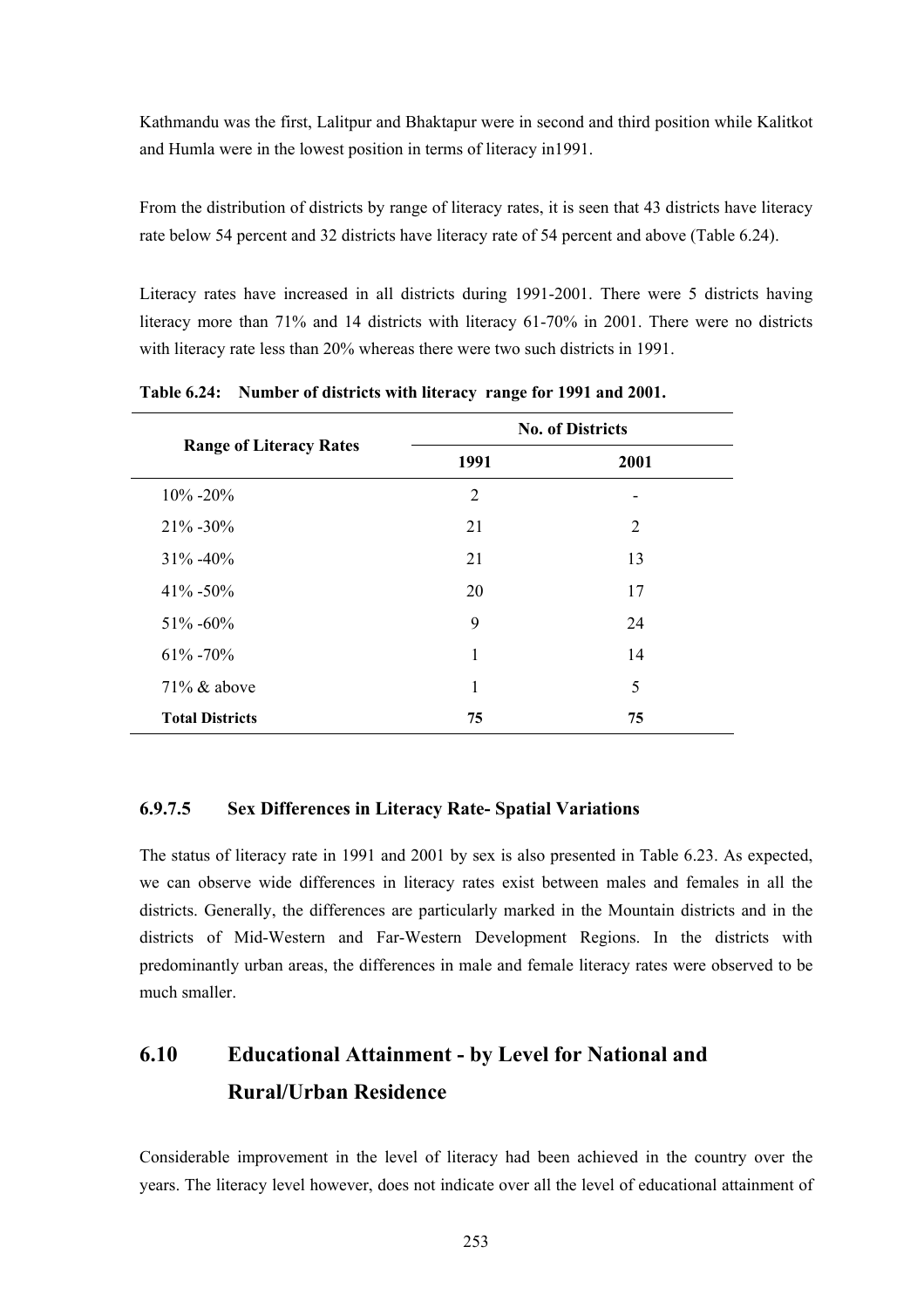the people. Among the literates there are persons who have been literate without undergoing any formal schooling, as well as there are those who have completed different levels of formal education. Expansion of educational facilities, implementation of free education up to secondary school in recent years and awareness of the people has aided in the enhancement of educational attainment.

Table 6.25 presents the summary distribution of population aged 6 and above by level of education for the whole country from 1971 to 2001. The proportions of literate persons with various levels of educational attainment were as follows:

| <b>Level of Educational</b> | 1971   | 1981  | 1991  |                   | $2001*$ |        |
|-----------------------------|--------|-------|-------|-------------------|---------|--------|
| <b>Attainment</b>           | $(\%)$ | (%)   | (%)   | <b>Both Sexes</b> | Male    | Female |
| Literate but no Schooling   | 4.42   | 5.50  | 8.98  | 4.73              | 5.54    | 3.92   |
| Primary Education           | 5.79   | 11.33 | 16.15 | 22.65             | 25.70   | 19.62  |
| Secondary Education         | 3.10   | 4.80  | 8.88  | 16.54             | 20.14   | 12.95  |
| S.L.C./Intermediate         | 0.34   | 1.23  | 2.88  | 7.65              | 10.25   | 5.06   |
| Graduate/Post Graduate      | 0.24   | 0.39  | 0.64  | 1.84              | 3.01    | 0.68   |
| Level Not Stated            |        |       | 1.80  | 0.68              | 0.81    | 0.54   |
| <b>Total</b>                | 13.89  | 23.25 | 39.33 | 54.09             | 65.45   | 42.77  |

**Table 6.25: Level of educational attainment of literate persons 6 years and above by sex for census year 1991 and 2001.** 

Source : C.B.S. 1995, Table 24 p.390 ;

\*CBS, 2002, Population Census 2001 National Report Vol. II Table 13, p.144,145

The proportion of people who were literate but had no formal education increased from 4.42 percent in 1971 to 5.5 percent in 1981, 8.98 percent in 1991 and decreased to 4.73 percent in 2001. This indicates increasing number of people learning to read and write through the formal schooling system. The proportion of literate people who had gone through primary education increased from 5.79 percent in 1971, 11.33 percent in 1981, 16.15 percent in 1991 and further increased to 22.65% in 2001. Similarly, proportion of literate people who had secondary education increased from 3.1 percent in 1971, 4.8 percent in 1981, 8.88 percent in 1991 and to 16.54 percent in 2001. This is evidently due to expansion of free primary and secondary education facilities in the country.

Those who had passed S.L.C. and studied up to Intermediate level accounted 0.34 percent of the literate population in 1971, 1.23 percent in 1981, 2.88 percent in 1991 and 7.65 percent in 2001.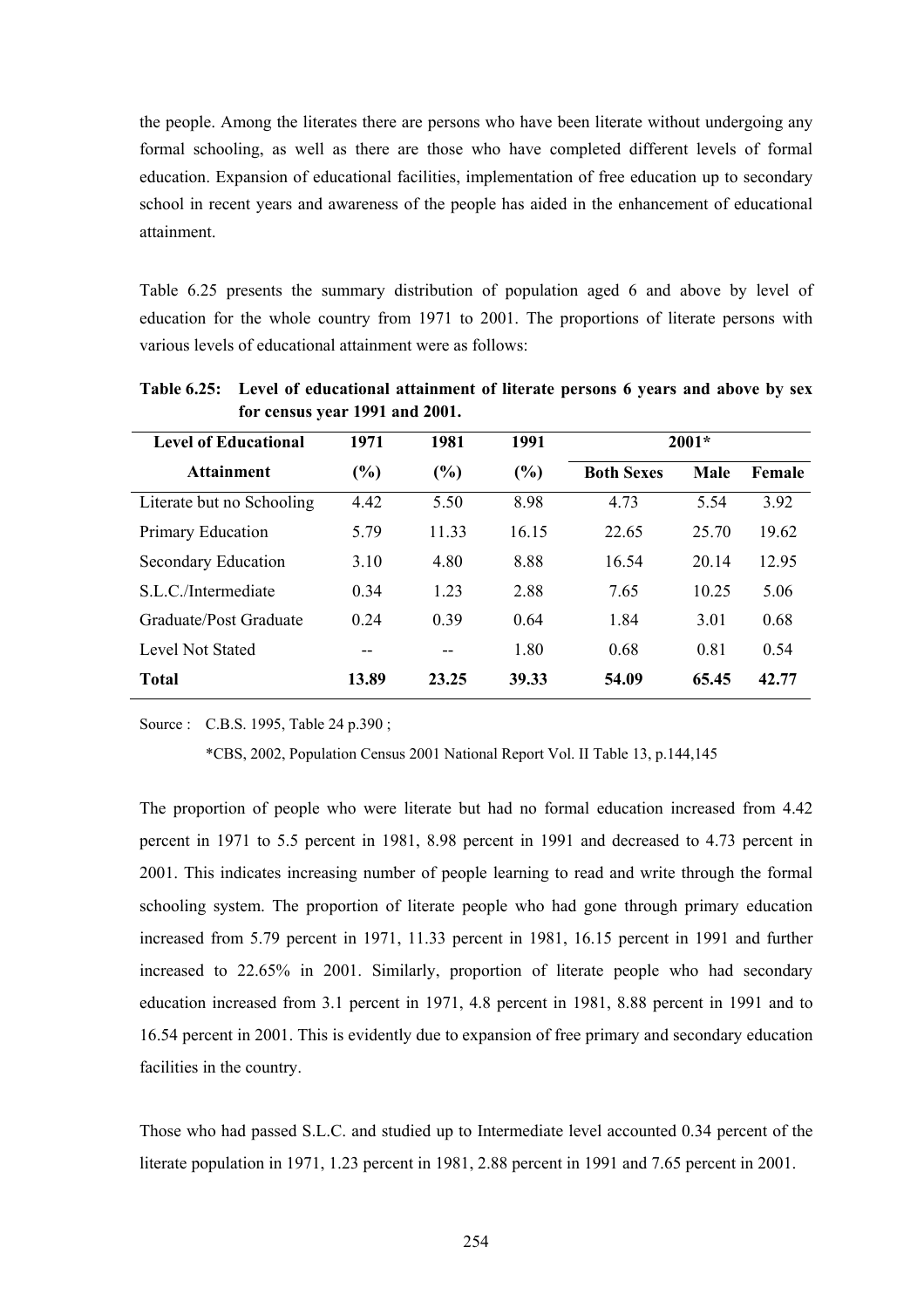Graduates and Postgraduate persons constituted a small proportion in all the census years. The proportions were 0.24 percent in 1971, 0.39 percent in 1981 and 0.64 percent in 1991 and 1.84 percent in 2001.

Table 6.26 presents the percent of population aged 6 years and above by age groups, sex, levels of educational attainment in the country for 1981-2001. There has been considerable improvement in different levels of educational attainment during 1981-2001. In all the age groups, the proportions of persons with different educational attainment levels were higher in 2001 compared to those in the preceding censuses. This is true for both males and females. For example, the proportion of population who had completed primary education was 22.7 percent (25.7 Percent males and 19.6 percent for females) in 2001. The corresponding proportions were 16.2 percent (21.2 percent for males and 11.2 percent for females) in 1991 and 11.3 percent (15.7 percent for males and 6.8 percent for females) in 1981.

Tables 6.27 and 6.28 present the similar information for rural and urban areas of the country during 1981 to 2001. The rural-urban differentials in educational attainment are clear when we compare the proportions of population in these areas, who have completed various (specially after primary) levels of education in 2001. The proportion of population who had completed secondary education was15.6 percent for the rural areas, while that was 22.2 percent in the urban areas in 2001. Similarly, the proportions of urban population who had completed S.L.C., intermediate education and graduate  $\&$  post graduate levels were respectively 16.1 percent, 5.9 percent while the corresponding proportions for the rural areas were 6.2 percent, and 1.1 percent respectively in 2001.

Attainment of a particular educational level in each specified age group was also higher in the urban areas than that in the rural areas in 2001 as compared to earlier censuses. For example, the proportion of people aged 6-9 years who have attained primary education was 48.9 percent in rural areas and 64.7 percent in the urban areas in 2001. This trend is seems to hold true in all specified age groups for each level of educational attainment.

The rural-urban differences in educational attainment are also noted. Higher proportions of population were found completing different levels of education in the urban areas compared to that of rural areas in 2001.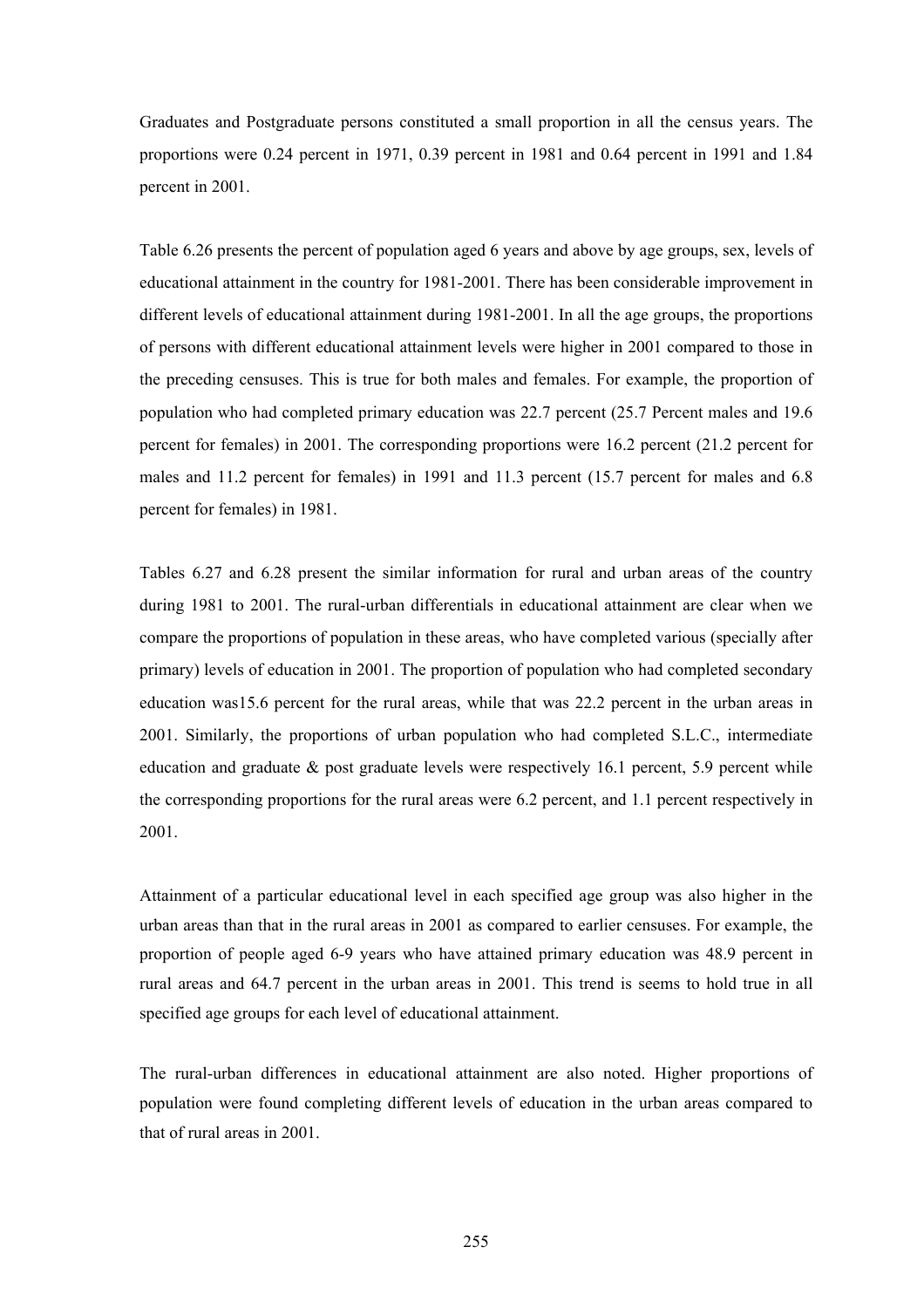| Year                     |                          |                          |       | 1981*     |       |       |       |                          |                        |         | 1991*       |       |       |       |                          |                          |                          | 2001**    |       |       |       |
|--------------------------|--------------------------|--------------------------|-------|-----------|-------|-------|-------|--------------------------|------------------------|---------|-------------|-------|-------|-------|--------------------------|--------------------------|--------------------------|-----------|-------|-------|-------|
| Attainment<br>Age Group  | $6 - 9$                  | $10 - 14$                | 15-19 | $20 - 24$ | 25-34 | $35+$ | Total | $6 - 9$                  | $10-14$                | $15-19$ | 20-24 25-34 |       | $35+$ | Total | $6 - 9$                  | $10-14$                  | $15-19$                  | $20 - 24$ | 25-34 | $35+$ | Total |
| No Schooling             |                          |                          |       |           |       |       |       |                          |                        |         |             |       |       |       |                          |                          |                          |           |       |       |       |
| Total                    | 3.70                     | 3.49                     | 4.32  | 5.62      | 3.92  | 7.00  | 5.50  | 12.88                    | 6.95                   | 7.06    | 7.85        | 8.65  | 9.48  | 8.98  | 3.61                     | 1.37                     | 2.48                     | 3.92      | 5.34  | 7.65  | 4.73  |
| Male                     | 4.44                     | 4.12                     | 5.32  | 8.06      | 10.03 | 11.39 | 8.13  | 14.76                    | 7.28                   | 7.33    | 9.57        | 12.24 | 15.60 | 12.06 | 3.87                     | 1.23                     | 1.93                     | 3.12      | 4.95  | 10.81 | 5.54  |
| Female                   | 2.42                     | 2.76                     | 3.21  | 3.39      | 2.91  | 2.18  | 2.75  | 10.93                    | 6.59                   | 6.80    | 6.39        | 5.40  | 3.19  | 5.95  | 3.34                     | 1.52                     | 3.03                     | 4.62      | 5.71  | 4.42  | 3.92  |
| Primary $(1-5)$          |                          |                          |       |           |       |       |       |                          |                        |         |             |       |       |       |                          |                          |                          |           |       |       |       |
| Total                    | 17.92                    | 29.37                    | 12.93 | 8.35      | 3.88  | 4.06  | 11.33 |                          | 30.16 44.24            | 15.09   | 9.35        | 7.09  | 3.45  | 16.15 | 50.75                    | 57.43                    | 16.15                    | 11.78     | 10.21 | 6.78  | 22.65 |
| Male                     | 23.32                    | 38.71                    | 18.46 | 12.47     | 9.34  | 5.61  | 15.65 | 36.32                    | 53.56                  | 19.37   | 13.64       | 11.37 | 5.76  | 21.18 | 53.73                    | 61.06                    | 17.21                    | 13.51     | 12.60 | 10.14 | 25.70 |
| Female                   | 12.32                    | 18.47                    | 6.85  | 4.59      | 3.44  | 2.36  | 6.80  | 23.78                    | 34.14                  | 10.99   | 5.71        | 3.23  | 1.09  | 11.19 | 47.68                    | 53.60                    | 15.11                    | 10.26     | 7.99  | 3.35  | 19.62 |
| Secondary $(6-10)$       |                          |                          |       |           |       |       |       |                          |                        |         |             |       |       |       |                          |                          |                          |           |       |       |       |
| Total                    | $\overline{\phantom{a}}$ | 5.87                     | 4.60  | 8.23      | 3.16  | 1.78  | 4.80  | $\overline{\phantom{a}}$ | 10.34                  | 27.64   | 15.43       | 8.45  | 3.18  | 8.88  | $\overline{\phantom{a}}$ | 19.46                    | 44.11                    | 25.13     | 17.53 | 7.65  | 16.54 |
| Male                     | $\overline{\phantom{a}}$ | 8.17                     | 22.00 | 14.02     | 8.86  | 3.01  | 7.55  | $\overline{\phantom{a}}$ | 13.29                  | 38.33   | 23.85       | 13.96 | 5.32  | 12.85 | $\hspace{0.05cm} \ldots$ | 21.04                    | 49.79                    | 29.99     | 23.48 | 11.84 | 20.14 |
| Female                   | $\overline{\phantom{a}}$ | 3.44                     | 6.45  | 2.94      | 1.61  | 0.42  | 1.92  | $\overline{\phantom{a}}$ | 7.14                   | 17.38   | 8.26        | 3.47  | 0.99  | 4.97  | $\overline{\phantom{a}}$ | 17.78                    | 38.52                    | 20.82     | 12.00 | 3.37  | 12.95 |
| SLC & Intermediate       |                          |                          |       |           |       |       |       |                          |                        |         |             |       |       |       |                          |                          |                          |           |       |       |       |
| Total                    | $\overline{\phantom{a}}$ | 0.12                     | 1.69  | 3.57      | 1.51  | 0.69  | 1.23  | $\overline{\phantom{a}}$ | 0.02                   | 3.54    | 8.87        | 5.72  | 1.84  | 2.88  | $-$                      | $\overline{\phantom{a}}$ | 11.02                    | 21.04     | 13.80 | 5.54  | 7.65  |
| Male                     | $-$                      | 0.02                     | 2.33  | 5.97      | 4.21  | 1.19  | 1.98  | $\overline{\phantom{a}}$ | 0.02                   | 4.88    | 14.16       | 9.61  | 3.13  | 4.48  | $\overline{\phantom{a}}$ | $\overline{\phantom{a}}$ | 13.05                    | 27.17     | 19.04 | 8.90  | 10.25 |
| Female                   | $\overline{\phantom{a}}$ | 0.01                     | 0.98  | 1.38      | 0.78  | 0.13  | 0.45  | $\overline{\phantom{a}}$ | 0.02                   | 2.26    | 4.38        | 2.21  | 0.52  | 1.31  | $\overline{\phantom{a}}$ |                          | 9.01                     | 15.61     | 8.94  | 2.09  | 5.06  |
| Graduate & Post graduate |                          |                          |       |           |       |       |       |                          |                        |         |             |       |       |       |                          |                          |                          |           |       |       |       |
| Total                    |                          | $\overline{\phantom{a}}$ | 0.07  | 0.73      | 0.65  | 0.37  | 0.39  |                          | $- -$                  | 0.05    | 0.83        | 1.62  | 0.89  | 0.64  |                          |                          | $\overline{\phantom{a}}$ | 2.48      | 4.82  | 2.45  | 1.84  |
| Male                     |                          | $\overline{\phantom{a}}$ | 0.10  | 1.16      | 1.83  | 0.64  | 0.65  | $-$                      | $\qquad \qquad -$      | 0.07    | 1.29        | 2.70  | 1.54  | 1.06  | $\overline{\phantom{a}}$ |                          | $\overline{\phantom{a}}$ | 3.58      | 7.93  | 4.26  | 3.01  |
| Female                   | $\overline{\phantom{a}}$ | $\overline{\phantom{m}}$ | 0.05  | 0.34      | 0.33  | 0.64  | 0.13  |                          | $\qquad \qquad \cdots$ | 0.04    | 0.44        | 0.63  | 0.23  | 0.23  | $\overline{\phantom{a}}$ |                          | $\overline{\phantom{a}}$ | 1.50      | 1.93  | 0.59  | 0.68  |
| Level Not Stated         |                          |                          |       |           |       |       |       |                          |                        |         |             |       |       |       |                          |                          |                          |           |       |       |       |
| Total                    | $-$                      | $-$                      |       |           |       |       | --    | 3.41                     | 1.40                   | 1.06    | 1.20        | 1.47  | 1.92  | 1.80  | 0.36                     | 0.36                     | 0.52                     | 0.69      | 1.21  | 0.74  | 0.68  |
| Male                     |                          |                          |       |           |       |       | --    | 3.99                     | 1.63                   | 1.20    | 1.51        | 2.17  | 3.29  | 2.53  | 0.39                     | 0.36                     | 0.55                     | 0.85      | 1.62  | 0.90  | 0.81  |
| Female                   |                          |                          |       |           |       |       | --    | 2.80                     | 1.16                   | 0.93    | 0.94        | 0.84  | 0.53  | 1.09  | 0.33                     | 0.36                     | 0.49                     | 0.56      | 0.83  | 0.58  | 0.54  |

**Table 6.26 : Percent of literate population aged 6 years and above by level of education, age and sex, Nepal 1981-2001** 

Sources : \* CBS 1995, Table 24 p. 390

\*\* CBS 2002, Population Census 2001, Vol II Table 13 pp 144, 145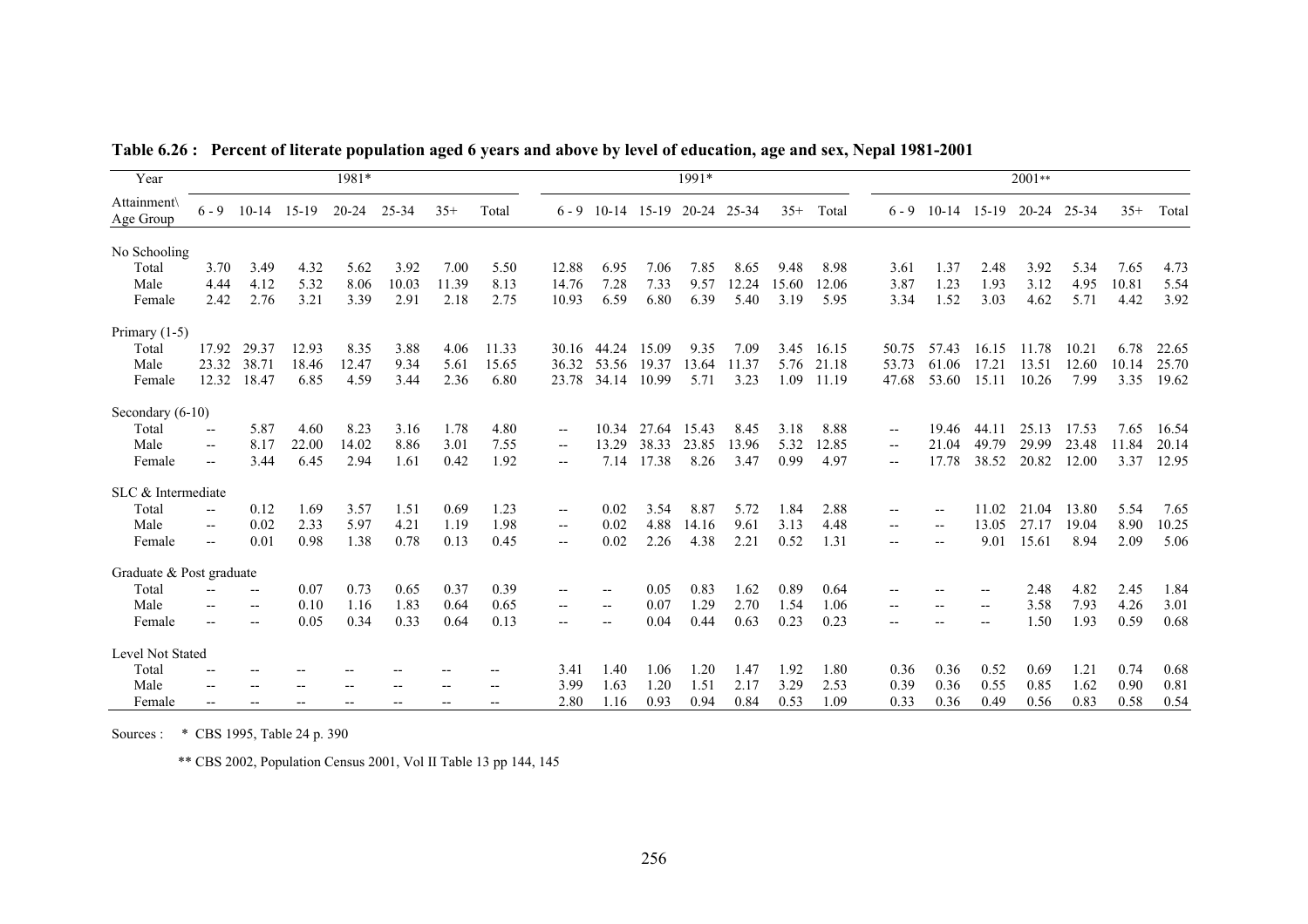| Year                     |                          |                          |         | 1991*     |       |       |       | 2001**                   |                          |                          |           |       |       |       |
|--------------------------|--------------------------|--------------------------|---------|-----------|-------|-------|-------|--------------------------|--------------------------|--------------------------|-----------|-------|-------|-------|
| Attainment Age Group     | $6 - 9$                  | $10 - 14$                | $15-19$ | $20 - 24$ | 25-34 | $35+$ | Total | $6 - 9$                  | $10 - 14$                | $15-19$                  | $20 - 24$ | 25-34 | $35+$ | Total |
| No Schooling             |                          |                          |         |           |       |       |       |                          |                          |                          |           |       |       |       |
| Total                    | 12.43                    | 6.96                     | 6.98    | 7.42      | 8.40  | 9.07  | 8.74  | 2.87                     | 1.28                     | 1.92                     | 3.84      | 5.27  | 7.82  | 4.59  |
| Male                     | 14.36                    | 7.31                     | 7.28    | 9.64      | 12.34 | 15.45 | 11.99 | 3.37                     | 1.17                     | 1.73                     | 3.02      | 5.03  | 11.30 | 5.64  |
| Female                   | 10.44                    | 6.57                     | 6.70    | 6.13      | 4.91  | 2.58  | 5.57  | 2.36                     | 1.39                     | 2.10                     | 4.55      | 5.49  | 4.27  | 3.57  |
| Primary $(1-5)$          |                          |                          |         |           |       |       |       |                          |                          |                          |           |       |       |       |
| Total                    | 28.40                    | 43.55                    | 15.51   | 9.56      | 7.12  | 3.29  | 15.88 | 48.86                    | 57.54                    | 17.18                    | 12.51     | 10.59 | 6.66  | 22.88 |
| Male                     | 34.86                    | 53.47                    | 20.21   | 14.44     | 11.85 | 567   | 21.27 | 51.75                    | 61.46                    | 18.76                    | 14.72     | 13.56 | 10.24 | 26.29 |
| Female                   | 21.74                    | 32.86                    | 11.06   | 5.52      | 2.94  | 0.86  | 10.61 | 45.89                    | 53.40                    | 15.66                    | 10.60     | 7.91  | 3.02  | 19.54 |
| Secondary (6-10)         |                          |                          |         |           |       |       |       |                          |                          |                          |           |       |       |       |
| Total                    | $\overline{\phantom{m}}$ | 9.04                     | 25.70   | 14.32     | 7.48  | 2.62  | 7.93  | $\overline{\phantom{a}}$ | 17.83                    | 43.85                    | 24.55     | 16.77 | 6.81  | 15.56 |
| Male                     | $\overline{\phantom{a}}$ | 12.14                    | 37.09   | 23.34     | 13.17 | 4.63  | 11.98 | $\overline{\phantom{a}}$ | 19.49                    | 49.98                    | 30.65     | 23.51 | 10.94 | 19.38 |
| Female                   | $\overline{\phantom{a}}$ | 5.70                     | 14.93   | 6.85      | 2.44  | 0.58  | 3.97  | $- -$                    | 16.08                    | 37.95                    | 19.27     | 10.69 | 2.60  | 11.80 |
| SLC & Intermediate       |                          |                          |         |           |       |       |       |                          |                          |                          |           |       |       |       |
| Total                    | $\overline{\phantom{a}}$ | 0.01                     | 2.29    | 6.44      | 4.08  | 1.15  | 1.96  | $\overline{\phantom{a}}$ | $\overline{\phantom{m}}$ | 8.31                     | 18.19     | 11.47 | 4.58  | 6.19  |
| Male                     | $\overline{\phantom{a}}$ | 0.01                     | 3.48    | 11.37     | 7.68  | 2.12  | 3.35  | --                       | $\overline{\phantom{m}}$ | 9.72                     | 23.95     | 16.75 | 7.67  | 8.56  |
| Female                   | $\overline{\phantom{a}}$ | 0.01                     | 1.17    | 2.36      | 0.88  | 0.15  | 0.60  | $- -$                    | $\overline{\phantom{a}}$ | 6.95                     | 13.21     | 6.71  | 1.43  | 3.87  |
| Graduate & Post graduate |                          |                          |         |           |       |       |       |                          |                          |                          |           |       |       |       |
| Total                    | $\overline{\phantom{a}}$ | $\overline{\phantom{a}}$ | 0.03    | 0.38      | 0.69  | 0.32  | 0.26  | $\overline{\phantom{a}}$ | $\overline{\phantom{a}}$ | $\overline{\phantom{a}}$ | 1.59      | 3.04  | 1.50  | 1.14  |
| Male                     | $\overline{\phantom{a}}$ | --                       | 0.04    | 0.70      | 1.32  | 0.62  | 0.48  | --                       | $\overline{\phantom{a}}$ | $\overline{\phantom{m}}$ | 2.50      | 5.39  | 2.73  | 1.97  |
| Female                   | $\overline{\phantom{a}}$ | $\overline{\phantom{a}}$ | 0.01    | 0.11      | 0.13  | 0.03  | 0.04  | $- -$                    | $\overline{\phantom{a}}$ | $\overline{\phantom{a}}$ | 0.81      | 0.93  | 0.24  | 0.32  |
| Level Not Stated         |                          |                          |         |           |       |       |       |                          |                          |                          |           |       |       |       |
| Total                    | 3.31                     | 1.40                     | 1.03    | 1.15      | 1.39  | 1.79  | 1.73  | 0.30                     | 0.37                     | 0.48                     | 0.71      | 1.24  | 0.65  | 0.64  |
| Male                     | 3.92                     | 1.64                     | 1.19    | 1.49      | 2.13  | 3.16  | 2.48  | 0.32                     | 0.37                     | 0.57                     | 0.91      | 1.70  | 0.78  | 0.78  |
| Female                   | 2.68                     | 1.14                     | 0.88    | 0.88      | 0.74  | 0.39  | 1.00  | 0.27                     | 0.36                     | 0.40                     | 0.54      | 0.83  | 0.51  | 0.50  |

**Table 6.27 : Percent of literate population aged 6 years and above by level of education, age and sex for rural Nepal 1991-2001.** 

Sources: \* CBS 1995, Table 25 p. 392

\*\* CBS 2002, Population Census 2001,Special table generated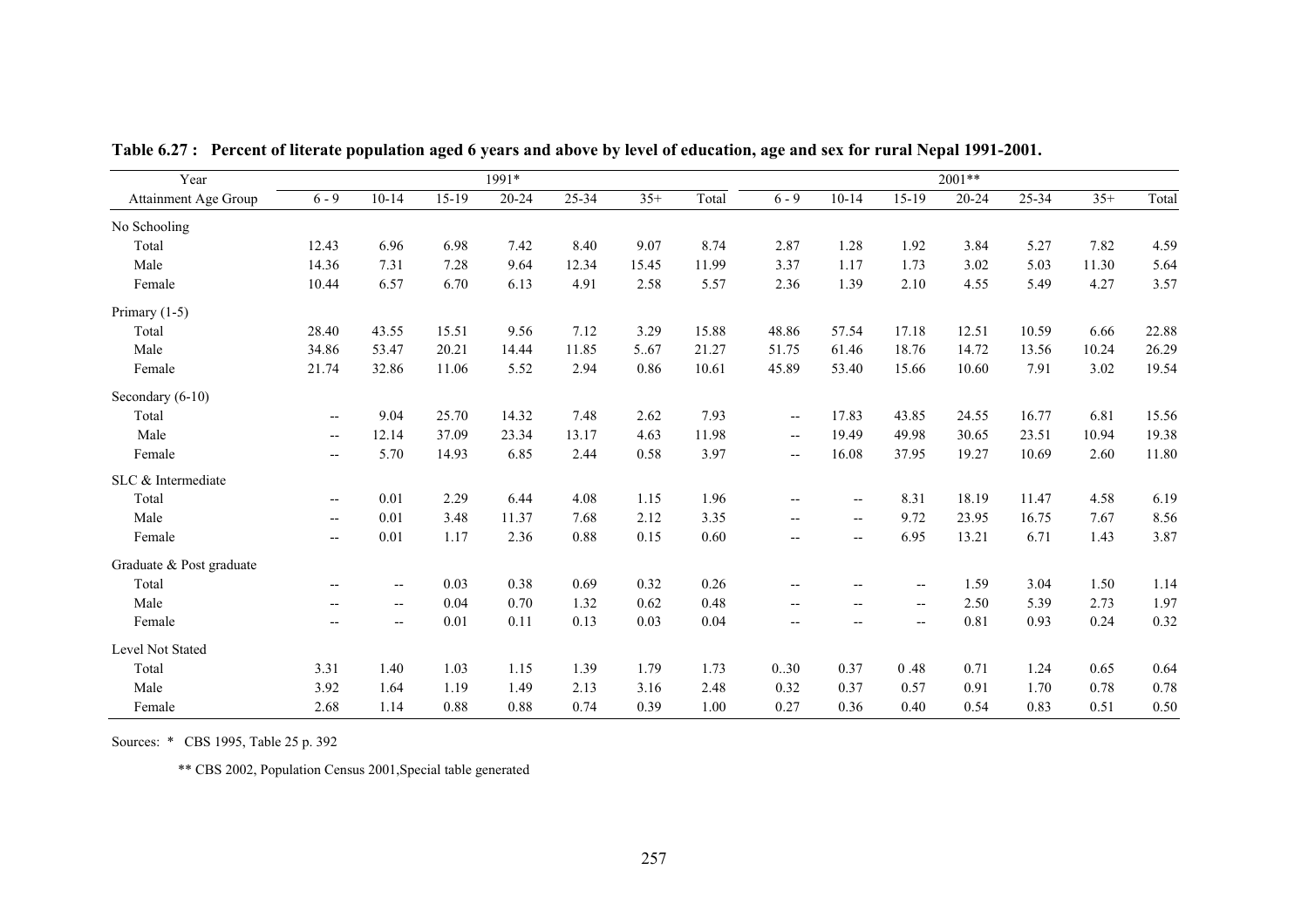| Year                     |                          |                          |       | 1991*     |       |       |       |                          |                                                         |                          | $2001**$  |       |       |       |
|--------------------------|--------------------------|--------------------------|-------|-----------|-------|-------|-------|--------------------------|---------------------------------------------------------|--------------------------|-----------|-------|-------|-------|
| Attainment\Age Group     | $6 - 9$                  | $10 - 14$                | 15-19 | $20 - 24$ | 25-34 | $35+$ | Total | $6 - 9$                  | $10 - 14$                                               | $15-19$                  | $20 - 24$ | 25-34 | $35+$ | Total |
| No Schooling             |                          |                          |       |           |       |       |       |                          |                                                         |                          |           |       |       |       |
| Total                    | 18.03                    | 6.85                     | 7.72  | 8.86      | 10.71 | 13.79 | 11.27 | 9.07                     | 1.96                                                    | 5.33                     | 4.26      | 5.68  | 6.58  | 5.49  |
| Male                     | 19.32                    | 6.90                     | 7.73  | 9.11      | 11.48 | 17.28 | 12.63 | 7.48                     | 1.62                                                    | 2.88                     | 3.54      | 4.62  | 7.72  | 5.00  |
| Female                   | 16.64                    | 6.78                     | 7.71  | 8.59      | 9.88  | 9.86  | 9.80  | 10.80                    | 2.32                                                    | 8.05                     | 4.97      | 6.80  | 5.38  | 6.01  |
| Primary $(1-5)$          |                          |                          |       |           |       |       |       |                          |                                                         |                          |           |       |       |       |
| Total                    | 50.50                    | 51.19                    | 11.58 | 7.77      | 6.85  | 5.19  | 18.74 | 64.70                    | 56.74                                                   | 10.99                    | 8.40      | 8.39  | 7.59  | 21.29 |
| Male                     | 52.97                    | 54.45                    | 12.70 | 8.30      | 7.75  | 6.64  | 20.36 | 67.91                    | 58.47                                                   | 9.93                     | 8.24      | 8.41  | 9.51  | 22.41 |
| Female                   | 47.86                    | 47.51                    | 10.36 | 7.23      | 5.89  | 3.55  | 16.97 | 61.24                    | 54.88                                                   | 12.16                    | 8.56      | 8.37  | 5.55  | 20.08 |
| Secondary (6-10)         |                          |                          |       |           |       |       |       |                          |                                                         |                          |           |       |       |       |
| Total                    | $\overline{\phantom{a}}$ | 23.51                    | 44.02 | 23.75     | 16.47 | 9.10  | 17.97 | $\overline{\phantom{a}}$ | 29.85                                                   | 45.45                    | 27.83     | 21.12 | 13.11 | 22.19 |
| Male                     | $\overline{\phantom{a}}$ | 24.75                    | 48.02 | 27.33     | 19.91 | 12.23 | 20.66 | $\overline{\phantom{a}}$ | 30.82                                                   | 48.93                    | 27.14     | 23.37 | 17.50 | 24.40 |
| Female                   | $\overline{\phantom{a}}$ | 22.10                    | 39.63 | 20.05     | 12.79 | 5.59  | 15.02 | $\overline{\phantom{a}}$ | 28.80                                                   | 41.56                    | 28.52     | 18.72 | 8.44  | 19.85 |
| SLC & Intermediate       |                          |                          |       |           |       |       |       |                          |                                                         |                          |           |       |       |       |
| Total                    | --                       | 0.08                     | 14.10 | 27.13     | 19.25 | 9.11  | 11.62 | $\overline{\phantom{a}}$ | --                                                      | 24.63                    | 34.31     | 24.81 | 11.72 | 16.07 |
| Male                     | $\overline{\phantom{a}}$ | 0.07                     | 15.93 | 32.85     | 24.01 | 13.16 | 14.56 | $\overline{\phantom{a}}$ | $\overline{\phantom{a}}$                                | 28.64                    | 41.15     | 28.97 | 16.69 | 19.64 |
| Female                   | $\overline{\phantom{a}}$ | 0.09                     | 12.10 | 21.21     | 14.15 | 4.56  | 8.41  | $\overline{\phantom{a}}$ | $\overline{\phantom{a}}$                                | 20.16                    | 27.56     | 20.38 | 6.46  | 12.26 |
| Graduate & Post graduate |                          |                          |       |           |       |       |       |                          |                                                         |                          |           |       |       |       |
| Total                    | $\overline{\phantom{m}}$ | $\overline{\phantom{a}}$ | 0.27  | 4.26      | 9.23  | 6.79  | 4.28  | $\overline{\phantom{a}}$ | $\overline{\phantom{a}}$                                | $\overline{\phantom{a}}$ | 6.60      | 13.20 | 8.58  | 5.91  |
| Male                     | $\overline{\phantom{m}}$ | $\overline{\phantom{a}}$ | 0.29  | 5.29      | 13.02 | 10.72 | 6.26  | $\overline{\phantom{a}}$ | $\hspace{0.05cm} \hspace{0.02cm} \hspace{0.02cm} \dots$ | $\overline{\phantom{a}}$ | 8.31      | 18.94 | 13.97 | 8.78  |
| Female                   | $\overline{a}$           | $\overline{\phantom{a}}$ | 0.25  | 3.19      | 5.19  | 2.39  | 2.13  | $\overline{\phantom{a}}$ | $\overline{\phantom{m}}$                                | $- -$                    | 4.92      | 7.08  | 2.87  | 2.87  |
| Level Not Stated         |                          |                          |       |           |       |       |       |                          |                                                         |                          |           |       |       |       |
| Total                    | 4.56                     | 1.44                     | 1.33  | 1.58      | 2.14  | 3.35  | 2.49  | 0.81                     | 0.34                                                    | 0.70                     | 0.62      | 1.04  | 1.35  | 0.91  |
| Male                     | 4.85                     | 1.53                     | 1.29  | 1.68      | 2.46  | 4.54  | 2.96  | 0.83                     | 0.30                                                    | 0.46                     | 0.57      | 1.25  | 1.69  | 1.00  |
| Female                   | 4.25                     | 1.33                     | 1.38  | 1.46      | 1.80  | 2.01  | 1.99  | 0.79                     | 0.37                                                    | 0.98                     | 0.67      | 0.82  | 0.99  | 0.80  |

**Table 6.28 : Percent of literate population aged 6 years and above by level of education, age and sex for urban, Nepal 1991-2001.** 

Source : \* CBS 1995 Table 26 p. 393

\*\* Population Census 2001, Special table generated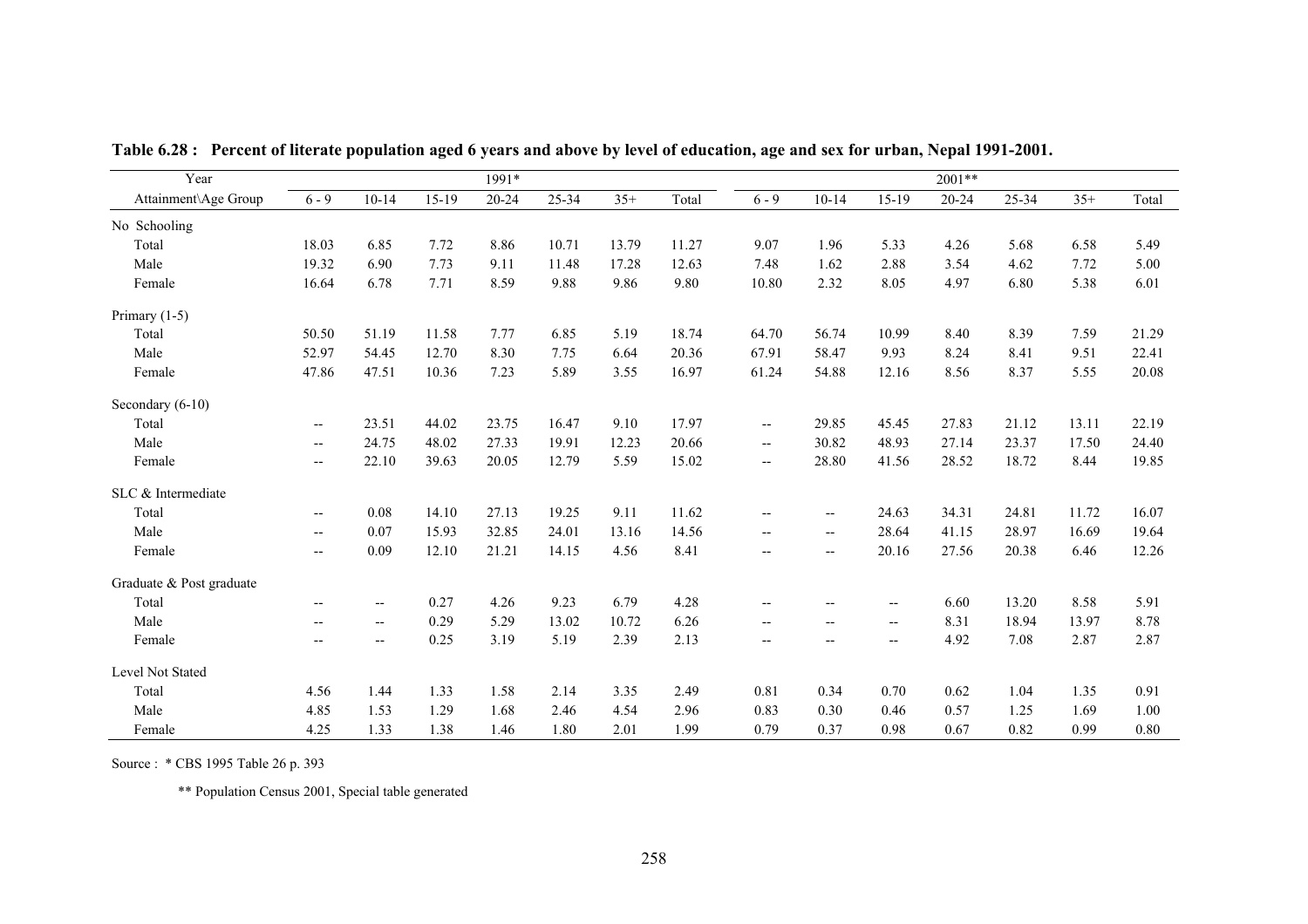# **6.11 School Attendance Status of 6-25 Years Age Population who have not Passed 10th Grade**

Data on educational attainment serves important information for policy and program managers to assess the educational system up to secondary level after the restoration of multi party democracy system in the country in 1991. Data on school attendance, however, provides a more complete picture in this respect. Data on current status of school attendance for population 6-25 years of age who have not passed  $10<sup>th</sup>$  grade was collected both in the censuses of 1991 and 2001. This type of data is useful in knowing what percentage of people 6-25 years of age are attending or had attended schools at different levels sometimes before census. Tables 6.29 and 6.30 present national data on proportion of 6-25 years of age population currently attending school and who have not passed  $10<sup>th</sup>$  grade respectively for the years 1991 and 2001. It also shows proportion of 6-25 years old who had been through various levels of school education previously but are not currently attending schools.

The overall current attendance of persons, 6 to 25 years of age in educational institutions was 46.6% (51.4 percent for males and 41.9 percent for females) in 2001. Of these, 1.6 percent was in beginners (pre-primary) classes, 29.4 percent in primary (grades I-V) classes and 15.7 percent in the secondary level (VI-X) classes. Among males, 1.6 percent was in the beginner's classes, 32.1 percent in the primary classes, and 17.7 percent in the secondary classes. For females, 1.6 percent was in beginners classes, 26.7 percent were in primary and 13.6 in the secondary classes. The male's attendance rate is seen to be considerably higher than the female's rate at all levels of education (Table 6.30).

## **6.11.1 School Attendance Status of 6 - 25 Years Age Population in National Level 1991 - 2001**

It is further seen that 52.6 percent of the 6-9 years old population were in different levels i.e. 3.5 percent in the beginners and 49.2 percent in primary classes (category) in 2001. Also about 55 percent of the 10-14 years age group population was in the beginners and primary classes. It is seen that 18.8 percent of 10-14 years population were at secondary level. It is further seen that of the 43.4 percent of 15-19 years population, 0.8 percent were beginners, 7.2 percent in primary classes and 35.4 percent in the secondary level. The current attendance of different age groups in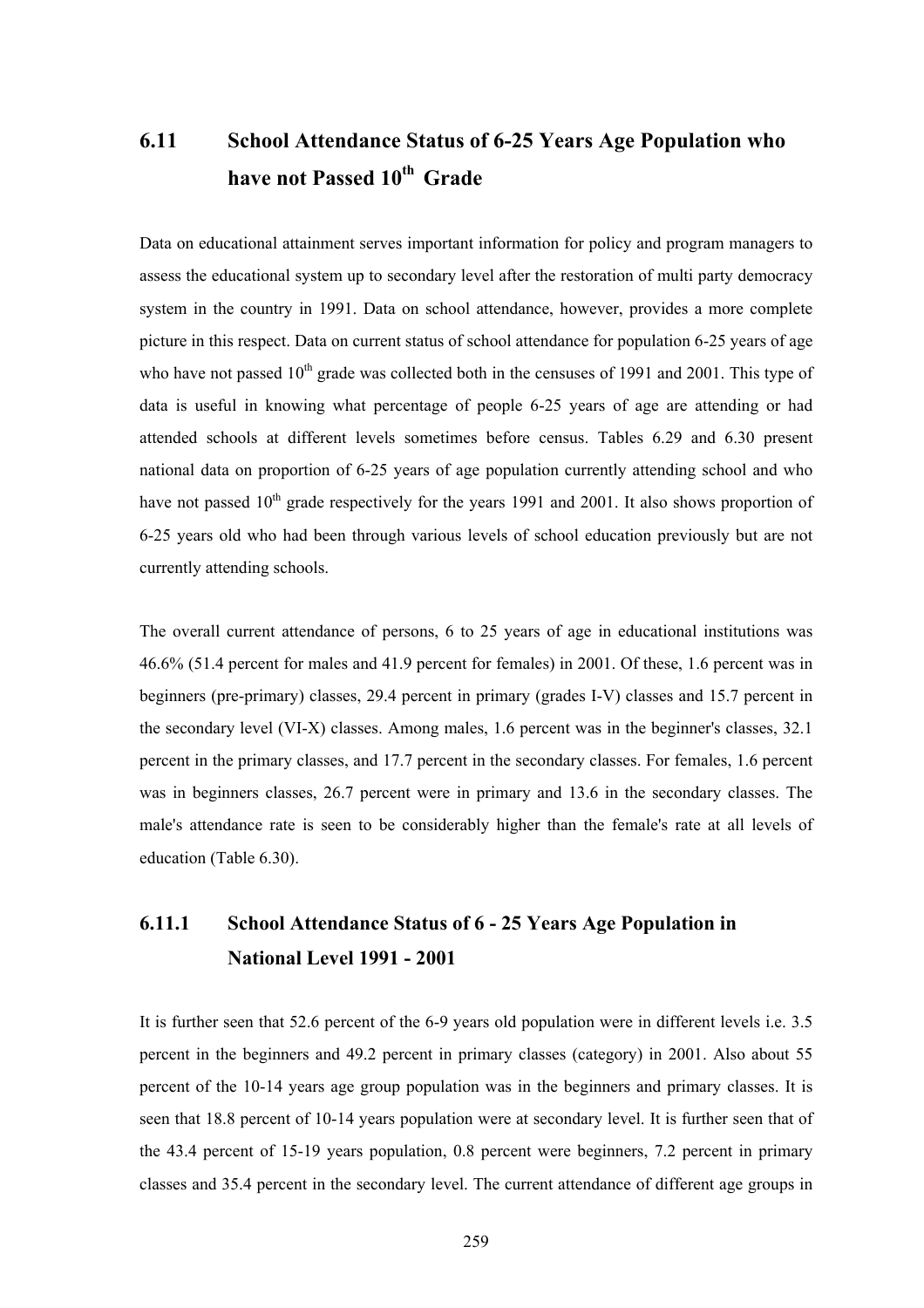preprimary, primary and secondary education is indicated by the data. For instance, currently 49.2 percent of 6-9 year persons, 54.2 percent of 10-14 year persons and 7.2 percent of 15-19 year persons are attending primary schools. The total school attendance rates are 52.6 percent for 6-9 years old, 74.0 percent for 10-14 years old, 43.4 percent for 15-19 years old and 9.3 percent for 20-24 years and 8.9 percent 25 years old who have not passed  $10<sup>th</sup>$  grade in 2001. A high proportion (35.4%)of 15-19 years old are in secondary schools. On examining the same indicators with 1991 census it was found that there was marked improvement during 1991 and 2001(Tables 6.29 and 6.30).

Tables 6.29 and 6.30 also present data on those who were in school some time ago but are no longer attending school now. Such persons constituted 12.8 percent of the 6-25 years age group population who have not passed  $10^{th}$  grade. Of such persons, 13.6 percent were males, and 12.0 percent were females. Further 1.3 percent had been out of school after attending beginner classes, 5.6 percent after attending primary schools and 5.9 percent after attending secondary schools in 2001. There were 8.6 percent of 6-25 years group who were not attending school in 1991. The proportion of population who attended earlier and not attending present are generally increasing over the years but not substantially (tables 6.29 and 6.30). The specific age assigned for primary is 6-10, for secondary 11-15 years of age. There are high proportions of population attending school in their late ages (Table 6.29 and 6.30) but the situation is found improving in 2001 as compared to that of 1991.

### **6.12 School Attendance by Rural/Urban Residence**

The census also presents data on proportion of population 6 to 25 years of age and who have not passed 10<sup>th</sup> grade by current status of school attendance for the rural and the urban areas. Data for the rural areas are presented in Tables 6.31 for 1991 and 6.32 for 2001.

The proportion of population in school attendance in rural areas (Tables 6.31 and 6.32) indicates the following: The proportion of population 6 to 25 years of age who have not passed  $10<sup>th</sup>$  grade, currently attending schools was 42.2 percent for both sexes in 2001. The attendance rates for the males were 50.4 percent and for the females 40.1 percent. Further 1.3 percent of the 6-25 years population was in the beginners classes, 29.3 percent in primary classes, and 14.6 percent in the secondary education in the rural areas in 2001. This indicates that in rural areas, the proportion of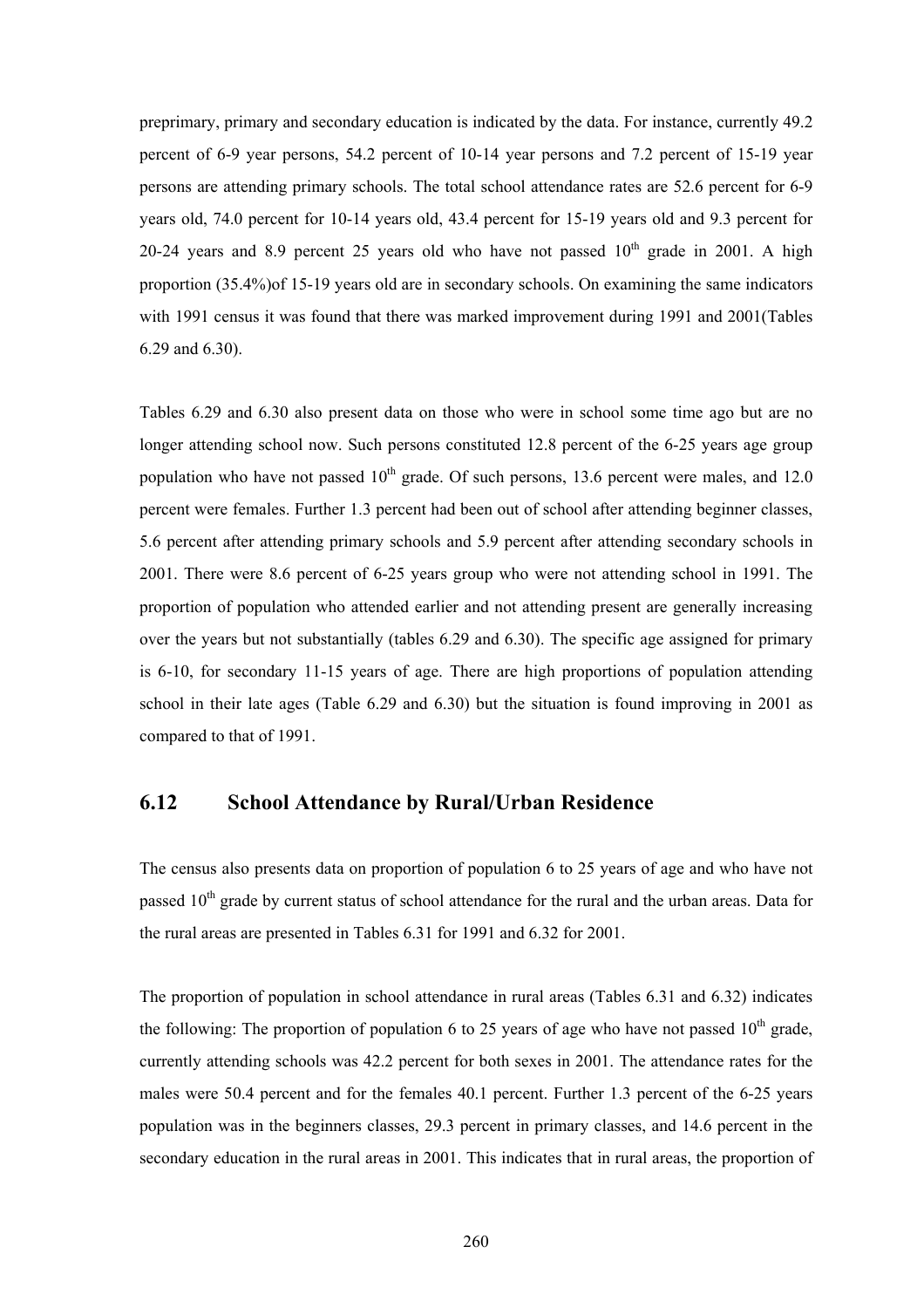population currently attending school is higher for males as compared to that with females in 2001. There were greater percent of population in school currently attending in young ages in 2001 as compared to that of 1991. The total population currently attending schools was 29.6 percent in 1991. On examining age specific grade, the situation has improved mark ably during 1991 and 2001.

Similarly for the urban areas data on proportion of 6-25 years population by current status of school attendance is presented in tables 6.33 for 1991 and 6.34 for 2001. In the urban areas, 54.0 percent of the 6-25 years population was attending schools in 2001. Of these 3.5 percent were in beginner classes, 29.0 percent in primary schools, and 21.6 percent in secondary schools. The proportions of school attendance were 55.7 percent for the males, and 52.2 percent for females in 2001. That proportions currently attending school was 40.2 percent for both sexes in 1991. A small difference is noted in case of male and female school attendance rates in 2001 as compared to that of 1991 in urban areas.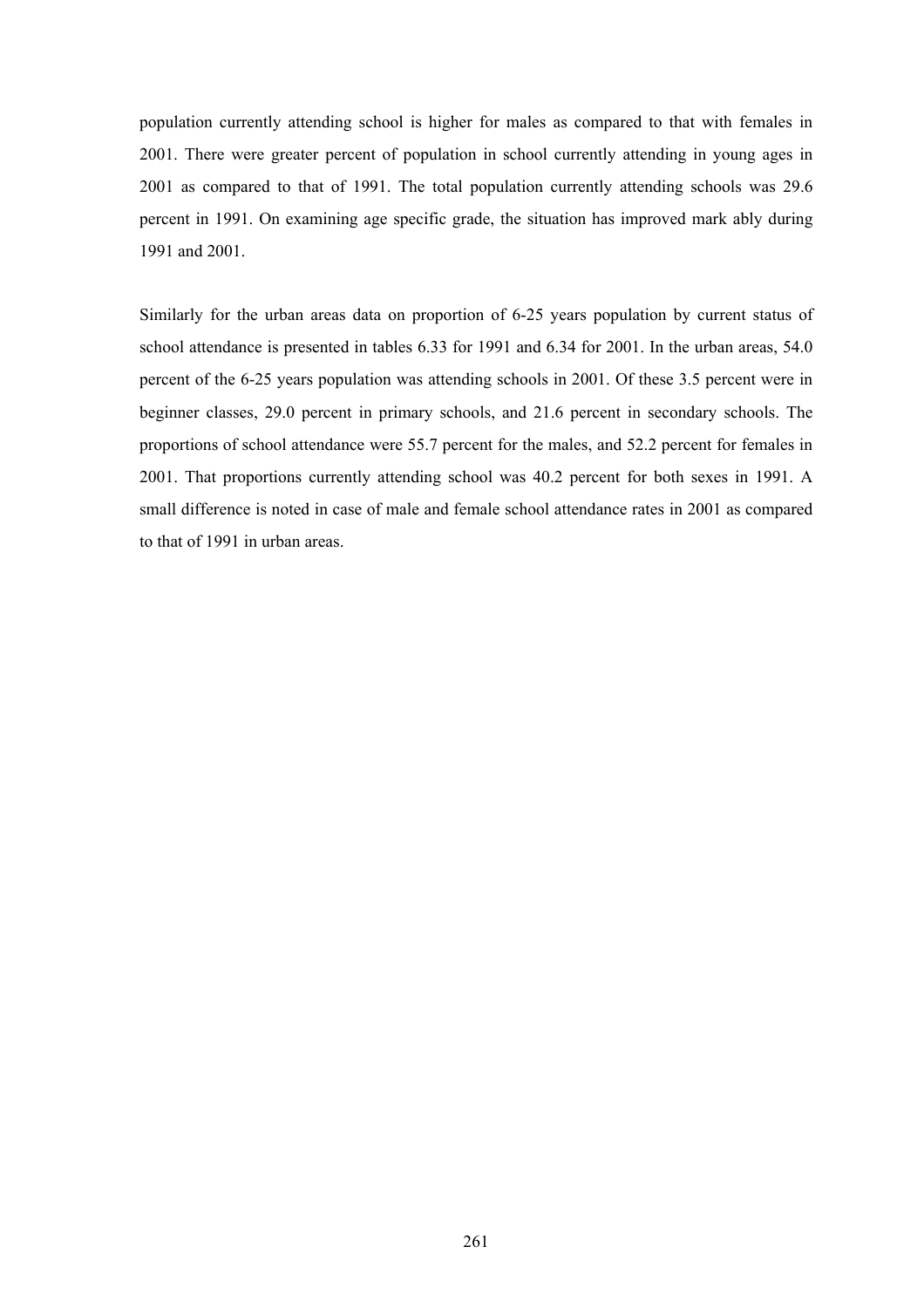| Sex and           |       | <b>Attending School</b> |         |                          | Not Attending School but Attended Earlier |           |         |                          |            |
|-------------------|-------|-------------------------|---------|--------------------------|-------------------------------------------|-----------|---------|--------------------------|------------|
| Age               | Total | Beginning               | Primary | Secondary                | Total                                     | Beginning | Primary | Secondary                | Not Stated |
| <b>Both Sexes</b> | 30.58 | 3.73                    | 19.38   | 7.47                     | 8.61                                      | 1.41      | 3.68    | 3.52                     | 7.44       |
| $6 - 9$           | 31.87 | 6.66                    | 25.21   | $\overline{\phantom{m}}$ | 0.63                                      | 0.23      | 0.40    | $\overline{\phantom{m}}$ | 10.54      |
| $10 - 14$         | 55.45 | 4.96                    | 40.72   | 9.77                     | 3.38                                      | 0.63      | 2.38    | 0.37                     | 2.69       |
| $15-19$           | 27.44 | 2.11                    | 6.03    | 19.30                    | 15.16                                     | 2.07      | 6.81    | 6.28                     | 7.18       |
| $20 - 24$         | 4.25  | 0.69                    | 0.67    | 2.89                     | 18.40                                     | 3.04      | 6.27    | 9.09                     | 9.99       |
| 25                | 1.31  | 0.34                    | 0.31    | 0.66                     | 13.39                                     | 2.79      | 4.57    | 6.03                     | 8.99       |
| Male              | 39.45 | 4.42                    | 24.56   | 10.47                    | 11.05                                     | 1.48      | 4.72    | 4.85                     | 8.85       |
| $6 - 9$           | 38.06 | 7.72                    | 30.34   | $\overline{\phantom{a}}$ | 0.72                                      | 0.24      | 0.48    | $\overline{\phantom{m}}$ | 12.30      |
| $10 - 14$         | 67.72 | 5.51                    | 49.59   | 12.62                    | 3.61                                      | 0.52      | 2.65    | 0.44                     | 2.80       |
| $15-19$           | 38.38 | 2.59                    | 8.19    | 27.60                    | 18.50                                     | 1.95      | 8.43    | 8.12                     | 8.14       |
| $20 - 24$         | 6.70  | 0.96                    | 0.94    | 4.80                     | 27.04                                     | 3.70      | 9.32    | 14.02                    | 13.33      |
| 25                | 2.01  | 0.46                    | 0.41    | 1.41                     | 21.51                                     | 3.88      | 7.43    | 10.20                    | 12.94      |
| Female            | 21.85 | 3.04                    | 14.29   | 4.52                     | 6.20                                      | 1.34      | 2.65    | 2.21                     | 6.05       |
| $6 - 9$           | 25.46 | 5.57                    | 19.89   | $\overline{\phantom{a}}$ | 0.54                                      | 0.22      | 0.32    | $\sim$ $\sim$            | 8.71       |
| $10 - 14$         | 42.17 | 4.37                    | 31.11   | 6.69                     | 3.12                                      | 0.74      | 2.08    | 0.30                     | 2.58       |
| $15-19$           | 16.93 | 1.64                    | 3.96    | 11.33                    | 11.97                                     | 2.19      | 5.26    | 4.52                     | 6.27       |
| $20 - 24$         | 2.16  | 0.47                    | 0.43    | 1.26                     | 11.05                                     | 2.48      | 3.67    | 4.90                     | 7.15       |
| 25                | 0.71  | 0.24                    | 0.21    | 0.26                     | 6.38                                      | 1.86      | 2.10    | 2.42                     | 5.59       |

**Table 6.29 : Proportion of 6-25 years age population who have not passed 10th grade by current status of school attendance, level of education, sex and age, Nepal for year 1991.** 

Source : CBS, 1995 Table 27 p. 395.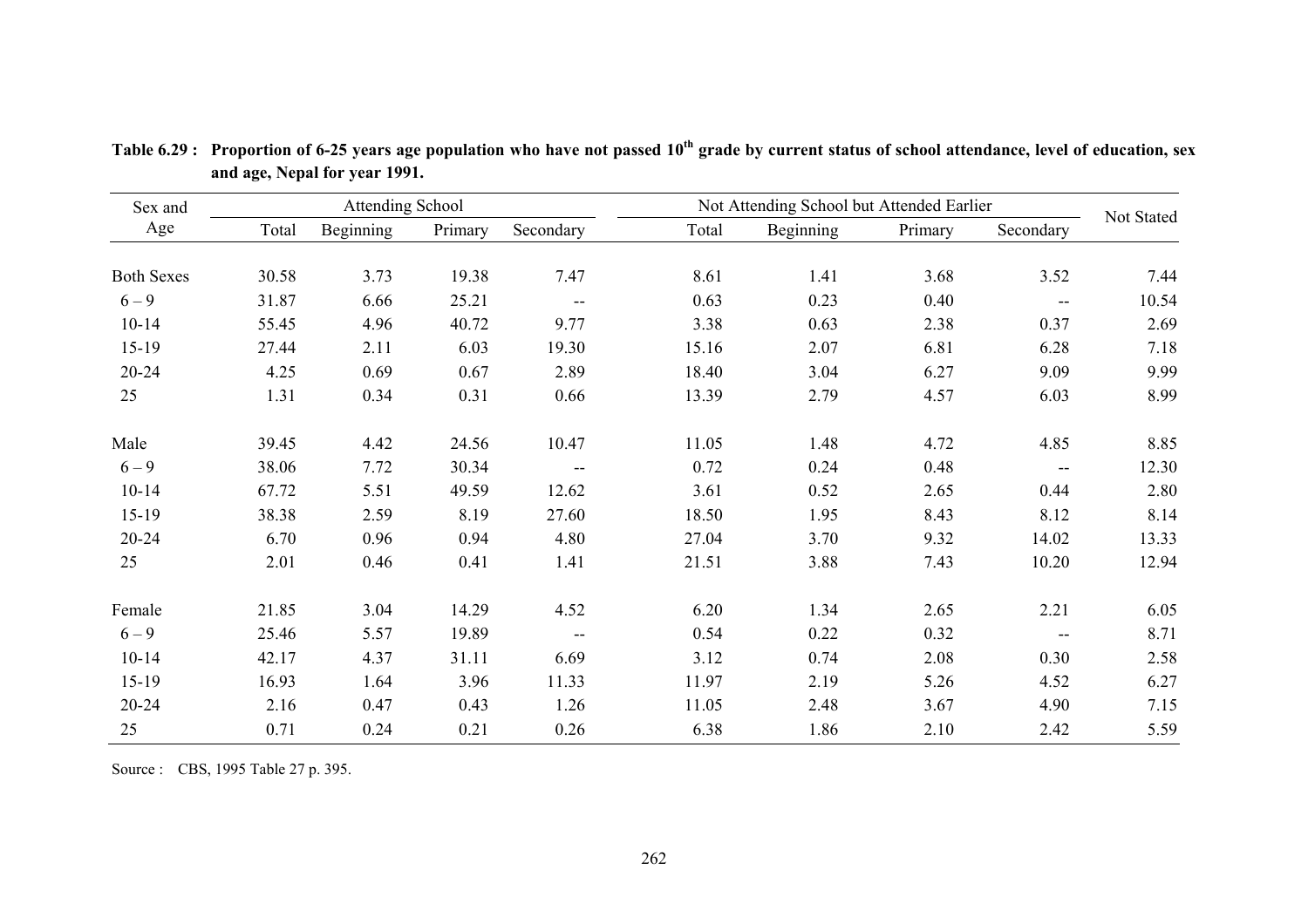| Sex and           |       | <b>Attending School</b> |         |                          | Not Attending School but Attended Earlier | Not      |         |                          |          |
|-------------------|-------|-------------------------|---------|--------------------------|-------------------------------------------|----------|---------|--------------------------|----------|
| Age               | Total | Beginner                | Primary | Secondary                | Total                                     | Beginner | Primary | Secondary                | Stated   |
| <b>NEPAL</b>      |       |                         |         |                          |                                           |          |         |                          |          |
| <b>Both Sexes</b> | 46.62 | 1.61                    | 29.35   | 15.67                    | 12.76                                     | 1.26     | 5.64    | 5.86                     | $0.02\,$ |
| $6 - 9$           | 52.63 | 3.45                    | 49.18   | $\overline{\phantom{m}}$ | 1.69                                      | 0.21     | 1.47    | $\overline{\phantom{a}}$ |          |
| $10 - 14$         | 73.98 | 0.98                    | 54.25   | 18.76                    | 4.31                                      | 0.44     | 3.18    | 0.70                     | $0.02\,$ |
| $15 - 19$         | 43.39 | 0.82                    | 7.19    | 35.38                    | 19.41                                     | 1.72     | 8.96    | 8.73                     | 0.04     |
| $20 - 24$         | 9.27  | 1.15                    | 1.91    | 6.21                     | 31.70                                     | 2.91     | 9.87    | 18.92                    | 0.06     |
| 25                | 8.93  | 1.69                    | 2.38    | 4.86                     | 24.43                                     | 2.53     | 7.82    | 14.08                    | 0.10     |
| Male              | 51.39 | 1.63                    | 32.05   | 17.71                    | 13.55                                     | 0.97     | 6.01    | 6.57                     | 0.02     |
| $6 - 9$           | 55.83 | 3.72                    | 52.11   | $\overline{\phantom{m}}$ | 1.73                                      | 0.21     | 1.51    | $\overline{\phantom{m}}$ |          |
| $10 - 14$         | 79.06 | 0.98                    | 57.79   | 20.29                    | 4.30                                      | 0.29     | 3.26    | 0.75                     | 0.02     |
| $15 - 19$         | 49.12 | 0.77                    | 7.92    | 40.42                    | 19.88                                     | 1.23     | 9.28    | 9.37                     | 0.06     |
| $20 - 24$         | 10.60 | 0.95                    | 2.17    | 7.48                     | 36.23                                     | 2.38     | 11.34   | 22.51                    | 0.05     |
| 25                | 9.79  | 1.45                    | 2.63    | 5.70                     | 30.65                                     | 2.39     | 9.71    | 18.56                    | 0.08     |
| Female            | 41.90 | 1.59                    | 26.67   | 13.64                    | 11.98                                     | 1.56     | 5.27    | 5.15                     | 0.02     |
| $6 - 9$           | 49.32 | 3.17                    | 46.15   | $\overline{\phantom{m}}$ | 1.64                                      | 0.22     | 1.43    | $\overline{\phantom{m}}$ |          |
| $10 - 14$         | 68.60 | 0.97                    | 50.49   | 17.13                    | 4.33                                      | 0.59     | 3.10    | 0.65                     | 0.01     |
| $15 - 19$         | 37.74 | 0.86                    | 6.47    | 30.41                    | 18.95                                     | 2.21     | 8.64    | 8.10                     | 0.03     |
| $20 - 24$         | 8.09  | 1.33                    | 1.68    | 5.08                     | 27.69                                     | 3.38     | 8.58    | 15.74                    | 0.06     |
| 25                | 8.16  | 1.90                    | 2.15    | 4.11                     | 18.81                                     | 2.66     | 6.11    | 10.04                    | 0.12     |

**Table 6.30 : Proportion of 6 - 25 years age population who have not passed 10th grade of education by current status of school attendance, level of education, sex and age, Nepal for year 2001** 

Source : Population Census 2001, Special table generated.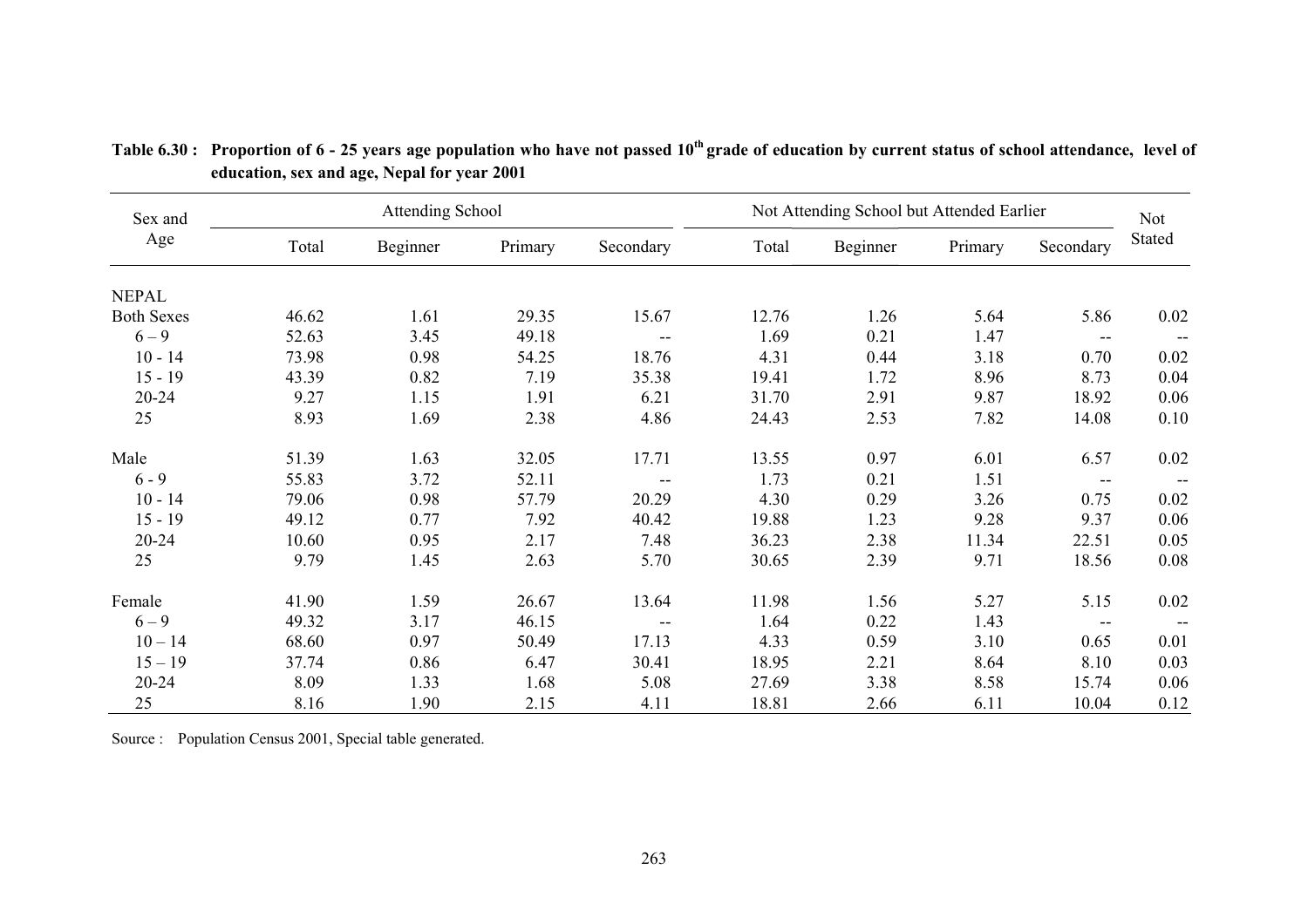| Sex and           |       | <b>Attending School</b> |         |               |       | Not Attending School but Attended Earlier |         |                                               |        |  |  |
|-------------------|-------|-------------------------|---------|---------------|-------|-------------------------------------------|---------|-----------------------------------------------|--------|--|--|
| Age               | Total | Beginning               | Primary | Secondary     | Total | Beginning                                 | Primary | Secondary                                     | stated |  |  |
| <b>Both Sexes</b> | 29.55 | 3.72                    | 19.07   | 6.76          | 8.40  | 1.41                                      | 3.74    | 3.25                                          | 7.01   |  |  |
| $6 - 9$           | 30.43 | 6.59                    | 23.84   | $\sim$ $\sim$ | 0.62  | 0.23                                      | 0.39    | $\overline{\phantom{m}}$                      | 9.79   |  |  |
| $10 - 14$         | 53.56 | 4.99                    | 40.05   | 8.52          | 3.37  | 0.64                                      | 2.39    | 0.34                                          | 2.62   |  |  |
| 15-19             | 26.18 | 2.03                    | 6.24    | 17.91         | 15.03 | 2.10                                      | 7.02    | 5.91                                          | 6.98   |  |  |
| $20 - 24$         | 4.04  | 0.64                    | 0.67    | 2.73          | 18.17 | 3.09                                      | 6.51    | 8.57                                          | 9.40   |  |  |
| 25                | 1.23  | 0.32                    | 0.30    | 0.61          | 13.06 | 2.78                                      | 4.67    | 5.61                                          | 8.23   |  |  |
| Male              | 38.96 | 4.46                    | 24.63   | 9.87          | 11.03 | 1.50                                      | 4.87    | 4.66                                          | 8.49   |  |  |
| $6 - 9$           | 36.92 | 7.69                    | 29.23   | --            | 0.72  | 0.24                                      | 4.48    | --                                            | 11.58  |  |  |
| $10 - 14$         | 66.59 | 5.58                    | 49.50   | 11.51         | 3.63  | 0.53                                      | 2.68    | 0.42                                          | 2.71   |  |  |
| 15-19             | 37.84 | 2.53                    | 8.62    | 26.69         | 18.73 | 1.99                                      | 8.81    | 7.93                                          | 8.01   |  |  |
| $20 - 24$         | 6.64  | 0.91                    | 0.97    | 4.76          | 27.73 | 3.86                                      | 9.99    | 13.88                                         | 13.04  |  |  |
| 25                | 1.94  | 0.43                    | 0.42    | 1.09          | 21.71 | 3.96                                      | 7.78    | 9.97                                          | 12.33  |  |  |
| Female            | 20.38 | 3.01                    | 13.65   | 3.72          | 5.84  | 1.33                                      | 2.63    | 1.88                                          | 5.57   |  |  |
| $6 - 9$           | 23.73 | 5.46                    | 18.27   | --            | 0.52  | 0.22                                      | 0.30    | $\mathord{\hspace{1pt}\text{--}\hspace{1pt}}$ | 7.93   |  |  |
| $10 - 14$         | 39.51 | 4.35                    | 29.86   | 5.30          | 3.10  | 0.75                                      | 2.08    | 0.27                                          | 2.52   |  |  |
| 15-19             | 15.16 | 1.56                    | 3.98    | 9.62          | 11.53 | 2.21                                      | 5.32    | 4.00                                          | 6.00   |  |  |
| $20 - 24$         | 1.88  | 0.42                    | 0.41    | 1.05          | 10.23 | 2.44                                      | 3.62    | 4.17                                          | 6.38   |  |  |
| 25                | 0.62  | 0.22                    | 0.20    | 0.20          | 5.68  | 1.76                                      | 2.01    | 1.91                                          | 4.73   |  |  |

Table 6.31: Proportion of 6 to25 years of age who have not passed 10<sup>th</sup> grade of education by current status of school attendance, level of education, **sex and age, for rural Nepal, census year 1991.** 

Source : CBS 1995 Table 28 p. 396.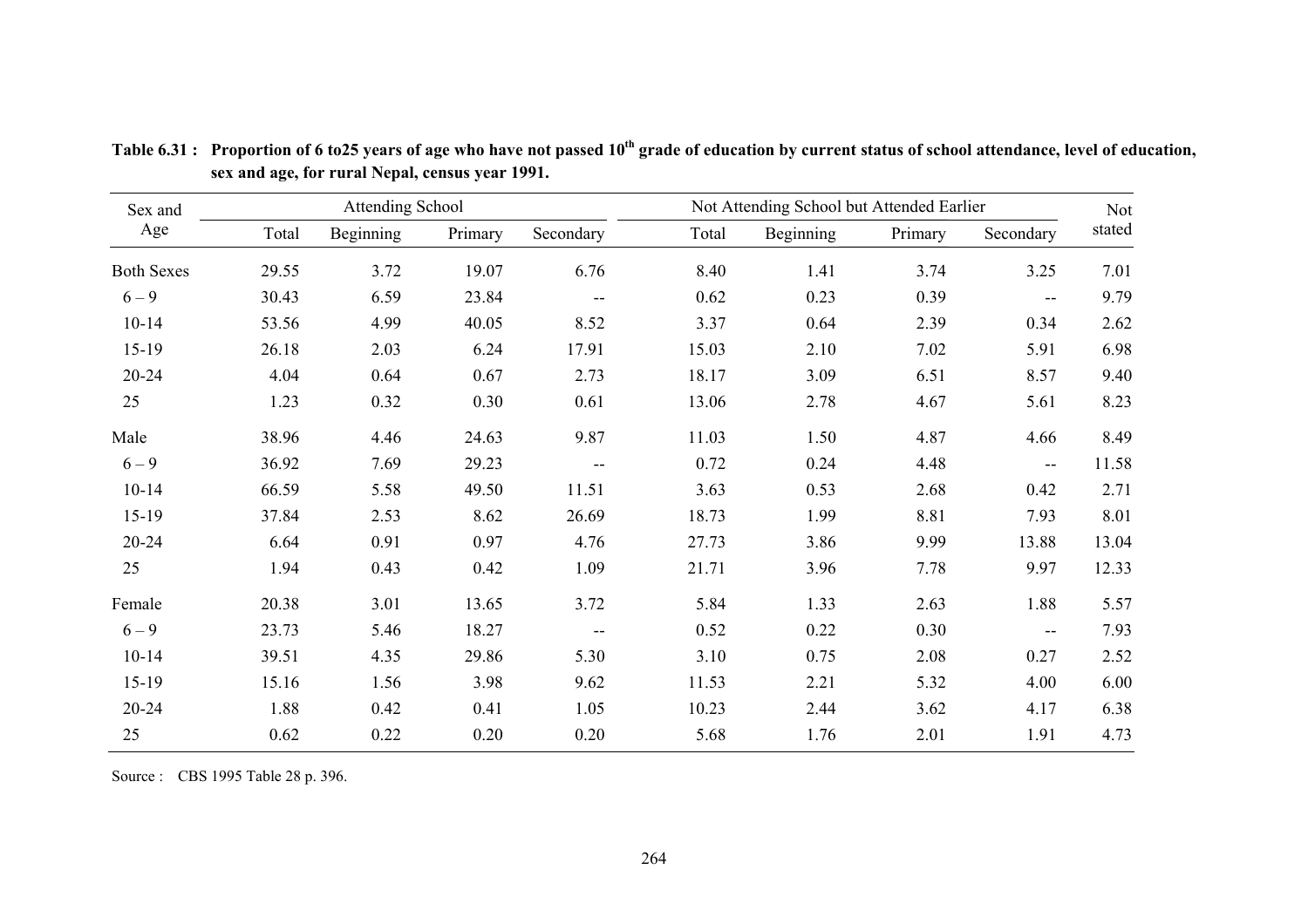|                   |       | <b>Attending School</b> |                    |                       | Not Attending School but Attended Earlier |          |                    |                          |                                               |  |
|-------------------|-------|-------------------------|--------------------|-----------------------|-------------------------------------------|----------|--------------------|--------------------------|-----------------------------------------------|--|
| Sex and<br>Age    | Total | Beginner                | Primary<br>$(1-5)$ | Secondary<br>$(6-10)$ | Total                                     | Beginner | Primary<br>$(1-5)$ | Secondary<br>$(6-10)$    | <b>Not</b><br>Stated                          |  |
| <b>Both Sexes</b> | 42.18 | 1.27                    | 29.31              | 14.60                 | 12.71                                     | 1.17     | 5.85               | 5.69                     | 0.01                                          |  |
| $6 - 9$           | 50.03 | 2.71                    | 47.31              | $- -$                 | 1.48                                      | 0.16     | 1.32               | $\overline{\phantom{m}}$ | $\mathord{\hspace{1pt}\text{--}\hspace{1pt}}$ |  |
| $10 - 14$         | 72.11 | 0.91                    | 54.09              | 17.11                 | 4.14                                      | 0.39     | 3.13               | 0.62                     | 0.01                                          |  |
| $15 - 19$         | 42.82 | 0.59                    | 7.61               | 34.62                 | 19.31                                     | 1.35     | 9.33               | 8.63                     | 0.03                                          |  |
| $20 - 24$         | 8.42  | 0.99                    | 1.73               | 5.70                  | 32.66                                     | 2.99     | 10.79              | 18.88                    | 0.04                                          |  |
| 25                | 6.47  | 1.21                    | 1.82               | 3.45                  | 21.47                                     | 2.21     | 7.24               | 12.02                    | 0.08                                          |  |
| Male              | 50.41 | 1.38                    | 32.28              | 16.74                 | 13.74                                     | 0.95     | 6.31               | 6.48                     | 0.01                                          |  |
| $6 - 9$           | 53.33 | 3.21                    | 50.12              | --                    | 1.54                                      | 0.17     | 1.37               | $\overline{\phantom{m}}$ | $-$                                           |  |
| $10 - 14$         | 77.49 | 0.93                    | 57.87              | 18.70                 | 4.11                                      | 0.27     | 3.18               | 0.66                     | 0.02                                          |  |
| $15 - 19$         | 49.10 | 0.66                    | 8.59               | 39.85                 | 20.28                                     | 1.11     | 9.86               | 9.31                     | 0.04                                          |  |
| $20 - 24$         | 10.05 | 0.81                    | 2.03               | 7.20                  | 38.87                                     | 2.44     | 12.79              | 23.64                    | 0.03                                          |  |
| 25                | 7.33  | 1.04                    | 2.12               | 4.17                  | 27.78                                     | 2.10     | 9.28               | 16.40                    | 0.05                                          |  |
| Female            | 40.07 | 1.19                    | 26.39              | 12.50                 | 11.69                                     | 1.37     | 5.41               | 4.91                     | 0.01                                          |  |
| $6 - 9$           | 46.65 | 2.21                    | 44.43              | $\mathbf{u}$          | 1.42                                      | 0.15     | 1.27               | $\overline{\phantom{m}}$ |                                               |  |
| $10 - 14$         | 66.42 | 0.90                    | 50.09              | 15.43                 | 4.17                                      | 0.52     | 3.07               | 0.58                     | 0.01                                          |  |
| $15 - 19$         | 36.75 | 0.55                    | 6.67               | 29.53                 | 18.37                                     | 1.56     | 8.81               | 8.00                     | 0.02                                          |  |
| $20 - 24$         | 7.03  | 1.14                    | 1.48               | 4.41                  | 27.35                                     | 3.45     | 9.09               | 14.81                    | 0.04                                          |  |
| 25                | 5.71  | 1.35                    | 1.54               | 2.81                  | 15.84                                     | 2.32     | 5.42               | 8.11                     | 0.10                                          |  |

**Table 6.32 : Proportion of 6 - 25 years age population who have not passed 10th grade of education by current status of school attendance, level of education, sex and age, rural Nepal for year 2001.** 

Source: Population Census 2001, Special table generated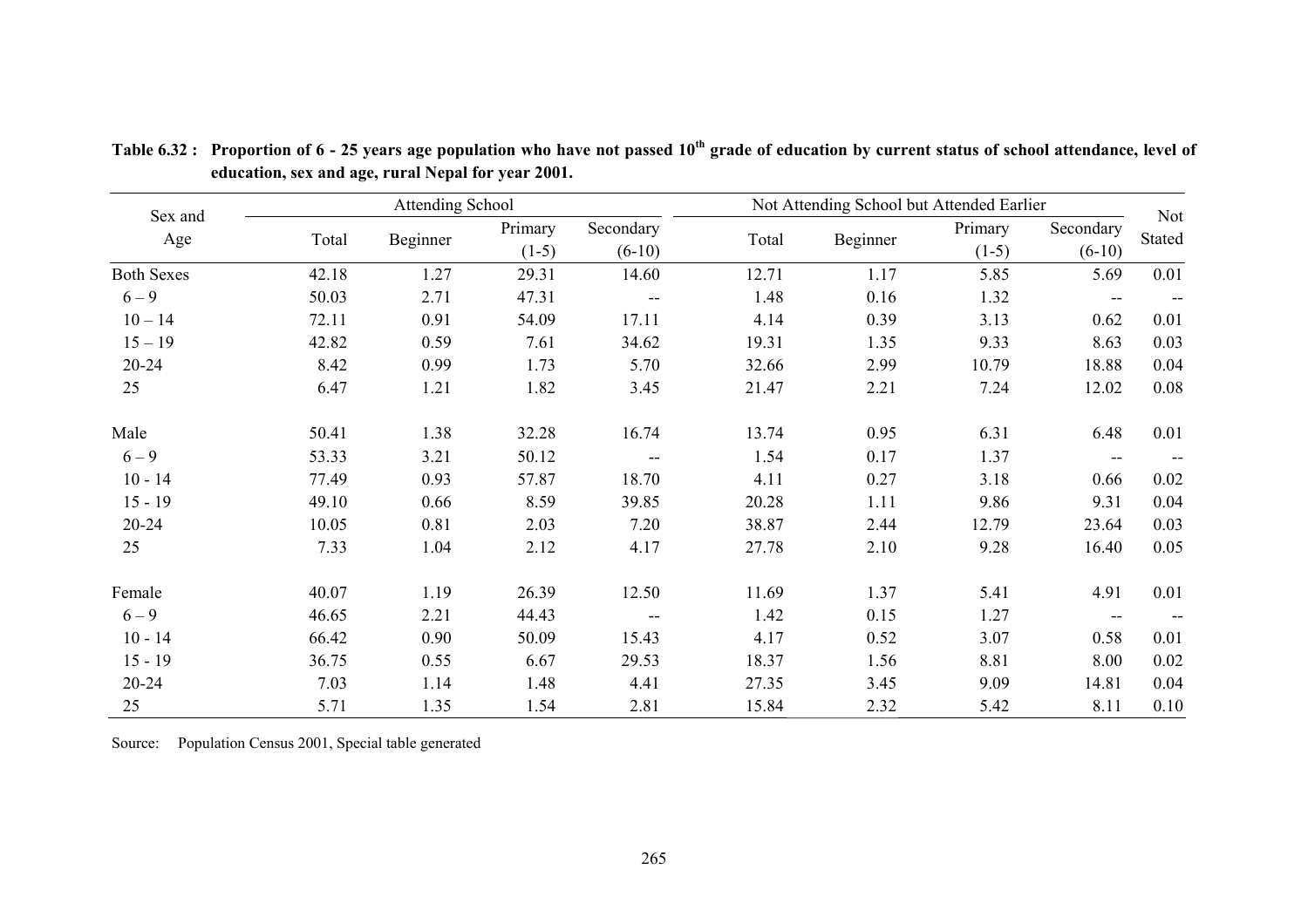| Sex and           |       | <b>Attending School</b> |         |                          | Not Attending School but Attended Earlier |           |         |                                                     |        |  |
|-------------------|-------|-------------------------|---------|--------------------------|-------------------------------------------|-----------|---------|-----------------------------------------------------|--------|--|
| Age               | Total | Beginning               | Primary | Secondary                | Total                                     | Beginning | Primary | Secondary                                           | stated |  |
| <b>Both Sexes</b> | 40.23 | 3.74                    | 22.35   | 14.14                    | 10.53                                     | 1.43      | 3.15    | 5.95                                                | 11.39  |  |
| $6 - 9$           | 48.53 | 7.47                    | 41.06   | $\overline{\phantom{a}}$ | 0.80                                      | 0.28      | 0.52    | $\hspace{0.05cm}$ $\hspace{0.05cm}$                 | 19.19  |  |
| $10 - 14$         | 74.60 | 4.67                    | 47.49   | 22.44                    | 3.45                                      | 0.56      | 2.25    | 0.64                                                | 3.49   |  |
| $15-19$           | 38.04 | 2.72                    | 4.29    | 31.03                    | 16.33                                     | 1.82      | 5.08    | 9.43                                                | 8.95   |  |
| $20 - 24$         | 5.81  | 1.08                    | 0.69    | 4.04                     | 20.13                                     | 2.69      | 4.47    | 12.97                                               | 14.45  |  |
| 25                | 2.03  | 0.57                    | 0.33    | 1.13                     | 16.28                                     | 2.95      | 3.72    | 9.61                                                | 15.64  |  |
| Male              | 43.80 | 4.05                    | 23.98   | 15.77                    | 11.26                                     | 1.36      | 3.38    | 6.52                                                | 11.97  |  |
| $6 - 9$           | 52.00 | 8.05                    | 43.05   | $\overline{\phantom{m}}$ | 0.81                                      | 0.28      | 0.53    | $\hspace{0.05cm}$ $\hspace{0.05cm}$                 | 20.39  |  |
| $10 - 14$         | 78.87 | 4.81                    | 50.44   | 23.62                    | 3.55                                      | 0.49      | 2.38    | 0.68                                                | 3.70   |  |
| $15-19$           | 42.64 | 3.02                    | 4.84    | 34.78                    | 16.68                                     | 1.64      | 5.43    | 9.61                                                | 9.13   |  |
| $20 - 24$         | 7.12  | 1.30                    | 0.77    | 5.05                     | 22.36                                     | 2.65      | 4.82    | 14.89                                               | 15.27  |  |
| 25                | 2.51  | 0.68                    | 0.32    | 1.51                     | 19.88                                     | 3.24      | 4.52    | 12.12                                               | 17.88  |  |
| Female            | 36.40 | 3.41                    | 20.59   | 12.40                    | 9.74                                      | 1.50      | 2.89    | 5.35                                                | 10.76  |  |
| $6 - 9$           | 45.78 | 6.86                    | 38.92   | $\overline{\phantom{a}}$ | 0.80                                      | 0.28      | 0.52    | $\hspace{0.05cm} -\hspace{0.05cm} -\hspace{0.05cm}$ | 17.91  |  |
| $10 - 14$         | 69.81 | 4.52                    | 44.17   | 21.12                    | 3.33                                      | 0.63      | 2.10    | 0.60                                                | 3.25   |  |
| $15-19$           | 33.02 | 2.38                    | 3.70    | 26.94                    | 15.94                                     | 2.01      | 4.69    | 9.24                                                | 8.75   |  |
| $20 - 24$         | 4.44  | 0.85                    | 0.61    | 2.98                     | 17.82                                     | 2.74      | 4.10    | 10.98                                               | 13.60  |  |
| 25                | 1.57  | 0.46                    | 0.33    | 0.78                     | 12.82                                     | 2.68      | 2.94    | 7.20                                                | 13.50  |  |

**Table 6.33 : Proportion of 6 to 25 years of age who have not passed 10th grade of education by current status of school attendance, level of education, sex and age, for urban Nepal, census year 1991.** 

Source: CBS 1995 Table 29 p. 397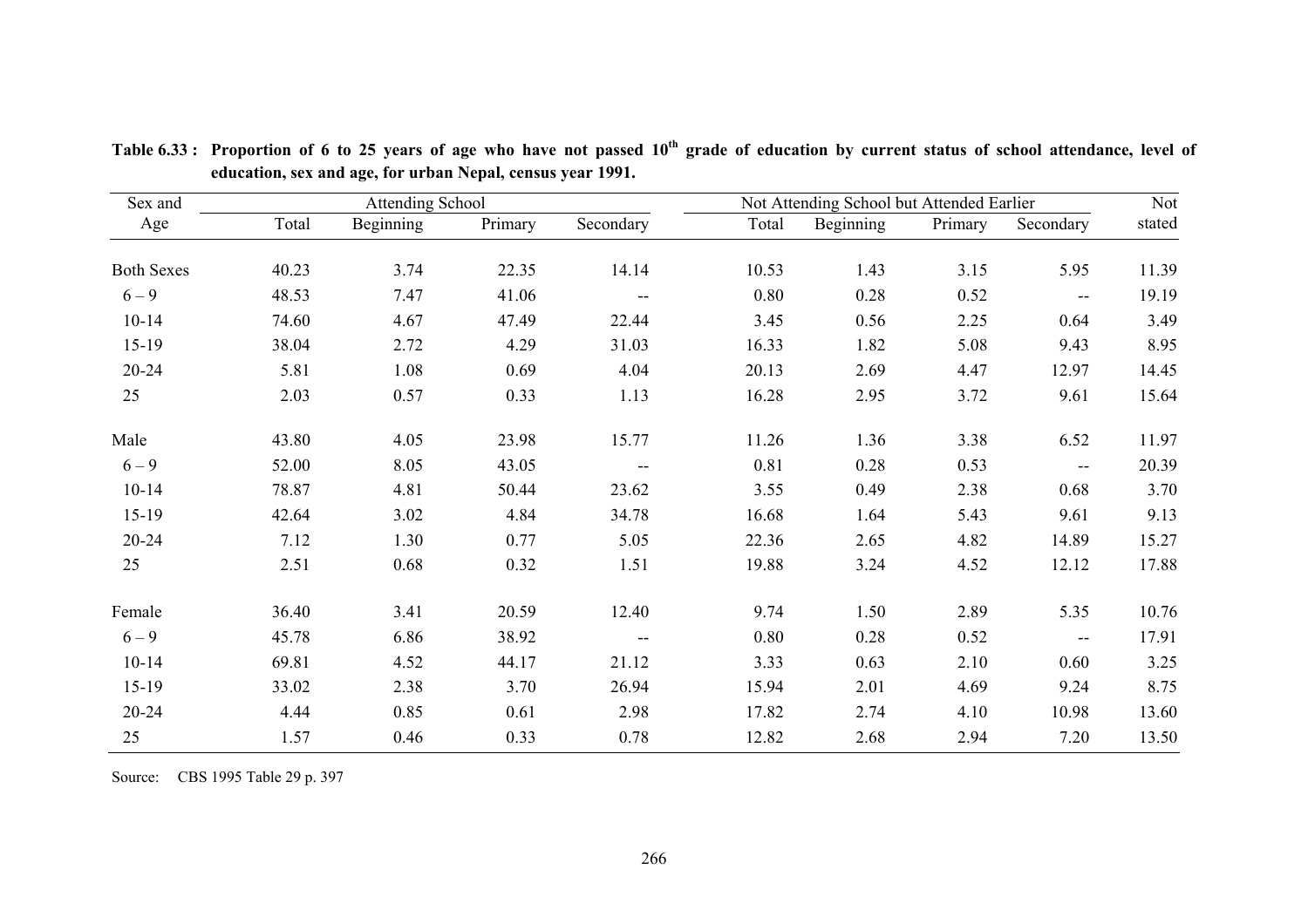| Sex and           |       | <b>Attending School</b> |         |                          |       | Not Attending School but Attended Earlier |         |                          |        |  |  |
|-------------------|-------|-------------------------|---------|--------------------------|-------|-------------------------------------------|---------|--------------------------|--------|--|--|
| Age               | Total | Beginner                | Primary | Secondary                | Total | Beginner                                  | Primary | Secondary                | Stated |  |  |
| <b>Both Sexes</b> | 54.04 | 3.48                    | 28.99   | 21.57                    | 14.23 | 1.94                                      | 4.95    | 7.33                     | 0.09   |  |  |
| $6 - 9$           | 72.61 | 9.00                    | 63.60   | $\overline{\phantom{a}}$ | 2.81  | 0.57                                      | 2.24    | $\qquad \qquad -$        |        |  |  |
| $10 - 14$         | 86.69 | 1.42                    | 55.47   | 29.80                    | 5.23  | 0.69                                      | 3.38    | 1.16                     | 0.04   |  |  |
| $15 - 19$         | 46.62 | 2.18                    | 5.08    | 39.36                    | 19.85 | 3.66                                      | 6.72    | 9.46                     | 0.12   |  |  |
| $20 - 24$         | 11.40 | 1.65                    | 1.96    | 7.79                     | 29.02 | 2.79                                      | 6.38    | 19.85                    | 0.15   |  |  |
| 25                | 21.90 | 4.21                    | 5.34    | 12.36                    | 39.82 | 4.20                                      | 10.84   | 24.78                    | 0.24   |  |  |
| Male              | 55.69 | 2.87                    | 30.07   | 22.75                    | 13.81 | 1.25                                      | 4.97    | 7.58                     | 0.10   |  |  |
| $6 - 9$           | 74.68 | 7.55                    | 67.12   | $-$                      | 2.72  | 0.46                                      | 2.26    | --                       | $\sim$ |  |  |
| $10 - 14$         | 89.90 | 1.33                    | 57.60   | 30.98                    | 5.16  | 0.44                                      | 3.49    | 1.23                     | 0.05   |  |  |
| $15 - 19$         | 49.32 | 1.33                    | 4.75    | 43.24                    | 17.70 | 1.88                                      | 6.01    | 9.81                     | 0.17   |  |  |
| $20 - 24$         | 10.91 | 1.37                    | 1.92    | 7.63                     | 27.13 | 2.27                                      | 6.09    | 18.77                    | 0.13   |  |  |
| 25                | 22.30 | 3.52                    | 5.20    | 13.57                    | 45.03 | 3.83                                      | 11.90   | 29.30                    | 0.22   |  |  |
| Female            | 52.21 | 4.05                    | 27.84   | 20.32                    | 14.76 | 2.76                                      | 4.94    | 7.07                     | 0.22   |  |  |
| $6 - 9$           | 70.39 | 10.54                   | 59.85   | $\overline{\phantom{m}}$ | 2.91  | 0.71                                      | 2.20    | $\overline{\phantom{m}}$ | $\sim$ |  |  |
| $10 - 14$         | 83.26 | 1.51                    | 53.21   | 28.54                    | 5.33  | 0.98                                      | 3.26    | 1.09                     | 0.10   |  |  |
| $15 - 19$         | 43.59 | 2.99                    | 5.41    | 35.19                    | 22.28 | 5.73                                      | 7.52    | 9.03                     | 0.20   |  |  |
| $20 - 24$         | 11.86 | 1.94                    | 2.00    | 7.92                     | 31.00 | 3.32                                      | 6.68    | 21.00                    | 0.38   |  |  |
| 25                | 21.53 | 4.86                    | 5.46    | 11.21                    | 34.81 | 4.55                                      | 9.83    | 20.43                    | 0.79   |  |  |

**Table 6.34 : Proportion of 6 - 25 years age population who have not passed 10th grade of education by current status of school attendance, level of education, sex and age, urban Nepal for year 2001.** 

Source : Population Census 2001, Special table generated.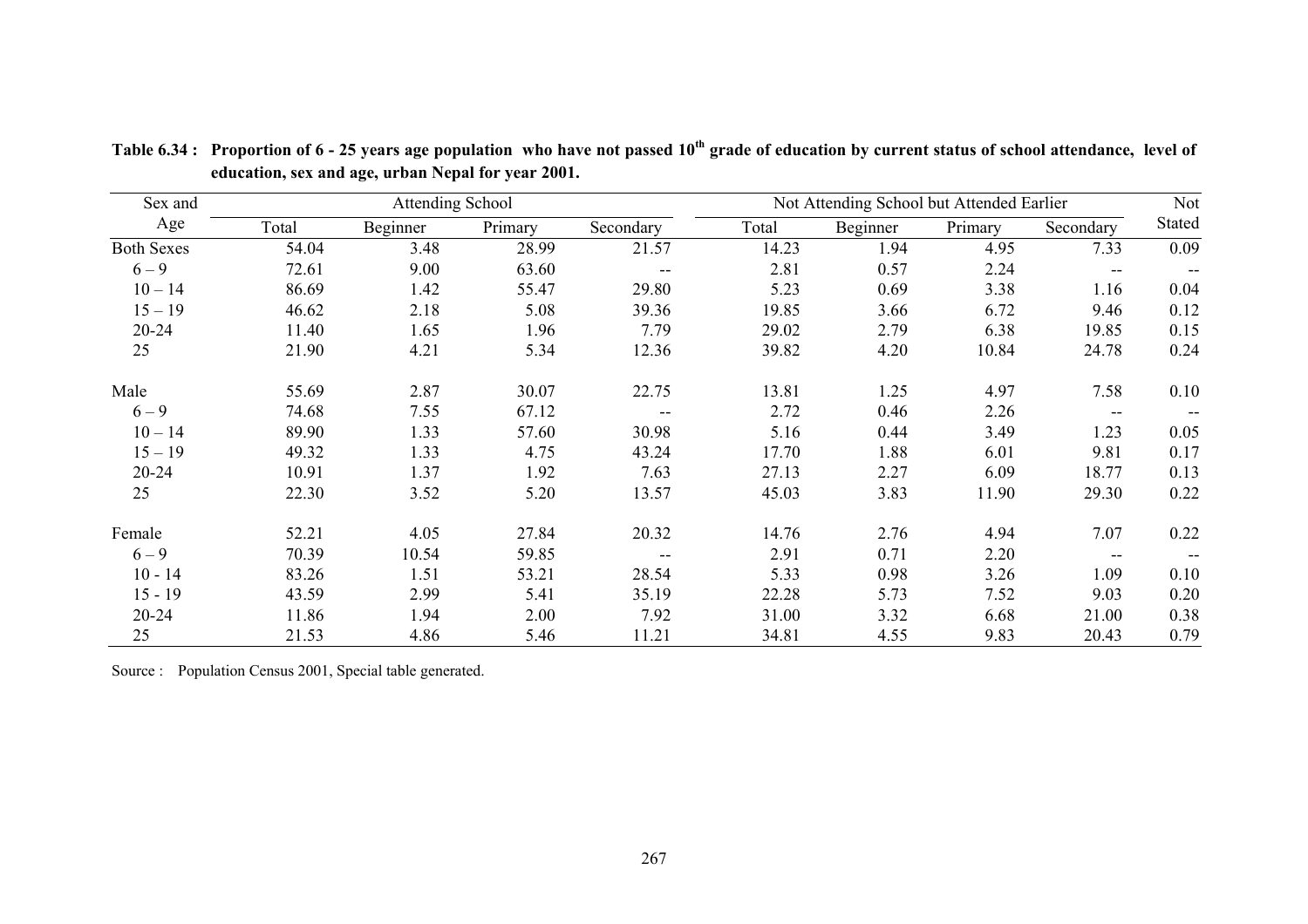The proportions of population attending in different age groups (for both sexes) were 72.6 percent for the 6-9 years population, 86.7 percent for the 10-14 years population, 46.6 percent for the 15- 19 years population and 11.4 percent for the 20-24 years and 21.9 percent for age 25 population in 2001. That proportion was quite low in 1991 (Table 6.33 and 6.34). It indicates that greater numbers of people are attending school in 2001 compared to earlier censuses.

The proportions of population attending school among 6-9 years, 10-14 years and 15-19 years were 74.7 percent, 89.9 percent, 49.3 percent of respectively for males; the corresponding values for the females were 70.4percent 83.3 percent and 43.6 percent respectively in 2001.

The differences in male/female proportions of population (6-25 years) by different levels of education, as well as by different age groups exist in both the urban and rural areas. But there are narrow differences exist in urban areas compared to that in the rural areas and the gap is narrowing down in recent years.

Among those who are currently attending school, the male-female and rural-urban differentials exist. The proportion of 6-25 year population currently attending school is higher in the urban than that in the rural areas. The difference is particularly marked at secondary level. In general it may be said that the rural-urban gap in the proportion currently attending school seemed to have increased with increasing level of schooling and this is more marked for females than for males in 2001.

#### **6.12.1 Ministry of Education Data on School Attendance**

To increase the participation of children at primary school age group (6-10 years) in primary education has been one of the goals of the educational policy. It is further emphasized by MDGs that all who were enrolled in grade one should reach fifth grade and should have universal primary education in the country by 2015. Significant progress has been made in achieving high participation rates all over the country. The Annual Statistical Reports of the MoES present data on school enrolment by districts, development regions and for the whole country. The primary source of the data is the schools. All schools have to fill up and submit a statistical information form to MoES, DoE every year.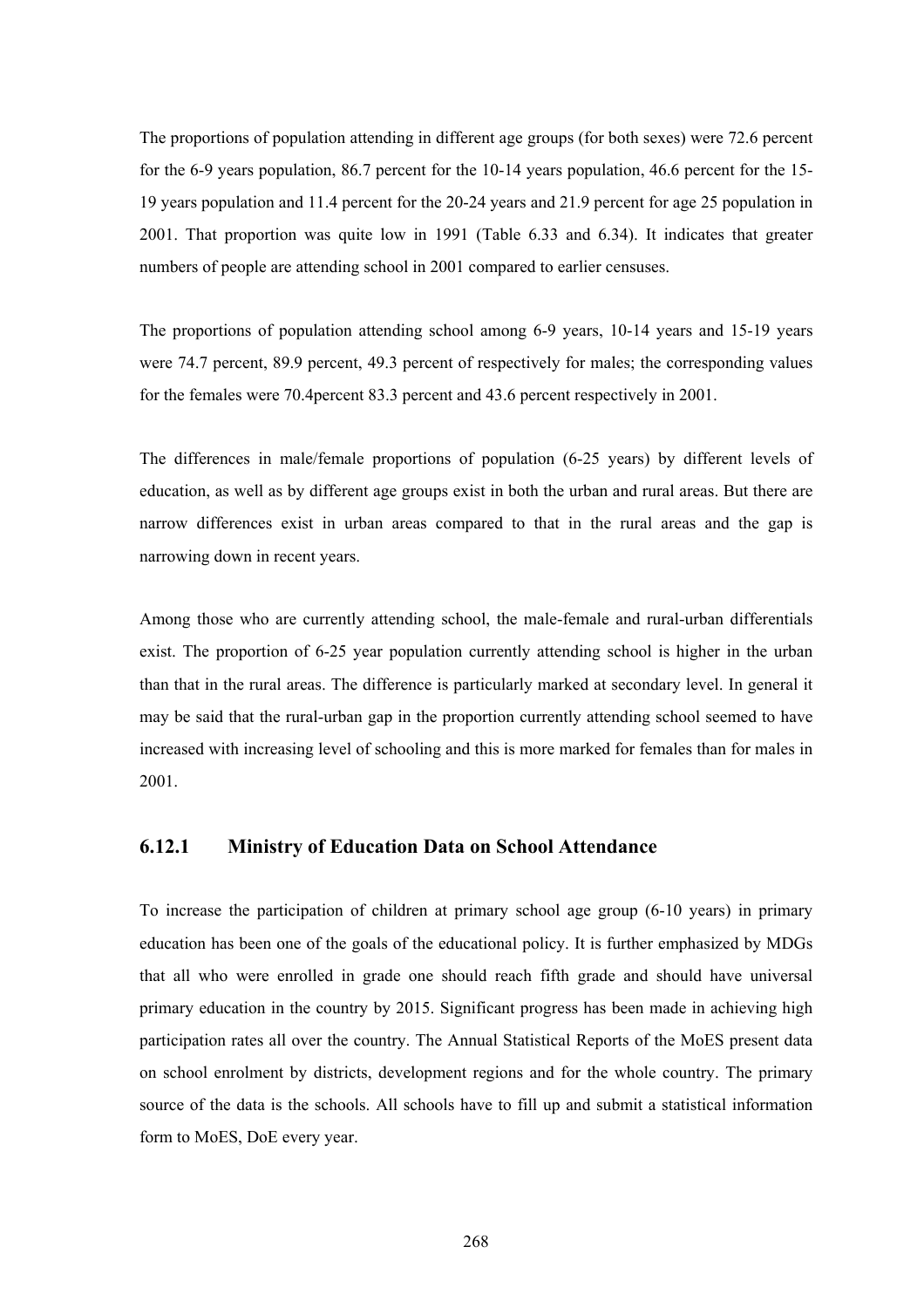The census data on school attendance are based on responses to the question on school attendance in the census schedule/questionnaire.

The sources of data on school attendance form the MoES, DoE reports and the census are therefore totally different. This makes comparison of the data difficult. However, the census data would provide some indication of current age specific participation rates at the time of census.

In 2001, according to the MoES Statistical Report (2001), the gross enrolment in the primary level was 124.7 percent. Net enrolment ratio was 81.1 percent in the same year, considering that about 43.6 percent of the students in the primary schools are mostly over aged for the grades concerned.

The census of 2001 indicates that 72.6 percent of the 6-9 years age group population were attending pre-primary (beginners) or primary classes. Further the table indicate that 55.5 percent of the 10-14 years population were also attending primary schools. This would imply involvement of 'overaged' children in the primary and secondary schools in large numbers. Similarly 7.3 percent in pre-primary & primary 39.4 in secondary are attending by age group 15-19 years of age which indicate that there are lot of students over aged in different level of school system in Nepal.

#### **6.13 Future Prospects**

Population growth shows its impact on educational development of the country in a number of ways. The demand for primary education in absolute terms, has increased as a result of high population growth. Provision of more schools, teachers, textbooks and educational materials becomes necessary to meet the increased demand. Secondary education is also affected by making secondary education free as well as by population growth. The increase in primary enrolment will have its repercussion on secondary education within a period of five years after the initial increment in enrolment in grade I. Demand for secondary education is growing due to free secondary education and increased need for attaining secondary education for better job prospects and for getting entry into higher education.

It was observed that there were lots of over age students in different levels of schooling. Proper attention should be given to enroll in age specific grades by the concerned authorities in future to increase net enrolment ratio in different levels of schooling.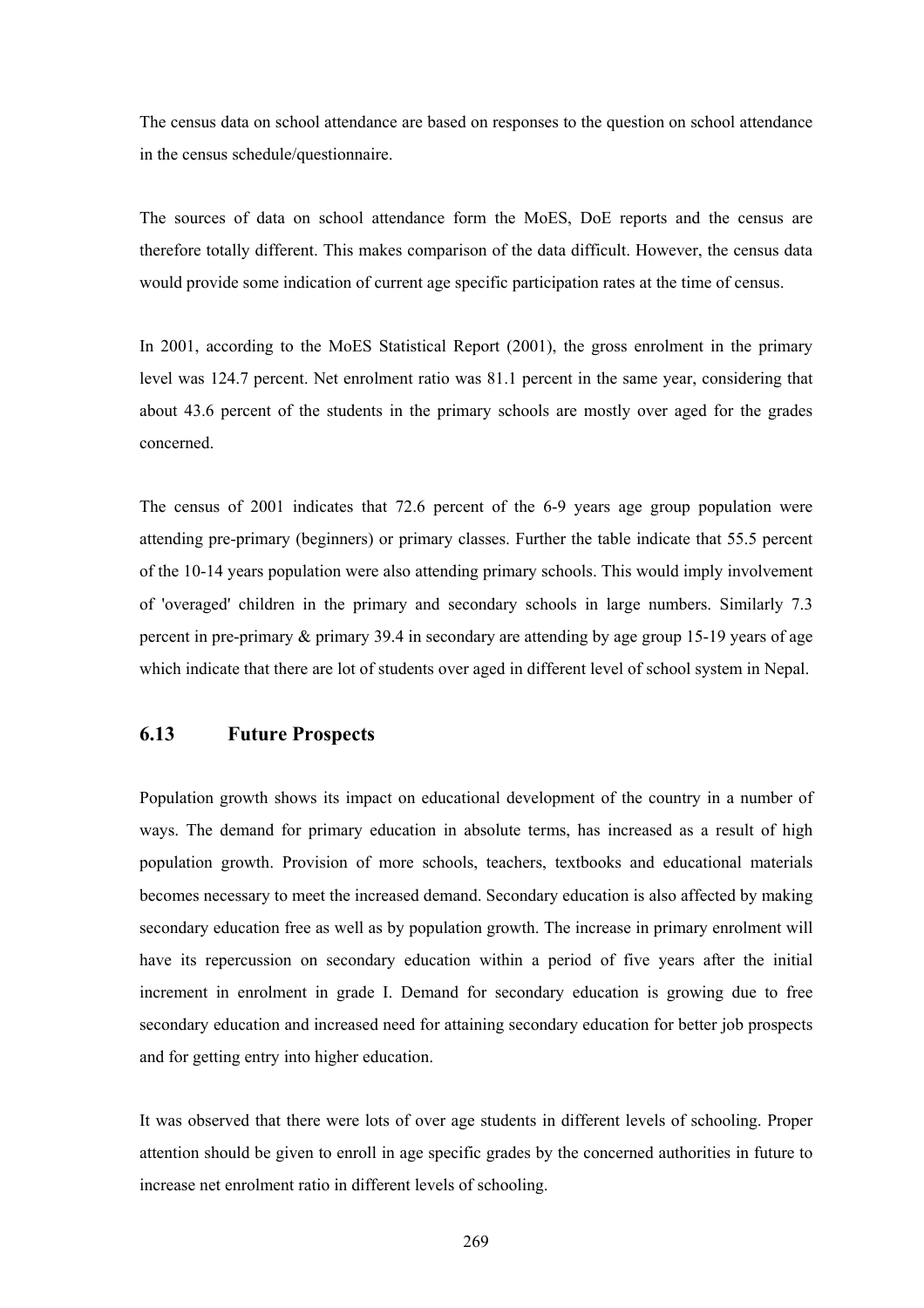Implementation of free primary and secondary education and rapid population growth makes very difficult to attain the goal of universal primary education. Further, it makes the task of raising quality of education more difficult as provision of better physical facilities, more educational materials, and trained teachers cannot be made at a fast pace even if the funds are available. The government is spending its huge percent of national budget on education. In the fiscal year 2060/61 about 16% of national budget is allocated for Educational Sector. Still there are great challenges to overcome.